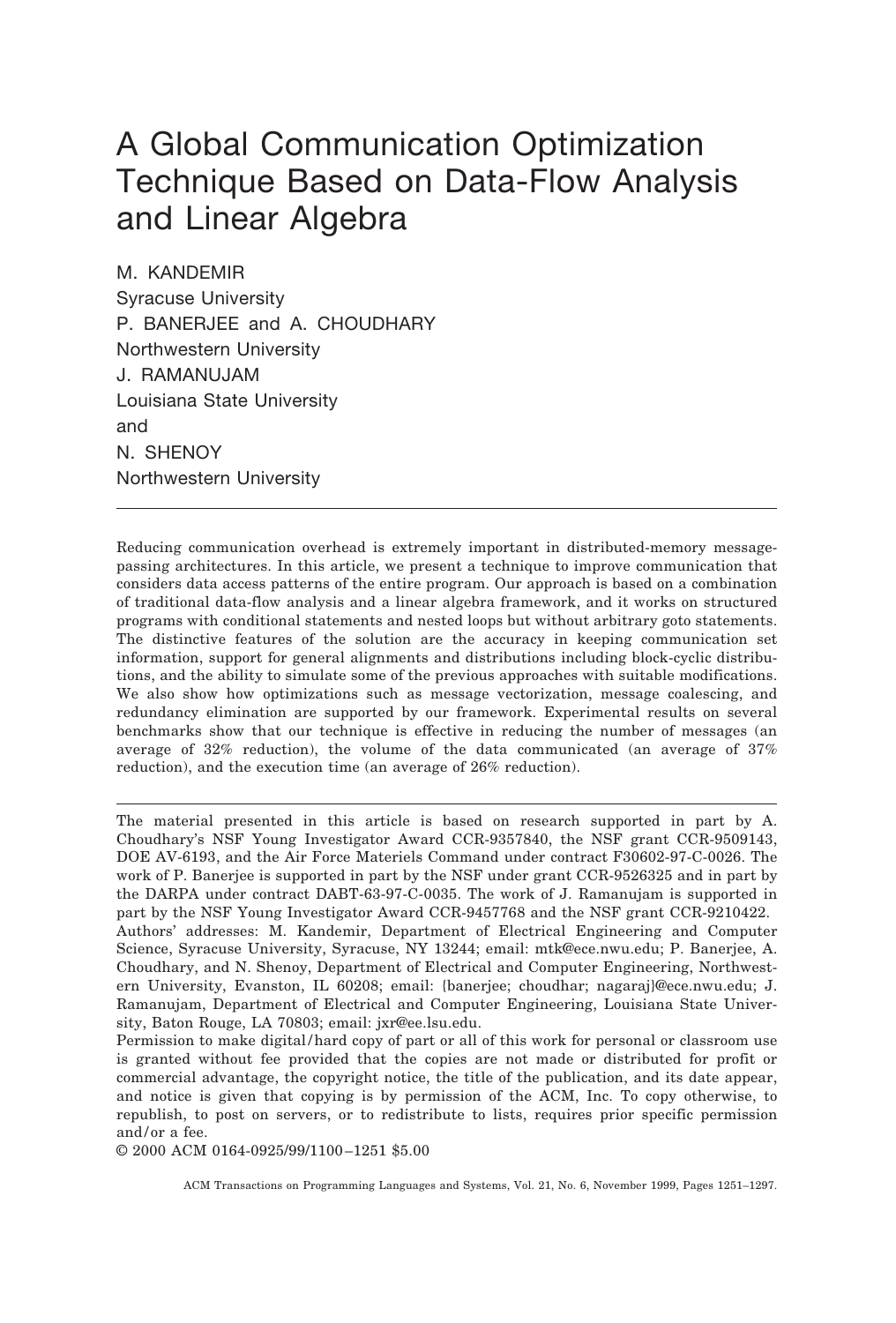Categories and Subject Descriptors: D.2.6 [**Software Engineering**]: Programming Environments—*integrated environments*; D.3.3 [**Programming Languages**]: Language Constructs and Features—*frameworks*; D.3.4 [**Programming Languages**]: Processors—*compilers*

General Terms: Languages

Additional Key Words and Phrases: Communication optimizations, data-flow analysis, distributed-memory machines, global optimizations, message vectorization, parallelism

### 1. INTRODUCTION

Distributed-memory multiprocessors such as the IBM SP-2 and the Intel Paragon are attractive for high-performance computing in that they offer potentially high levels of flexibility, scalability, and performance. But the need for explicit message passing resulting from the lack of a globally shared address space renders programming these machines a difficult task. The main objective behind the efforts such as High Performance Fortran (HPF) [Koelbel et al. 1994] and Fortran D [Hiranandani et al. 1992] is to raise the level of programming by allowing the user to write programs with a shared address space view augmented with directives that specify data mapping. The compilers for such languages are responsible for partitioning the computation, inserting the necessary commands that implement the required message passing for access to nonlocal data.

On such machines, the time (cost) to access nonlocal data is usually orders of magnitude higher than accessing local data. For example, on the Intel Paragon the processor cycle time is 20 nanoseconds whereas the remote memory access time is between 10,000 and 30,000 nanoseconds, depending on the distance between communicating processors [Hennessy and Patterson 1990]. Therefore, it is imperative that the frequency and volume of nonlocal accesses are reduced as much as possible. In particular, in message-passing programs, the startup cost for the messages can easily dominate the execution time. For example, on the Intel Paragon the message startup time is approximately 1,720 times the transfer time per word; in the IBM SP-2 this figure is around 360 [Foster 1994]. These figures indicate that optimizing communication is very important. Several software efforts have been aimed at reducing the communication overhead. The main goal of these optimizations is to increase the performance of programs by combining messages in various ways to reduce the overall communication overhead. The most common optimization technique used by previous researchers is message vectorization [Balasundaram et al. 1990; Banerjee et al. 1995; Bozkus et al. 1994; Hiranandani et al. 1992; Gerndt 1990]. In message vectorization, instead of naively inserting *send* and *recv* operations just before references to nonlocal data, communication is hoisted to outer loops. Essentially, this optimization replaces many small messages with one large message, thereby reducing the number of messages. For example, consider the program fragment shown in Figure 1(a), and assume that all arrays are distributed across processors blockwise in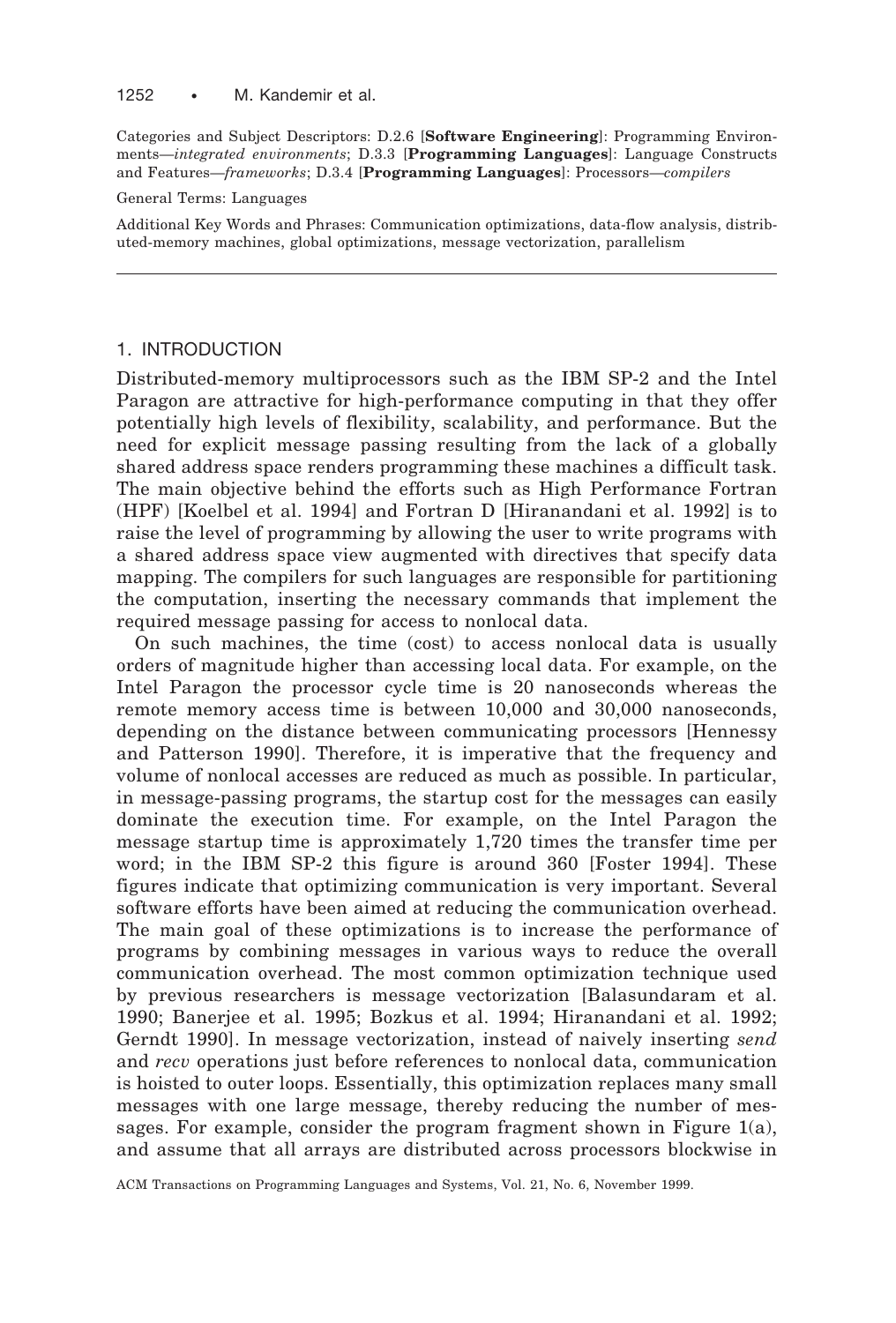```
DO j = 2, 255DO j = 2, 255DO i = 1, 255D0 i = 1, 255
                                                   send {B, p+1, 1}, recv {B, p-1, 1}A(i, j) = B(i, j) + B(i, j-1)A(i, j) = B(i, j) + B(i, j-1)END DO
                                                  END DO
END DO
                                                 END DO
                                                 DO j = 2, 255DO j = 2, 255
                                                 DO i = 2, 256
 DO i = 2, 256C(i,j)=B(i,j-1)+C(i,j)send {B, p+1, 1}, recv {B, p-1, 1}C(i,j)=B(i,j-1)+C(i,j)FND DO
                                                  END DO
END DO
                                                 END DO
                                                     (b)(a)send {B, p+1, 256}, recv {B, p-1, 256}
_{\text{end}} {B, p+1, 255}, recv {B, p-1, 255}
                                                 DO j = 2, 255DO j = 2, 255
                                                  DO i = 1, 255DO i = 1, 255
                                                  A(i, j) = B(i, j) + B(i, j-1)A(i,j)=B(i,j)+B(i,j-1)END DO
 END DO
                                                 END DO
END DO
send {B, p+1,255}, recv {B, p-1,255}
                                                 DO j = 2, 255DO j = 2, 255DO i = 2, 256
 DO i = 2, 256C(i,j)=B(i,j-1)+C(i,j)C(i, j) = B(i, j-1) + C(i, j)END DO
 END DO
                                                 END DO
END DO
                                                      (d)(c)
```
Fig. 1. (a) A code fragment. (b) Naive communication placement. (c) Message vectorization. (d) Global communication optimization.

the second dimension. Figures 1(b) and (c) show naively inserted messages and message vectorization respectively, for a processor p before loop bounds reduction (a technique to allow processors to execute only those iterations which have assignments that write to local memory [Hiranandani et al. 1992]) and guard insertion (a technique that guarantees correct execution of statements within loop nests). The notation send $\{B,q,n\}$  means that n elements of array B should be sent to processor q;  $\text{recv}\{B,q,n\}$  is defined similarly. For this discussion, we are not concerned with exactly which elements are sent and received. Notice that the version in Figure 1(c) reduces the message startup cost as well as the latency. Some of the researchers [Adve et al. 1997; Hiranandani et al. 1992] also considered message coalescing, which is a technique that combines messages due to different references to the same array, and message aggregation, which combines messages due to references to different arrays to the same destination processor into a single message. In general, due to private physical memory spaces, generating communication code for messagepassing architectures might be very difficult, because it requires the correct nonlocal elements to get transferred to the memories of the processors that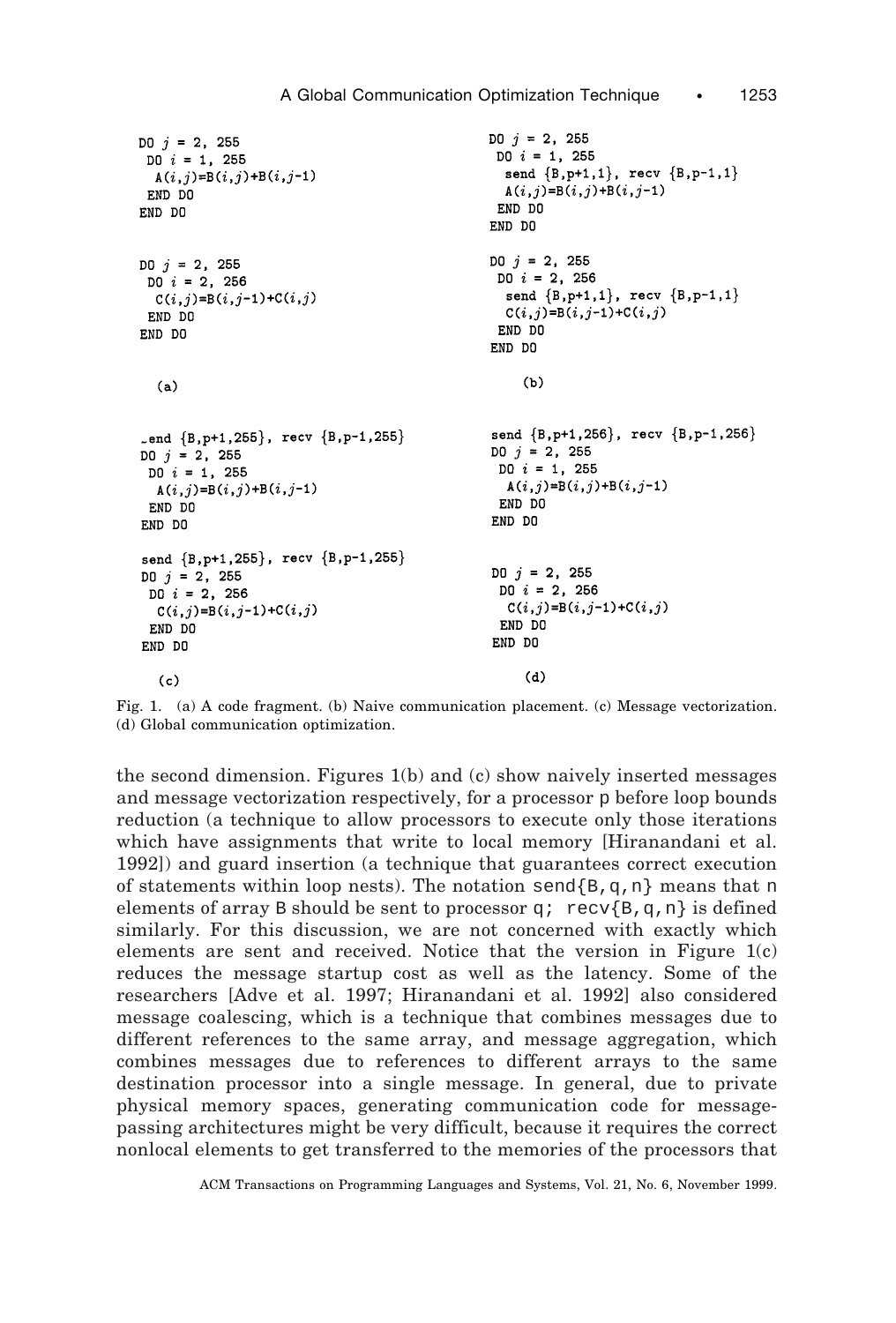will use them. Optimizing compilers for data-parallel languages automate this time-consuming task of deriving node programs based on the data distribution specified by the programmer.

The main problem with the optimizations mentioned above is that they optimize communication for a single nest at a time. This restriction prevents a compiler from performing interloop optimizations such as global elimination of redundant communication. To see this, consider Figure 1(d) which shows the global optimization of the same program fragment via elimination of redundant communication. Notice that this version, compared with the message-vectorized program in Figure 1(c), reduces both the number of messages and the communication volume.

Recently a number of authors have proposed techniques based on dataflow analysis to optimize communication across multiple loop nests [Chakrabarti et al. 1996; Gong et al. 1993; Gupta et al. 1995b; Kennedy and Sethi 1995; Yuan et al. 1997a; 1997b]. Most of these approaches use a variant of Regular Section Descriptors (RSD) introduced by Callahan and Kennedy [1998]. Two most notable representations are the Available Section Descriptor (ASD) [Gupta et al. 1995b] and Section Communication Descriptor (SCD) [Yuan et al. 1997a; 1997b]. Associated with each array that is referenced in the program is an RSD that describes the portion of the array being referenced. Although this representation is convenient for simple array sections such as those found in pure block or cyclic distributions, it is hard to embed alignment and general distribution information into it. Apart from inadequate support for block-cyclic distributions, working with section descriptors may sometimes result in overestimation of the communication sets, since regular sections are not closed under union and difference operators. The resulting inaccuracy may be linear with the number of data-flow formulations to be evaluated, thus defeating the purpose of global communication optimization.

This problem can be illustrated using the program fragment given in Figure 2(a) assuming that arrays X and Y are distributed blockwise across two processors, 0 and 1. The RSDs corresponding to these two communications are also shown next to the loop statements. Notice that all communication is from processor 0 to processor 1. The problem here is that a data-flow approach based on RSDs to combine these communications will be unable to represent the combined communication as an RSD. This means that even if all the communication can be hoisted above the *i* loop, the two communications can only be concatenated, resulting in redundant communication as these two sets have some common elements. Moreover, since the communication cannot be taken out of *t* loop because of a data dependence [Wolf 1996; Zima and Chapman 1991], the redundant communication will occur T times.

On the other hand, we represent these sets in our framework as  $S_i$ :  $\{[\text{d}]: \exists(\alpha:\text{d} = 1 + 4\alpha \text{ and } 1 \leq \text{d} \leq 197)\}\$  and  $S_j := \{[\text{d}]: \exists(\alpha:1 + \text{d} = 3\alpha \text{ and } 1 \leq \text{d} = 197)\}\$  $50 \le d \le 299$ ). Then by using the Omega library [Kelly et al. 1995], we derive the code shown in Figure 2(b) which can enumerate all the elements in  $S_i + S_j$ . As a result, each element will be communicated once and only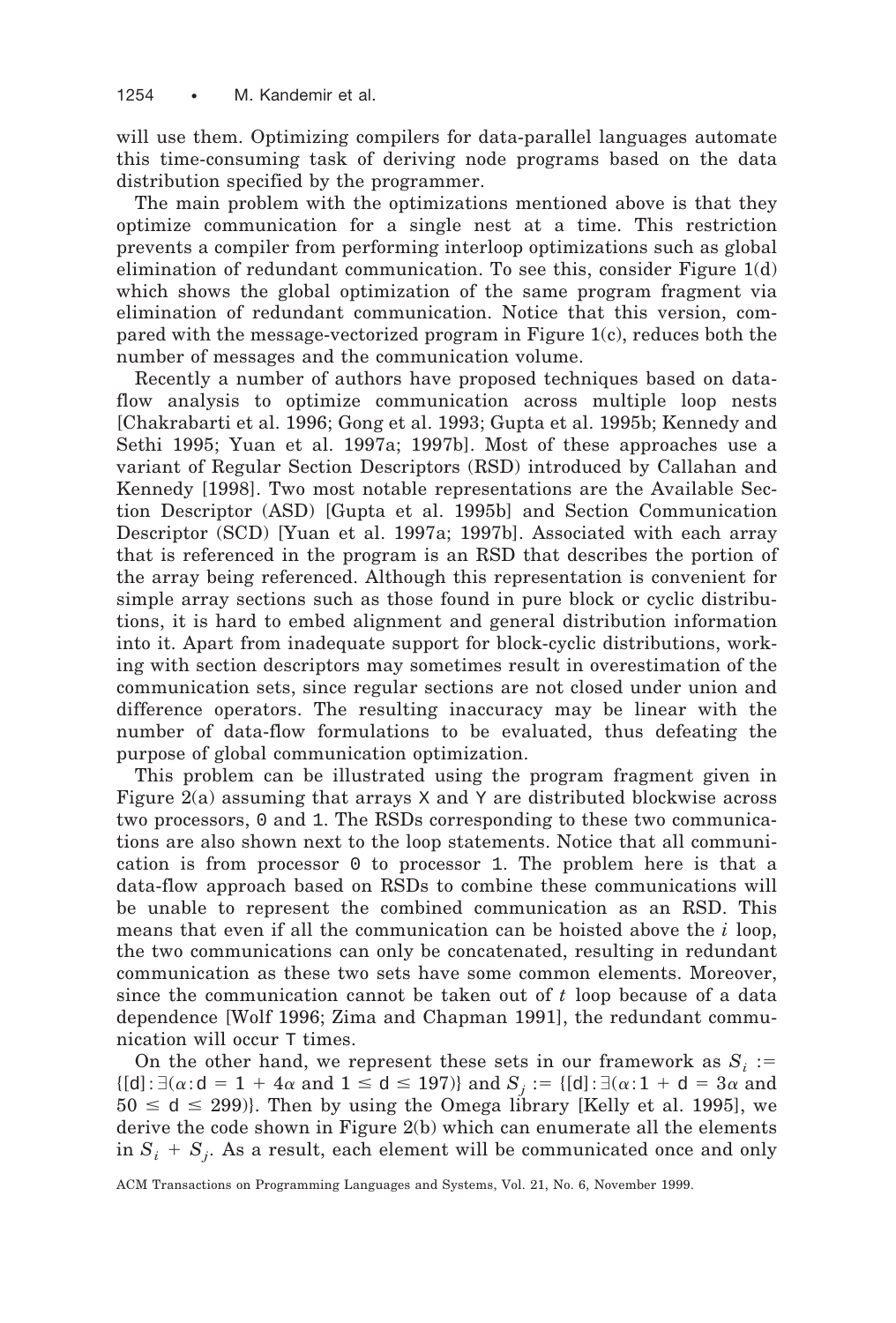```
for (i = 1; i \le 49; i += 4) {
real X(1000), Y(1000)
                                                      process_element(i);
DO t = 1, T
                                                    J.
  DO i = 0, 49 -------------> S_i = (1:200:4)for (i = 50; i \le 197; i++) {
    Y(i+500) = X(4*i+1)if (Mod(i-1,4) == 0) {
  END DO
                                                       process_element(i);
                                                      ŀ
  DO i = 17, 99 -------------> S_i = (50:300:3)if (Mod(i+1,3) == 0&& -i-16 \le i2*Div(-i-10,12) {
    Y(j+500) = X(3+j-1)END DO
                                                       process_element(i);
                                                      \mathbf{1}\mathbf{r}DO i = 1, 1000for (i = 200; i \le 299; i \ne 3) {
    X(i) = f(Y(i), X(i))process^{element(i)};
  END DO
END DO
            (a)(b)
```
Fig. 2. (a) An example code fragment that shows the shortcomings of RSDs. (b) Code generated by using the Omega to enumerate the communication set in (a). process\_ele $m$ ent() is an implementation-specific function to handle enumerated elements.

once. It should be stressed that the same problem with RSDs can occur with set difference  $(-)$  operations. For instance, the RSD difference between  $(1:1000:3)$  and  $(1:1000:7)$  cannot be represented as a single RSD. Unfortunately, the inaccuracies originating from the union (and difference) operations on the RSDs accumulate as the data-flow process proceeds, making the final communication sets imprecise.

In this article, we make the following contributions:

- (1) We show that the problem of *global* communication optimization for *regular* scientific codes can be cast in a linear algebra framework. This allows the compiler to easily apply traditional loop-based optimization techniques such as message vectorization, message coalescing, and message aggregation, as well as global optimizations such as redundant communication elimination and communication hoisting.
- (2) We present two different approaches, primarily for hoisting communication and minimizing the number of messages, respectively, that are aimed at reducing communication overhead and show the trade-off between these two. Both these approaches are accurate; using the linear algebra framework proposed by Ancourt et al. [1997], they are able to handle the optimization problem at the granularity of individual array elements.
- (3) We show that the global communication sets resulting from our analysis can be enumerated by our use of the Omega library [Kelly et al. 1995; Pugh 1992] from the University of Maryland. Although the Omega library works on the Presburger formulas, and the best-known asymptotic upper bound of any algorithm for verifying the Presburger formulas is  $O(2^{2^{n}})$ , the library is much more efficient for the practical cases that arise in compilation.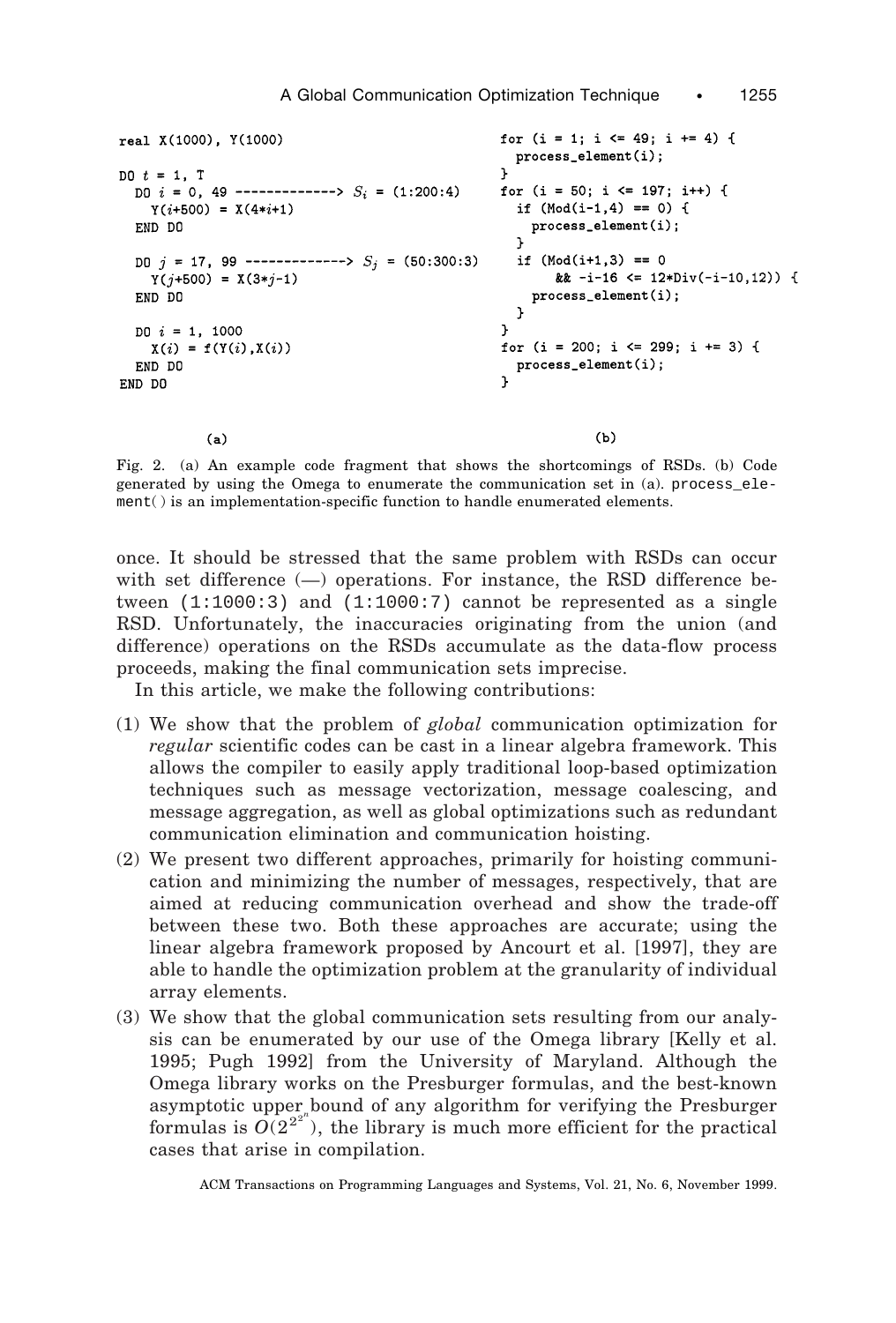- 1256 M. Kandemir et al.
- (4) We compare our approach both qualitatively and quantitatively to the previous work which focused on a single loop nest at a time.

The remainder of this article is organized as follows. Section 2 briefly describes some important concepts such as control flow graphs, interval analysis, dependence analysis, and the linear algebra framework used throughout the article. We present our approach in detail in Section 3 and show how it uses both the linear algebra framework and data-flow analysis. Section 4 discusses the effect of hoisting communication vis-à-vis reducing the number of messages. In Section 5, we present details of communication generation. Section 6 reports experimental results on a 16-node IBM SP-2 distributed-memory message-passing machine and shows that our technique is effective in reducing the number of communication messages, volume of communication, and execution time. Section 7 discusses related work, and Section 8 concludes the article.

## 2. PRELIMINARIES

The main idea of this work is to show that a global communication optimization problem can be put into a linear algebra framework and that doing so might be useful in practice. Our approach gives the compiler the ability to represent communication sets globally as equalities and inequalities as well as to use polyhedron scanning techniques to perform optimizations such as redundant communication elimination and global message coalescing which were not possible under the loop-nest-based communication optimization schemes. The following subsections give information about the basic concepts used throughout the article.

#### 2.1 Control Flow Graph

We concentrate on structured programs with conditional statements and nested loops but without arbitrary goto statements. Our technique, however, can be extended to deal with jumps out of loops as well. We assume that array subscript functions, loop bounds, and conditional expressions are affine functions of enclosing loop indices and symbolic constants. We also assume that the number of processors is known beforehand.

A *basic block* is a sequence of consecutive statements in which the flow of control enters at the beginning and leaves at the end without the possibility of branching except maybe at the end [Aho et al. 1986]. A *control flow graph* (CFG) is a directed graph constructed by basic blocks and represents the flow-of-control information of the program.

For our purposes, the CFG can be thought of as a directed graph  $\mathcal{G} =$  $(\mathcal{V}, \mathcal{E})$  where each  $v \in \mathcal{V}$  represents either a basic block or a (reduced) interval that represents a loop, and each  $e \in \mathscr{E}$  represents an edge between blocks. In this article, depending on the context, we use the term *node* interchangeably for a statement, a block, or an interval. Two unique nodes *s* and *t* denote the start and terminal nodes, respectively, of a CFG. One might think of these nodes as dummy statements. It is assumed that every node  $n \in \mathcal{V}$  lies on a path from *s* to *t*. We define the sets of all successors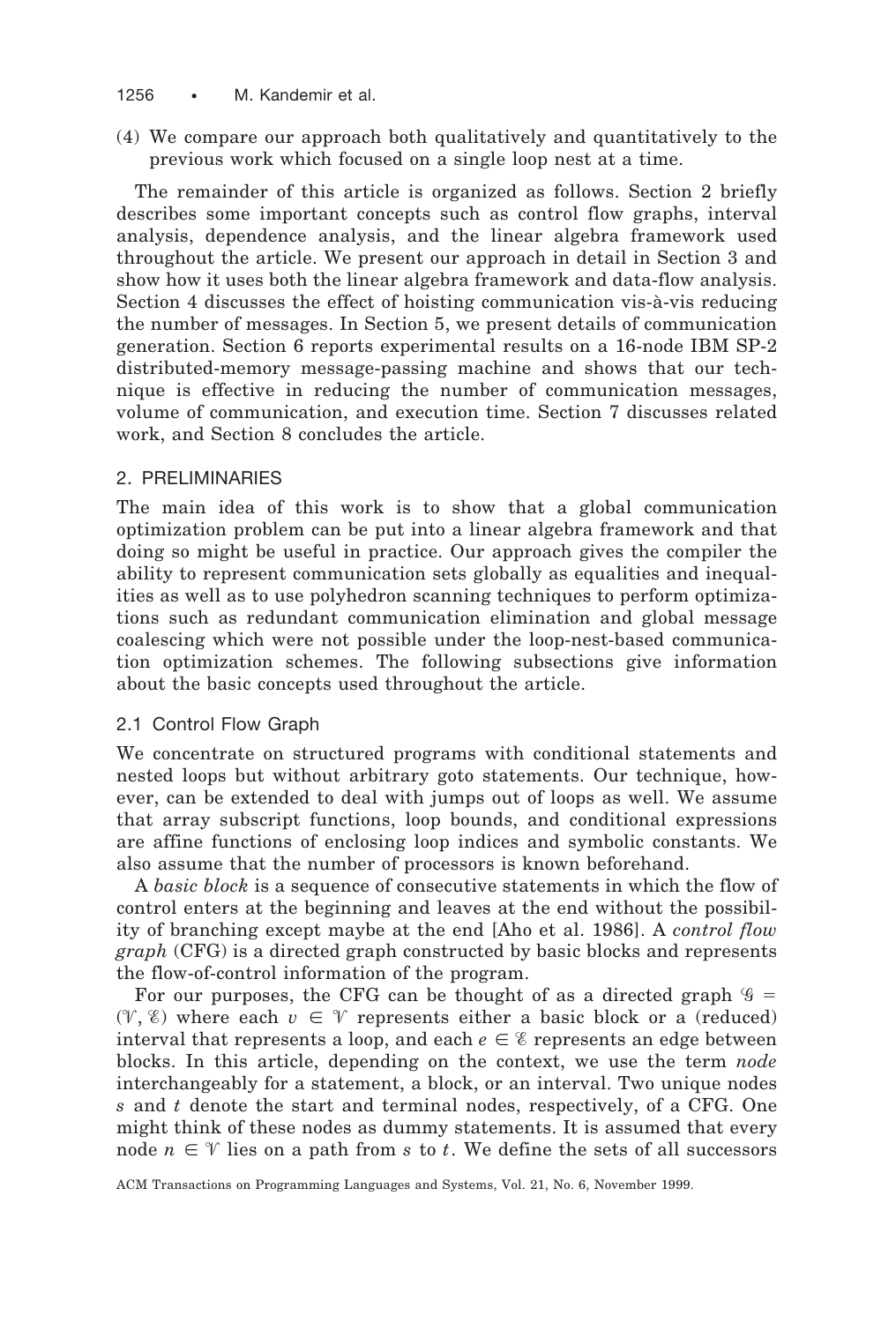

Fig. 3. An example application of the edge-split transformation to eliminate critical edges the edges going from a node with more than one successor to a node with more than one predecessor.

and predecessors of a node *n* as  $succ(n) = \{m \mid (n, m) \in \mathcal{E}\}\$  and  $pred(n) = \{m \mid (n, m)\}$  ${m \mid (m, n) \in \mathcal{E}}$ , respectively. We say node *i dominates* node *j* in the CFG, if every path from *s* to *j* goes through *i*. We write this relation as  $j \in$  $dom(i)$ . The CFGs we consider also have the following properties: (a) empty *else* branches are added to *if/endif* constructs; (b) all the nonlocal references in the *loop bounds* and *if-conditions* are taken just above the respective constructs; and (c) as in Gupta et al. [1995b], any edge that goes directly from a block with more than one successor to a block with more than one predecessor is split. This last transformation, shown in Figure 3, eliminates all critical edges [Knoop et al. 1994].

#### 2.2 Interval Analysis

We assume, that, prior to our analysis, the compiler has performed all loop-level transformations [Banerjee 1994; Wolfe 1996; Zima and Chapman 1991] to enhance parallelism (e.g., loop permutation, loop distribution) and optimize communication. Our technique is based on *interval analysis* performed on the CFG. As explained in Allen and Cocke [1976], the interval analysis consists of a *contraction* phase and an *expansion* phase. For programs written in a structured language, an interval corresponds to a loop, and there is a well-defined algorithm to partition a CFG into disjoint intervals [Aho et al. 1986]. We use a version of the interval detection algorithm that identifies Tarjan's intervals [Tarjan 1974].

The contraction phase collects information about what is generated and what is killed inside each interval. Then the interval is reduced to a single node and annotated with the information collected. This is a recursive procedure and stops when the reduced CFG contains no more cycles. In other words, the main purpose of this phase is to percolate the influence of each node to the outside into an increasingly more global context.

After the contraction phase, the expansion phase is run. In each step of this phase, a node (reduced interval) is expanded, and the information regarding the nodes in that interval is computed. In our case, at each step of the expansion phase, communication required for the intervals (loops) is determined.

Figure 4 shows the two phases of the interval analysis for an example CFG. In this figure, as shown by the dashed arrows, the contraction phase proceeds from left to right, whereas the expansion phase proceeds in the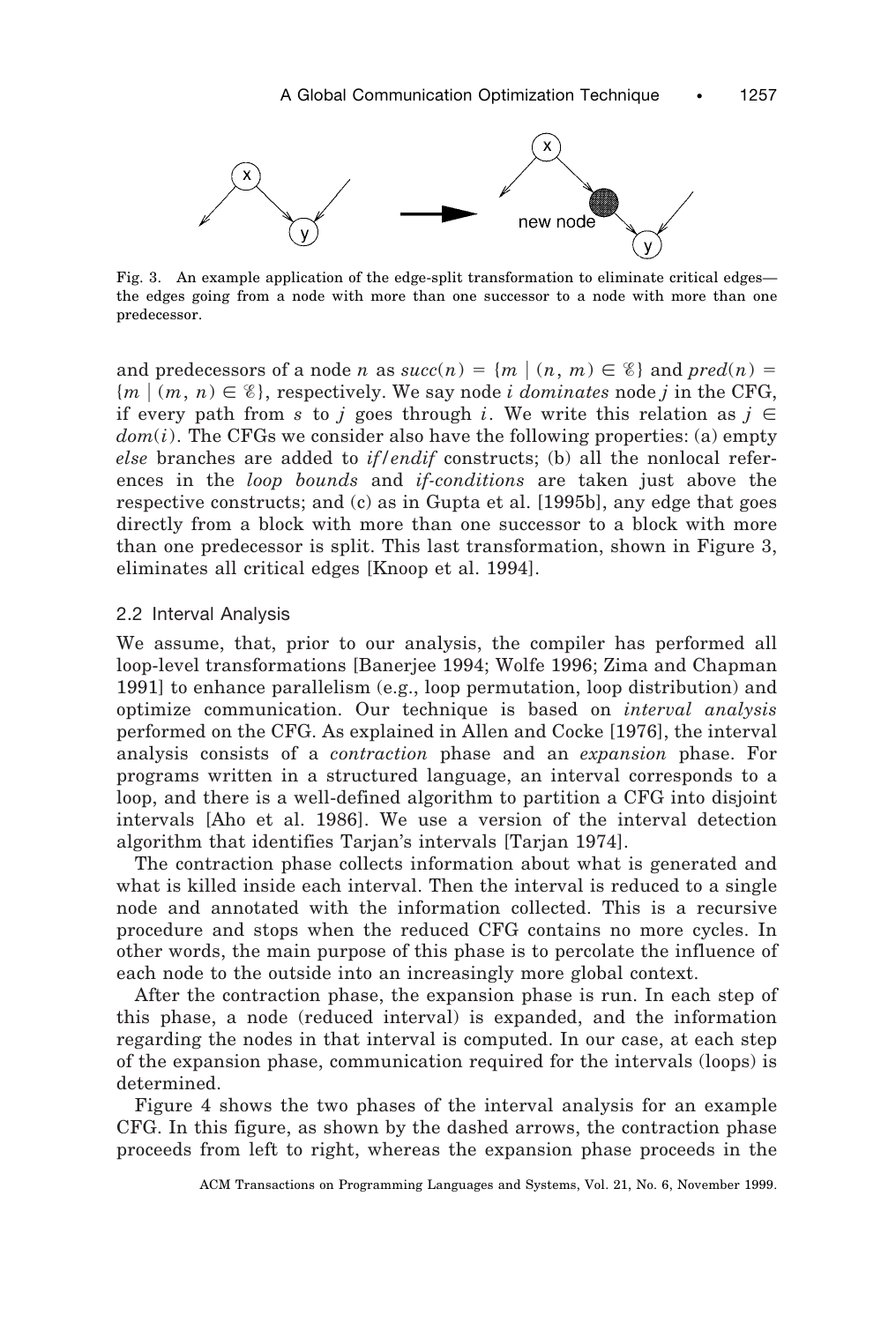

Fig. 4. An example application of interval analysis based on Tarjan intervals. First, the contraction phase is run, and then the expansion phase is executed.

reverse direction. As an example, the block marked with 3,4 represents an interval (a loop) containing blocks 3 and 4. It is also possible to adapt our approach to work with interval-flow graph, which is basically a CFG with an interval structure imposed on it [Kennedy and Sethi 1997; van Hanxleden and Kennedy 1993; 1994].

It should be noted that since we assume that our input programs are structured, irreducible (intermediate) CFGs [Aho et al. 1986] cannot occur during our analysis.

## 2.3 Data Dependence

Let  $S_x$  and  $S_y$  be two statements (not necessarily distinct) enclosed by nested loops. A *data dependence* determines which iterations of the loops can be executed in parallel. A *flow dependence* exists from statement  $S<sub>x</sub>$  to statement  $S_{y}$  if  $S_{x}$  writes a value that is subsequently (in sequential execution) read by  $S_y$ . Such a dependence implies that instances of  $S_x$  and *Sy* must execute as if some of the nest levels must be executed sequentially. An *antidependence* exists between  $S_x$  and  $S_y$  if  $S_x$  reads a value that is subsequently modified by  $S_{\gamma}$ . An *output dependence* exists between  $S_{\gamma}$  and  $S_{\gamma}$  if  $S_{\gamma}$  writes a value that is subsequently written by  $S_{\gamma}$  as well. Data dependences are *loop-independent* if the accesses to the same memory location occur in the same loop iteration; if the accesses occur in different loop iterations they are said to be *loop-carried.* Note that in that case not all loop nest levels need to contribute to the dependence. The outermost loop level that contributes to the dependence is said to *carry* that dependence. In-depth discussion of data dependence analysis techniques is beyond the scope of this article and can be found elsewhere [Wolfe 1996; Zima and Chapman 1991].

## 2.4 Linear Algebra Framework

HPF-like languages provide compiler directives that allow the user to perform data allocation onto local memories. The compiler then uses these distribution directives to partition computation across processors. It has been shown in Ancourt et al. [1997] that linear algebra provides a powerful framework to generate code for distributed-memory message-passing machines, taking into account compiler directives.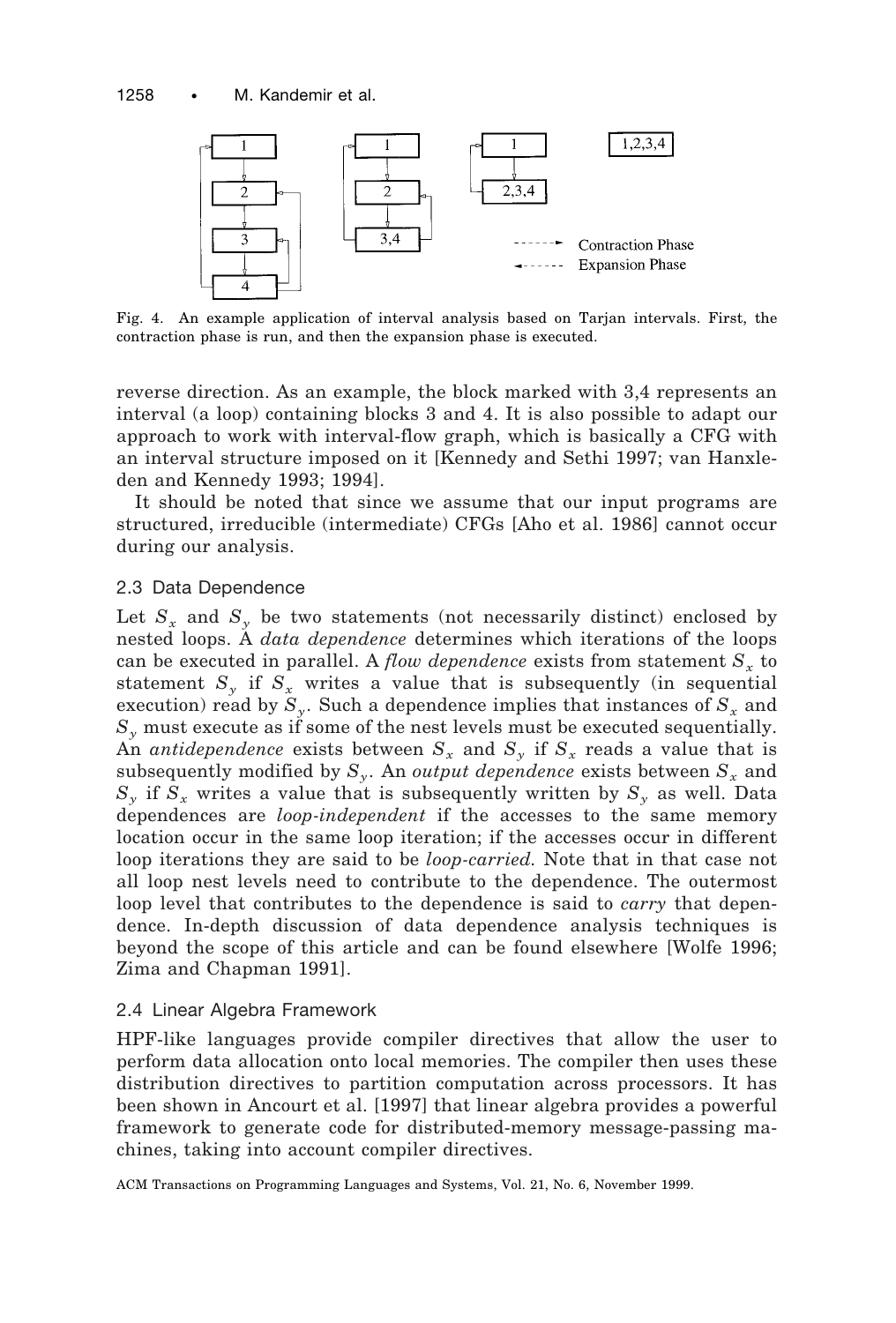Most of the compilers for distributed-memory message-passing machines use the *owner-computes* rule, which simply assigns each computation to the processor that owns the data being computed [Balasundaram et al. 1990; Gerndt 1990; Hiranandani et al. 1992]. In this article, we also assume the owner-computes rule; our framework, however, can be modified to handle the cases where this rule is relaxed. In such cases, the LHS references can also introduce communication. For clarity of the presentation, we do not consider relaxing the owner-computes rule in this article.

Our approach uses the affine framework introduced by Ancourt et al. [1997]. In this framework, data arrays, templates, and processors are all declared as Cartesian grids as in HPF [Koelbel et al. 1994]. The data arrays are first aligned to templates, and then these templates are distributed across the memories of the processors. Consider the following program fragment under a compilation scheme based on HPF-like directives and the owner-computes rule. A cyclic( $\mathscr{C}$ ) attribute indicates that the template (or array) dimension in question will be partitioned into blocks of size  $\mathscr{C}$ , and these are assigned to processors in a round-robin fashion. The block and cyclic(1) are just two common cases for the general cyclic( $\mathscr{C}$ ) distribution.

real  $X(a_i; a_u)$ !HPF\$ template  $T(t_i:t_u)$ **!HPF\$** processors  $PROC(p_i; p_u)$ **!HPF\$** align  $X(j)$  with  $T(\alpha * j + \beta)$ **!HPF\$** distribute  $T(cyclic(\mathcal{C}))$  onto PROC DO *i* 5 *il*, *iu*  $X(\gamma_L * i + \theta_L) = \cdots X(\gamma_R * i + \theta_R) \cdots$ 

END DO

Let  $\mathcal{R}_{\mathscr{L}} = X(\gamma_L * i + \theta_L)$  and  $\mathcal{R}_{\mathscr{R}} = X(\gamma_R * i + \theta_R)$ . In the rest of the article, for the sake of simplicity, we will sometimes refer to the subscript expressions as data (array) elements when the intention is clear. Assuming p and q denote two processors, we define the following sets.

$$
\text{Own}(X, q) = \{d | d \in X \text{ and is owned by } q\}
$$
\n
$$
\text{Compute}(X, \mathcal{R}_{\mathcal{L}}, q) = \{i | \gamma_L * i + \theta_L \in \text{Own}(X, q) \text{ and } i_l \le i \le i_u\}
$$
\n
$$
\text{View}(X, \mathcal{R}_{\mathcal{R}}, q) = \{d | \exists \iota \text{ st. } \iota \in \text{Compute}(X, \mathcal{R}_{\mathcal{L}}, q) \text{ and }
$$
\n
$$
d = X(\gamma_{\mathcal{R}} * \iota + \theta_{\mathcal{R}}) \text{ and } i_l \le \iota \le i_u\}
$$
\n
$$
\text{CommSet}(X, \mathcal{R}_{\mathcal{R}}, p, q) = \text{Own}(X, q) \cap \text{View}(X, \mathcal{R}_{\mathcal{R}}, p).
$$

Intuitively, the set  $\text{Own}(X,q)$  refers to the elements mapped onto processor q through compiler directives. The similar Own sets are defined for other arrays as well. The set of iterations to be executed by q due to a LHS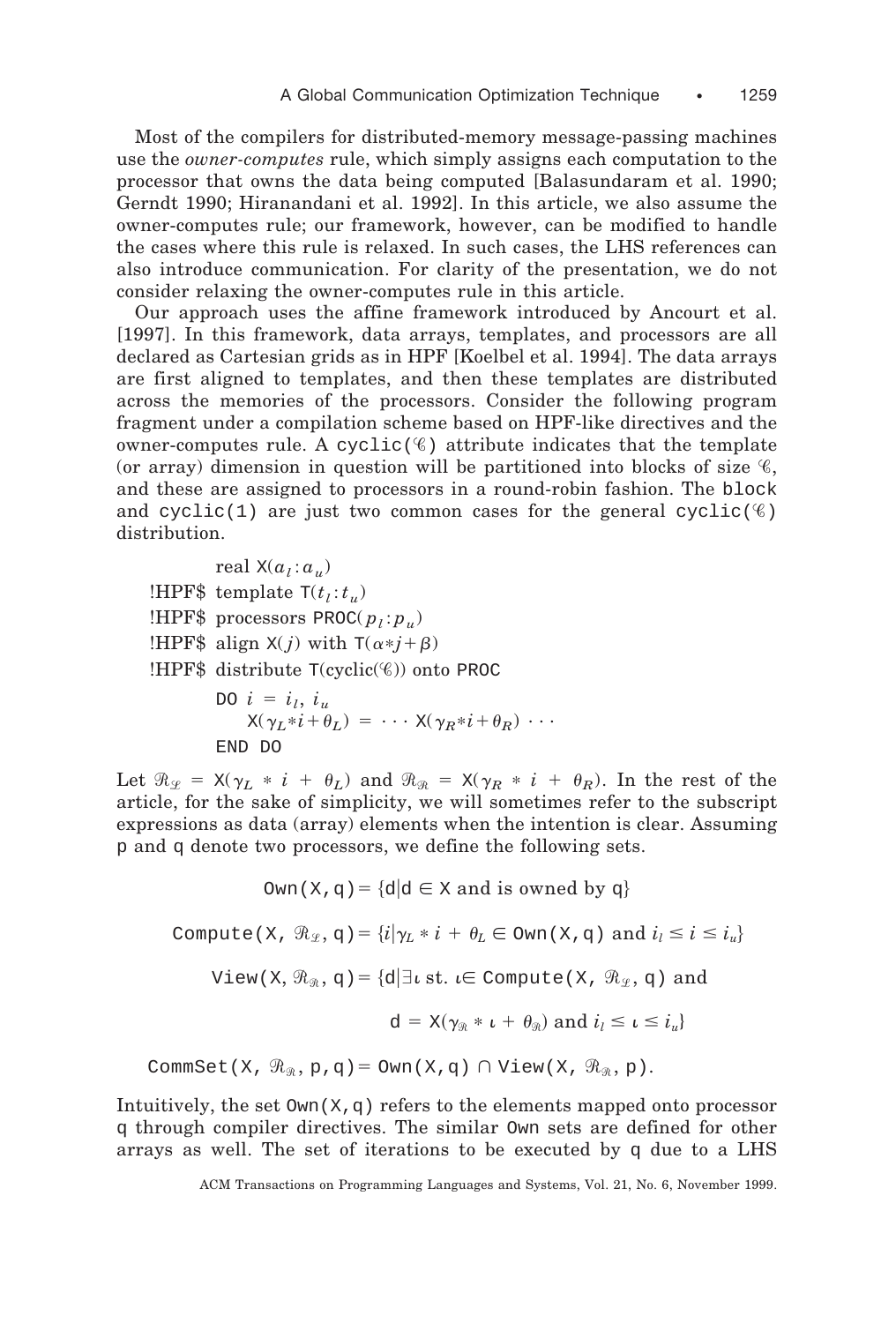reference  $\mathcal{R}_{\mathcal{L}}$  is given by Compute(X,  $\mathcal{R}_{\mathcal{L}}$ , q). Of course, during the execution of this local iteration set, some elements (local or nonlocal) denoted by the RHS reference  $\mathcal{R}_{\mathcal{R}}$  will be required; the set View(X,  $\mathcal{R}_{\mathcal{R}}$ , q) defines these elements. Finally, CommSet(x,  $\mathcal{R}_{\mathcal{R}}$ , p, q) defines the elements that should be communicated from processor q to processor p due to reference  $\mathcal{R}_{\mathcal{D}}$ .

It should be noted that in general there may be more than one RHS reference, and the computation may involve multidimensional arrays and a multilevel nest in which case d and i denote data and iteration vectors respectively. Also in the most general case,  $\alpha$ ,  $\gamma_L$ , and  $\gamma_R$  are matrices, and  $\beta$ ,  $\theta_L$ , and  $\theta_R$  are vectors.

The definition of the Own set above is rather informal. For a more precise definition, we take into account the block-cyclic distribution and define the Own set as

Own(X,q)={d \del \del t}, c, l such that t =  $\alpha * d + \beta$ 

and 
$$
t = \mathcal{C} * p * c + \mathcal{C} * q + 1
$$
 and  $a_l \le d \le a_u$ 

and 
$$
p_l \leq q \leq p_u
$$
 and  $t_l \leq t \leq t_u$  and  $0 \leq l \leq \ell - 1$ ,

where  $P = p_u - p_l + 1$ . In this formulation,  $t = \alpha * d + \beta$  represents alignment information, and  $t = \mathscr{C} * P * c + \mathscr{C} * q + 1$  denotes the distribution information. In other words, each array element d is mapped onto a point in a local two-dimensional array. This point can be represented by a pair  $(c,1)$  and gives the local address of the data item in a processor. Simple block and  $cyclic(1)$  distributions can easily be handled within this framework by setting  $c = 0$  and  $1 = 0$ , respectively. As an example, Figure 5(a) shows the global and local addresses of a one-dimensional array distributed in block-cyclic manner across three processors with  $\mathscr{C} = 4$ . Figures 5(b) and (c), on the other hand, illustrate two-dimensional views of the global and local addresses, respectively. For each processor, the horizontal dimension corresponds to the c coordinate whereas the vertical dimension denotes l. For example, the 55th element of the (global) array is mapped onto Processor 1 with  $c = 4$  and  $1 = 3$  as local coordinates.

The relation  $t = \alpha * d + \beta$  can be generalized by adding a replication matrix  $\mathcal V$  which eliminates the replicated dimension from the equations:  $\mathcal{V} * t = \alpha * d + \beta$ . In the case where no replication is specified,  $\mathcal{V}$  is the identity matrix. Also, in order to take the collapsed dimensions (the dimensions that are not distributed across processors) into account, another projection matrix  $\mathcal Y$  can be used:  $\mathcal Y * \mathsf{c} = \mathcal C * \mathsf{p} * \mathsf{c} + \mathcal C * \mathsf{q} + 1$ . All the elements on a collapsed dimension are stored on the same processor. Notice that these projection matrices are only useful if we adhere to a matrix form for describing the relations. We do not need them if the relations are described on a per-dimension basis. In the rest of the article we assume (1) that identity alignment is used and (2) that arrays are directly distributed across processors. For an in-depth discussion of the linear algebra frame-

ACM Transactions on Programming Languages and Systems, Vol. 21, No. 6, November 1999.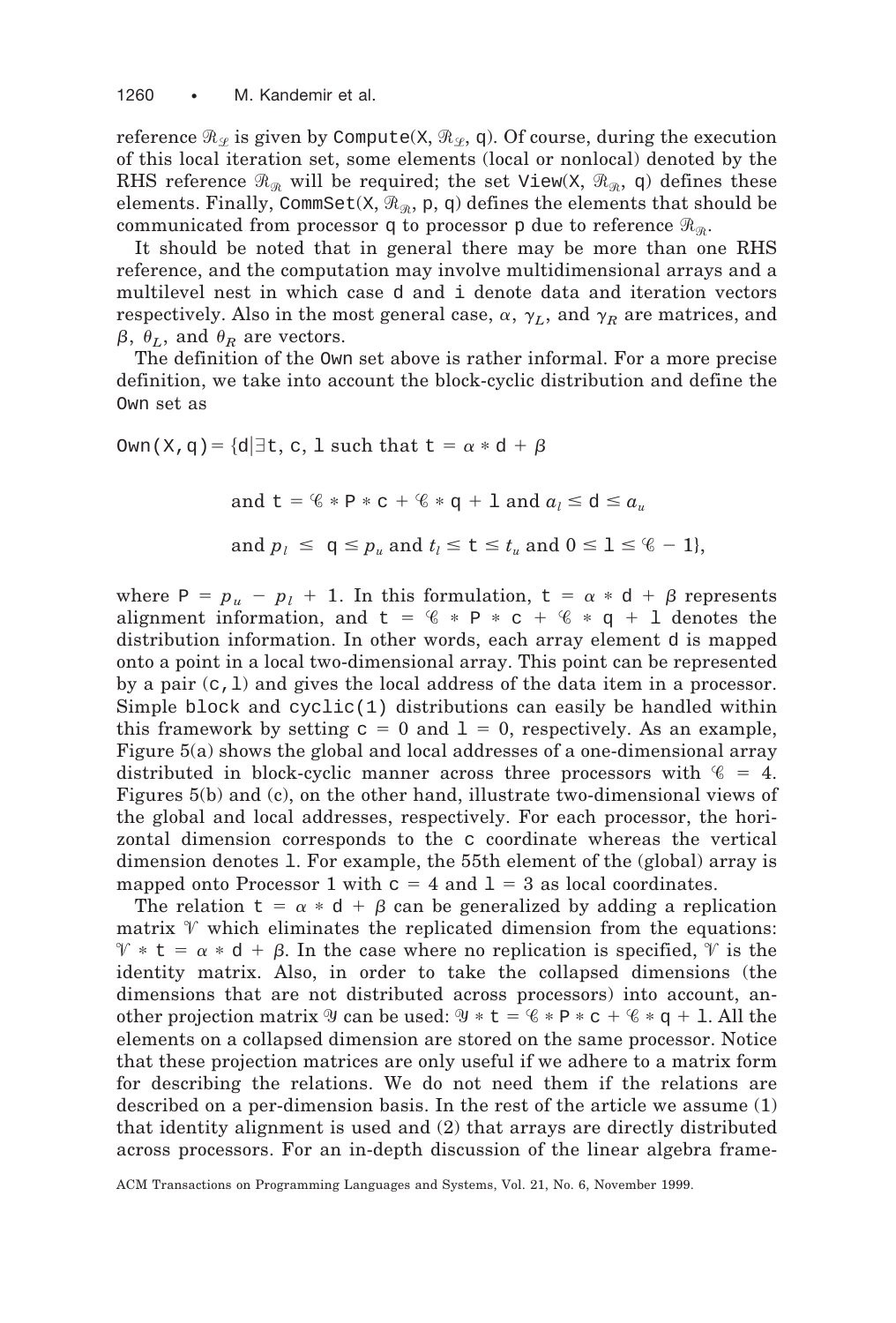| Processor 0 |                 |           |           |           | Processor 1 |           |             |           | Processor 2     |           |           |           |
|-------------|-----------------|-----------|-----------|-----------|-------------|-----------|-------------|-----------|-----------------|-----------|-----------|-----------|
|             |                 |           | ი2        | 33        |             | 5         | $\rm 6^{2}$ | 73        | $8^0$           | Ö,        | $10^2$    | $11^3$    |
|             | 12 <sup>4</sup> | $13^{5}$  | $14^{6}$  | $15^7$    | $16^4$      | 175       | $18^6$      | $19^7$    | 20 <sup>4</sup> | $21^{5}$  | $22^{6}$  | $23^{7}$  |
|             | $24^{8}$        | $25^{9}$  | $26^{10}$ | $27^{11}$ | 288         | $29^{9}$  | $30^{10}$   | $31^{11}$ | $32^{8}$        | $33^{9}$  | $34^{10}$ | $35^{11}$ |
|             | $36^{12}$       | $37^{13}$ | $38^{14}$ | $39^{15}$ | $40^{12}$   | $41^{13}$ | $42^{14}$   | $43^{15}$ | $44^{12}$       | $45^{13}$ | $46^{14}$ | $47^{15}$ |
|             | $48^{16}$       | $49^{17}$ | $50^{18}$ | $51^{19}$ | $52^{16}$   | $53^{17}$ | $54^{18}$   | $55^{19}$ | $56^{16}$       | $57^{17}$ | $58^{18}$ | $59^{19}$ |
|             | $60^{20}$       | $61^{21}$ | $62^{22}$ | $63^{23}$ | $64^{20}$   | $65^{21}$ | $66^{22}$   | $67^{23}$ | $68^{20}$       | $69^{21}$ | $70^{22}$ | $71^{23}$ |
|             |                 |           |           |           |             |           |             |           |                 |           |           |           |
|             |                 |           |           |           |             |           |             |           |                 |           |           |           |

 $(a)$ 

|      |      | Processor 0 |      | Processor 1 |            |     |      | Processor 2 |     |       |       |  |
|------|------|-------------|------|-------------|------------|-----|------|-------------|-----|-------|-------|--|
| 0.0  |      | 0, 2        | 0, 3 | 0, 4        | 0, 5, 0, 6 |     | 0, 7 | 0, 8        | 0,9 | 0, 10 | 0, 11 |  |
| 1.0  |      | 1, 2        | 1, 3 | 1,4         | 1, 5       | 1,6 |      | 1.8         | 1.9 | 1.10  |       |  |
| 2.0  | 2. 1 | 2.2         | 2.3  | 2,4         | 2,5        | 2,6 | 2,7  | 2.8         | 2.9 | 2,10  | 2.11  |  |
| 3.0  |      | 3.2         | 3, 3 | 3, 4        | 3, 5       | 3.6 | 3.7  | 3.8         | 3.9 | 3, 10 | 3.11  |  |
| 4. U | 4. 1 | 4.2         | 4.3  | 4,4         | 4,5        | 4,6 | 4.7  | 4,8         | 4.9 | 4.10  | 4.11  |  |
| 5,0  | 5. 1 | 5.2         | 5.3  | 5,4         | 5, 5       | 5,6 | 5.7  | 5, 8        | 5.9 | 5, 10 | 5.11  |  |
|      |      |             |      |             |            |     |      |             |     |       |       |  |

 $(b)$ 

|     |         | Processor 0 |      | Processor 1 |      |      |      | Processor 2 |      |      |      |  |
|-----|---------|-------------|------|-------------|------|------|------|-------------|------|------|------|--|
| 0,0 | 0,1     | 0, 2        | 0,3  | 0, 0<br>H   | 0, 1 | 0, 2 | 0, 3 | 0, 0        | 0,1  | 0, 2 | 0,3  |  |
| 1,0 |         | 1, 2        | 1, 3 | 1,0         | 1,1  | 1, 2 | 1, 3 | 1,0         | 1,1  | 1, 2 | 1, 3 |  |
| 2.0 | $2.1\,$ | 2, 2        | 2.3  | 2,0         | 2,1  | 2, 2 | 2, 3 | 2,0         | 2, 1 | 2, 2 | 2, 3 |  |
| 3,0 | 3, 1    | 3.2         | 3,3  | 3,0         | 3, 1 | 3, 2 | 3, 3 | 3,0         | 3.1  | 3.2  | 3.3  |  |
| 4,0 | 4. 1    | 4.2         | 4, 3 | 4.0         | 4, 1 | 4, 2 | 4, 3 | 4,0         | 4. 1 | 4, 2 | 4.3  |  |
| 5,0 | 5,1     | 5, 2        | 5, 3 | 5,0         | 5, 1 | 5, 2 | 5, 3 | 5,0         | 5, 1 | 5, 2 | 5, 3 |  |
|     |         |             | ٠    |             |      |      |      |             |      |      |      |  |
|     |         |             |      |             |      |      |      |             |      |      |      |  |

 $(c)$ 

Fig. 5. (a) Global and local addresses. Superscripts denote local addresses. (b) Two-dimensional view of global address  $(c, p * \ell + 1)$  for processor p. (c) Two-dimensional view of local address  $(c, 1)$  for processor p.

work for compiling distributed-memory programs, we refer the reader to Ancourt et al. [1997].

## 2.5 Parafrase-2 and Omega Library

Parafrase-2 [Polychronopoulos et al. 1989] is used as the front end in our compilation framework. It is a parallelizing compiler implemented as a source-to-source-code restructurer that consists of several passes for analysis, transformation, parallelism detection, and code generation. In order to obtain the loops that enumerate the elements in the ownership and communication sets, we use the Omega library [Kelly et al. 1995]. This library is essentially a set of  $C_{++}$  classes for manipulating integer tuple relations and sets defined using Presburger formulas. We implemented a framework that obtains data access information from Parafrase-2 internal structures and feeds them into the Omega library; when all the required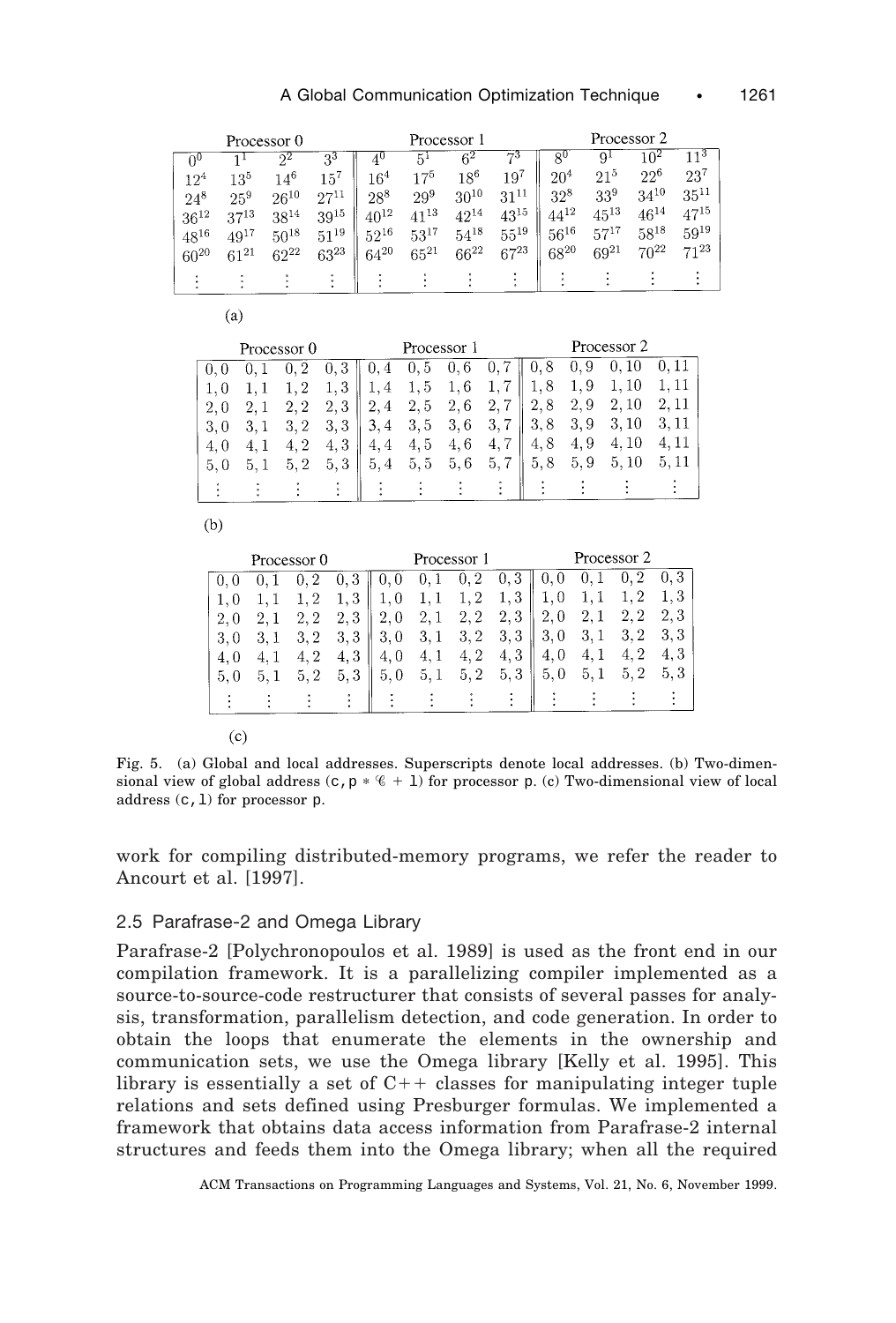sets have been obtained the framework converts these sets back to internal Parafrase-2 structures.

## 3. DATA-FLOW ANALYSIS USING A LINEAR ALGEBRA FRAMEWORK

In this section, we define our data-flow framework in detail. First, we introduce some important sets and operations on them.

## 3.1 Definition of Sets and Operations

3.1.1 *Communication Descriptors and Communication Sets.* A *communication descriptor* can be defined as a pair  $\langle \mathcal{R}, \mathcal{G} \rangle$ , where  $\mathcal{R}$  is an array identifier (name), and  $\mathcal{G}$  is the *communication set* associated with  $\mathcal{R}$ . The exact definition of a communication set depends on the context in which it is used. Throughout our analysis, a communication set is defined as  $\{d/d \text{ is }$ owned by q and is required by (or should be transferred to or has already been transferred to) p} except for the KILL set, which defines the set of elements written (killed) by  $q$ . In these set definitions  $d$  refers to a multidimensional array element.

3.1.2 *Operations on Communication Sets.* Since we define a communication set as a list of equalities and inequalities (this is how the Omega library represents a set), it can be represented as  $\mathcal{G} = {\dagger} \partial \mathcal{G}(\vec{d})$  where  $\mathcal{P}(\vec{d})$ is a predicate. Let  $\{\vec{d}|\mathcal{P}(\vec{d})\}$  and  $\{\vec{d}|\mathcal{Q}(\vec{d})\}$  be two communication sets. We define the operations  $+$ <sub>c</sub>,  $-$ <sub>c</sub>, and  $\cap$ <sub>c</sub> on communication sets as follows:

$$
\{\vec{a}|\mathcal{P}(\vec{a})\} +_{c}\{\vec{a}|\mathcal{Q}(\vec{a})\} = \{\vec{a}|\mathcal{P}(\vec{a}) \text{ or } \mathcal{Q}(\vec{a})\}
$$
  

$$
\{\vec{a}|\mathcal{P}(\vec{a})\} -_{c}\{\vec{a}|\mathcal{Q}(\vec{a})\} = \{\vec{a}|\mathcal{P}(\vec{a}) \text{ and not } (\mathcal{Q}(\vec{a}))\}
$$
  

$$
\{\vec{a}|\mathcal{P}(\vec{a})\} \cap_{c}\{\vec{a}|\mathcal{Q}(\vec{a})\} = \{\vec{a}|\mathcal{P}(\vec{a}) \text{ and } \mathcal{Q}(\vec{a})\}
$$

Note that the operations "or," "and," and "not" can be performed by using the corresponding Omega operations on sets which contain equalities and inequalities.

3.1.3 Operations on Sets of Communication Descriptors. Let  $\mathfrak{D} =$  $\langle \mathcal{R}, \mathcal{G} \rangle$  be a communication descriptor. We define two functions: a function  $\mathcal N$  from communication descriptors space to array identifiers space, and a function  $M$  from communication descriptors space to communication sets space such that  $\mathcal{N}(\mathcal{D}) = \mathcal{R}$  and  $\mathcal{M}(\mathcal{D}) = \mathcal{G}$ .

Suppose  $\mathfrak{B} \mathcal{G}_1$  and  $\mathfrak{B} \mathcal{G}_2$  are two sets of communication descriptors. Three operations, namely  $+_d$ ,  $-_d$ , and  $\cap_d$ , are defined on these sets as follows:

$$
\mathfrak{D}\mathcal{G}_1 +_d \mathfrak{D}\mathcal{G}_2 = \{ \mathfrak{D} | \mathfrak{D} \in \mathfrak{D}\mathcal{G}_1 \text{ and } \forall \mathfrak{D}' \in \mathfrak{D}\mathcal{G}_2 \; \mathcal{N}(\mathfrak{D}) \neq \mathcal{N}(\mathfrak{D}') \}
$$
  

$$
\cup \; \{ \mathfrak{D} | \mathfrak{D} \in \mathfrak{D}\mathcal{G}_2 \text{ and } \forall \mathfrak{D}' \in \mathfrak{D}\mathcal{G}_1 \; \mathcal{N}(\mathfrak{D}) \neq \mathcal{N}(\mathfrak{D}') \}
$$
  

$$
\cup \; \{ \mathfrak{D} | \; \exists \; \mathfrak{D}' \in \mathfrak{D}\mathcal{G}_1, \; \mathfrak{D}'' \in \mathfrak{D}\mathcal{G}_2 \text{ st. } \mathcal{N}(\mathfrak{D})
$$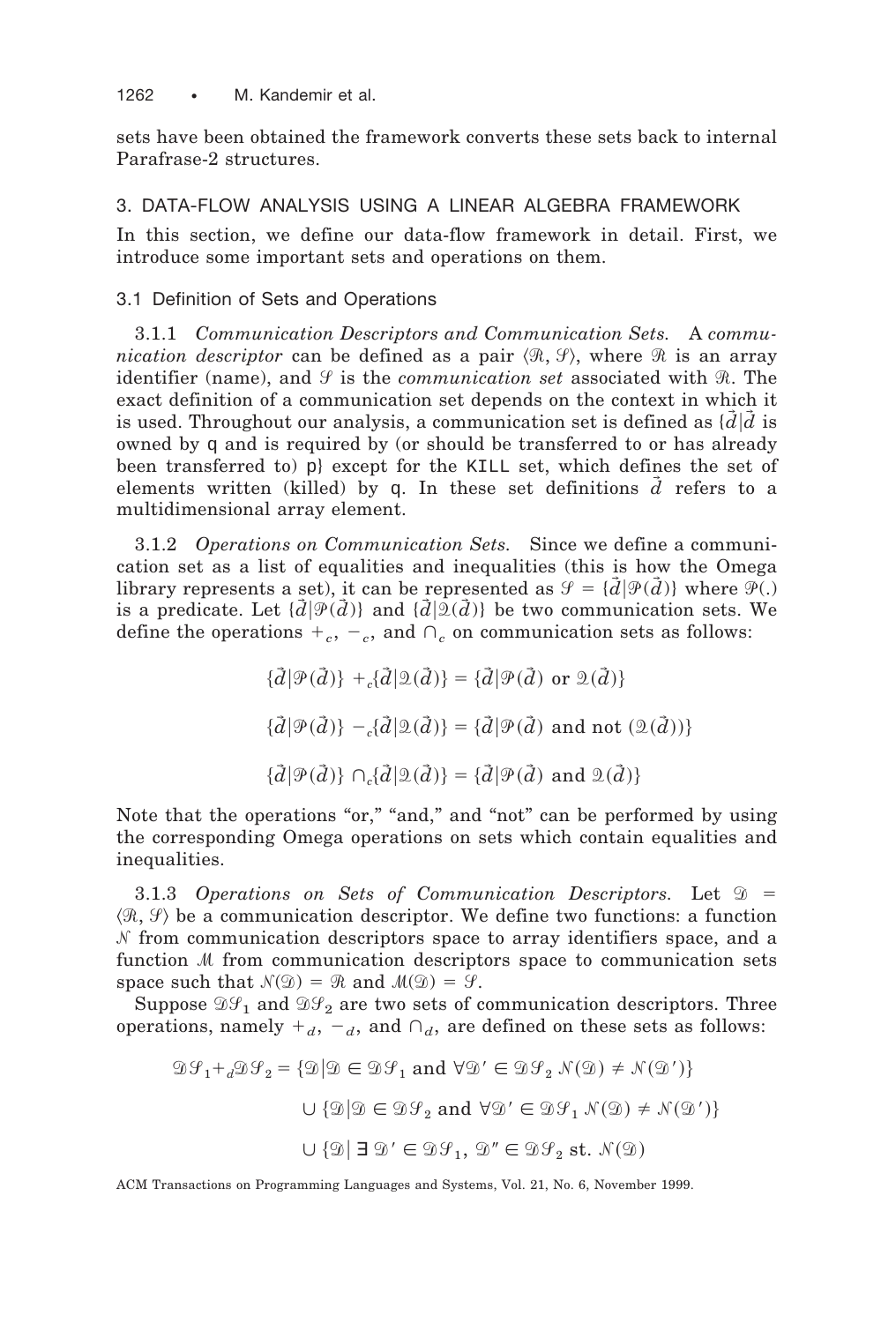$= \mathcal{N}(\mathcal{D}') = \mathcal{N}(\mathcal{D}'')$  and  $\mathcal{M}(\mathcal{D}) = \mathcal{M}(\mathcal{D}') + \mathcal{M}(\mathcal{D}'')$ 

 $\mathfrak{B} \mathcal{G}_1 -_{d} \mathfrak{B} \mathcal{G}_2 = \{ \mathfrak{D} | \mathfrak{D} \in \mathfrak{D} \mathcal{G}_1 \text{ and } \forall \mathfrak{D}' \in \mathfrak{D} \mathcal{G}_2 \text{ } \mathcal{N}(\mathfrak{D}) \neq \mathcal{N}(\mathfrak{D}') \}$  $\cup$  { $\mathfrak{D}$ |  $\exists \mathfrak{D}' \in \mathfrak{D}S_1, \mathfrak{D}'' \in \mathfrak{D}S_2$  st.  $\mathcal{N}(\mathfrak{D}) = \mathcal{N}(\mathfrak{D}')$  $= \mathcal{N}(\mathcal{D}'')$  and  $\mathcal{M}(\mathcal{D}) = \mathcal{M}(\mathcal{D}') - \mathcal{M}(\mathcal{D}'')$  $\mathfrak{B} \mathcal{G}_1 \cap_d \mathfrak{B} \mathcal{G}_2 = \{ \mathfrak{D} | \exists \mathfrak{D}' \in \mathfrak{B} \mathcal{G}_1, \mathfrak{D}'' \in \mathfrak{D} \mathcal{G}_2 \text{ st. } \mathcal{N}(\mathfrak{D}) = \mathcal{N}(\mathfrak{D}')$ 

 $= \mathcal{N}(\mathcal{D}'')$  and  $\mathcal{M}(\mathcal{D}) = \mathcal{M}(\mathcal{D}') \cap_{c} \mathcal{M}(\mathcal{D}'')$ 

When there is no ambiguity, we also use  $\cup_c$  and  $\cup_d$  instead of  $\overline{a}$ , and  $\overline{a}$ , respectively. It should be noted that although these operations are similar to those given by Gong et al. [1993], there is an important difference. Since we keep the communication sets accurately in terms of equalities and inequalities, we can optimize (e.g., coalesce) communication messages even if the messages do not have the same communication pattern (e.g., broadcast, point-to-point) or identical sender/receiver sets. Most of the previous approaches to global communication optimization cannot optimize these kinds of messages, mainly due to their representation of communication sets.

It should be noted that our analysis works with sets of equalities and inequalities. As compared with the previous approaches based on RSDs, our technique may be slower. In order to alleviate this problem, we do not operate on the contents of the sets in every data-flow equation to be evaluated; instead we represent the sets with symbolic names and postpone the real computation on them until the end of the analysis where the communication code should be generated. For example, suppose that a data-flow equation requires combining two sets  $S_x = \{ [x] : \mathcal{Q}_1(x) \}$  and  $S_y =$  $\{ [y]:\mathcal{Q}_2(y) \}$  where  $\mathcal{Q}_1$  and  $\mathcal{Q}_2$  are predicates consisting of equalities and inequalities. Instead of forming the set  $\{[z]:\mathcal{Q}_1(z) \vee \mathcal{Q}_2(z)\}\)$  immediately and using it in subsequent computations, our approach represents the resulting set abstractly as  $S_x + S_y$ . When the whole process is finished, the resulting sets are rewritten in terms of equalities and inequalities, and then the *simplify* utility of the Omega library is used to simplify them. Our experience shows that this approach requires a manageably small symbolic expression manipulation support and is fast in practice (see Section 6 for a cost analysis of the compilation time). Next we present our data-flow framework.

#### 3.2 Local (Intrainterval) Analysis

In order to make the data-flow analysis task easier, the CFG of the program is traversed prior to the local analysis phase, and for each LHS reference a pointer is stored in the header of all enclosing loop nests. This allows the compiler to reach a LHS reference inside a loop quickly during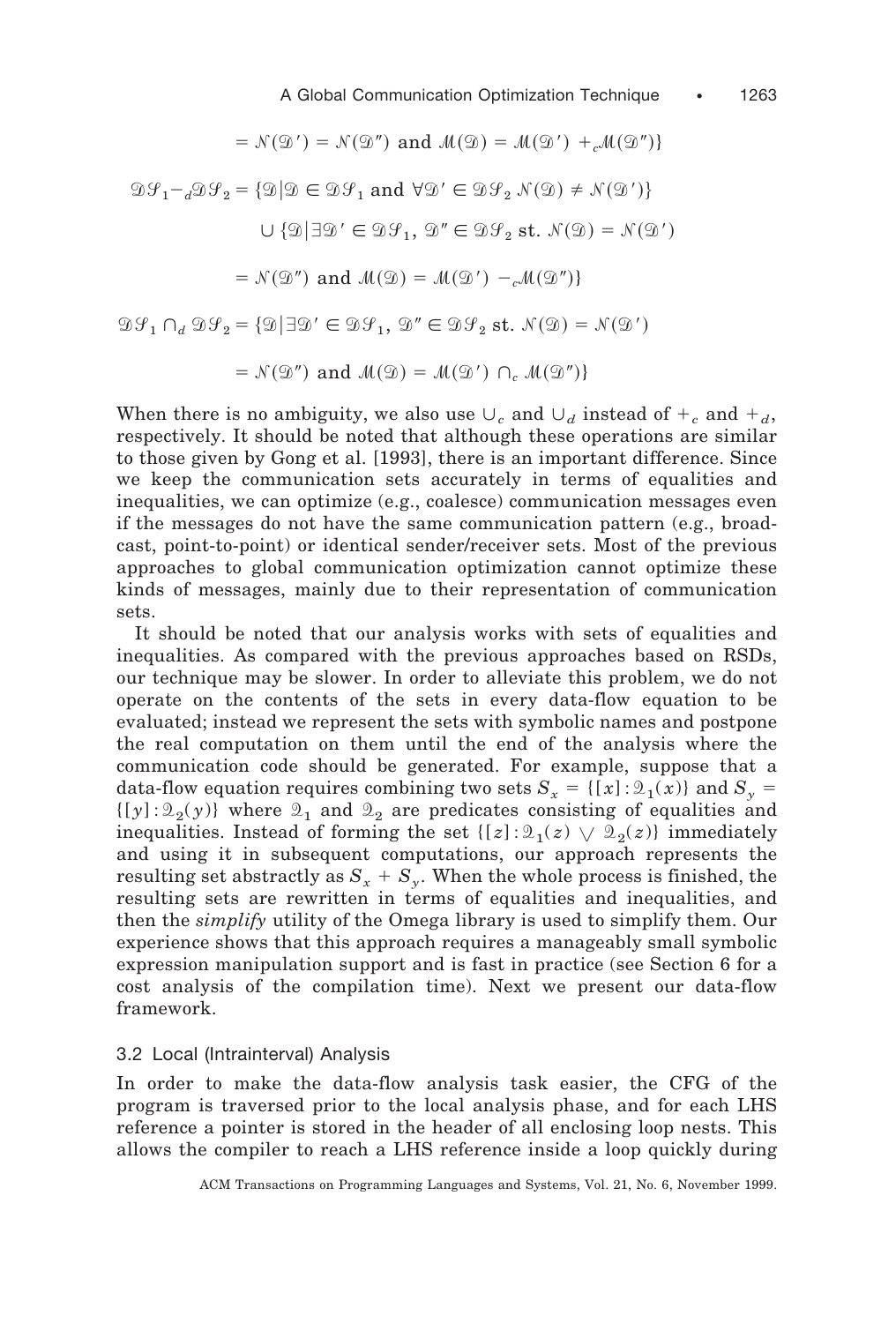```
DO i = i_l, i_u\mathbf{1}\overline{2}X(i-2, i) = Y(i-1, i-1) + X(i, 1)3
             DO j = j_l, j_uX(i, j) = Y(i-2, i+2)4
 5
                IF (cond)
                  X(i-1,j+2) = Y(i-2,j-2)6
 \overline{7}Y(i, j) = \ldots8
                ELSE
 \boldsymbol{9}X(i+1, j-3) = Y(i+3, j-3)10END IF
                Z(i, j) = Y(i-4, j)1112
             END DO
13
          END DO
```
Fig. 6. An example program fragment. In this fragment, there are two intervals corresponding to the *i* and *j* loops, respectively.

the data-flow analysis. The local analysis part of our framework computes KILL, GEN, and POST\_GEN sets for each interval. Then the interval is reduced to a single node and annotated with this information.

Let  $\mathcal{R}_{\mathcal{L}}(\vec{\imath})$  and  $\mathcal{R}_{\mathcal{R}}(\vec{\imath})$  be the data elements obtained from references  $\mathcal{R}_{\mathcal{L}}$ and  $\mathcal{R}_{\mathcal{R}}$ , respectively, with a specific iteration vector  $\vec{\iota}$ . The computation of the KILL set proceeds in the forward direction; that is, the nodes within the interval are traversed in topological sort order. Let  $KILL(i, q)$  be the set of elements written (killed) by processor q in node i, and let Modified(i,q) be the set of elements that may be killed along any path from the beginning of the interval to node i (including node i). Then,

KILL(i, q) = {
$$
\vec{d}
$$
| $\vec{d}$  ∈ Own(X, q)  
and  $\exists \vec{\iota}, \Re_{\mathcal{L}} \text{st. } \vec{d} = \Re_{\mathcal{L}}(\vec{\iota})$  and  $\vec{i}_l \leq \vec{\iota} \leq \vec{i}_u$ },  
Modified(i, q) =  $\left(\bigcup_{j \in pred(i)} Modeltext{Modified}(j, q)\right) \cup KILL(i, q)$ 

assuming that Modified(pred(first(i)),q) =  $\emptyset$  where first(i) is the first node in  $i$ . If last $(i)$  is the last node in  $i$ , then

$$
\texttt{KILL}(i,q) = \texttt{Modified}(\texttt{last}(i), q).
$$

This last equation is used to reduce an interval into a node. Notice that i is used to denote a node in the CFG whereas  $\vec{i}$  is used for an iteration vector. In order to see how the computation of the KILL set proceeds, consider Figure 6. In this example there are two intervals corresponding to the *j* and *i* loops. We concentrate only on the computation of the KILL sets for array X (the computation of the KILL sets of other arrays can be performed in a

ACM Transactions on Programming Languages and Systems, Vol. 21, No. 6, November 1999.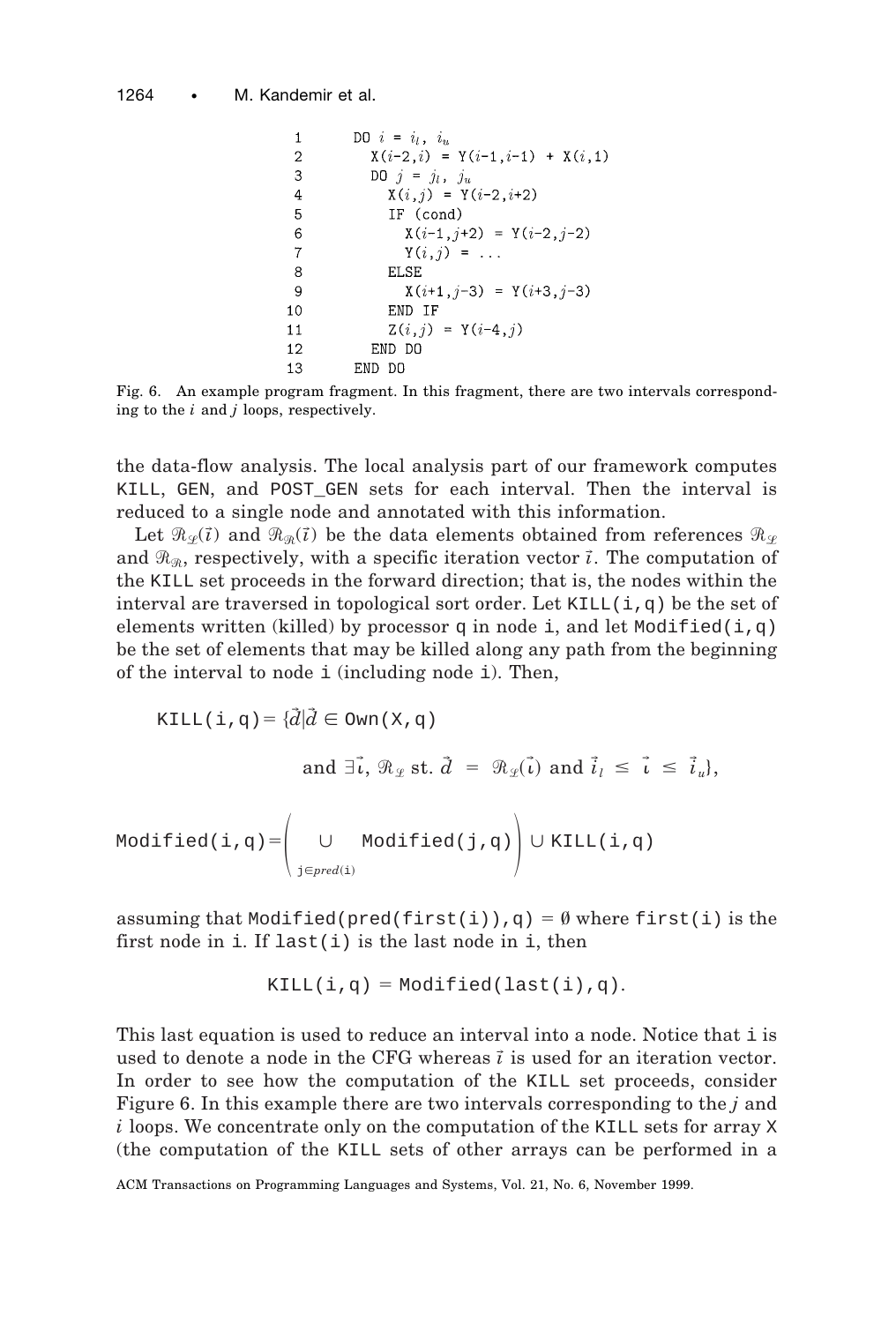similar manner). The analysis starts with the first node of the innermost interval (the *j* loop), and proceeds as follows:

KILL(4,q) = {
$$
\tilde{d}
$$
| $\tilde{d}$  ∈ Own(X,q) and  $\exists i, j \notin \tilde{d} = X(i, j)$  and  $i_l \leq i \leq i_l$  and  $j_l \leq j \leq j_u$ ].  
\nModified(4,q) = KILL(4,q)  
\nKLLL(5,q) = 0  
\nModified(5,q) = Modified(4,q) U KILL(5,q)  
\n= modified(4,q)  
\nKILL(6,q) = { $\tilde{d}$ | $\tilde{d}$  ∈ Own(X,q) and  $\exists i, j \notin \tilde{d} = X(i-1, j+2)$   
\nand  $i_l \leq i \leq i_u$  and  $j_l \leq j \leq j_u$ .  
\nModified(6,q) = Modified(5,q) U KILL(6,q)  
\nKLLL(7,q) = 0  
\nModified(7,q) = modified(6,q) U KILL(7,q)  
\n= modified(6,q)  
\nKILL(9,q) = { $\tilde{d}$ | $\tilde{d}$  ∈ Own(X,q) and  $\exists i, j \notin \tilde{d} = X(i+1, j-3)$   
\nand  $i_l \leq i \leq i_u$  and  $j_l \leq j \leq j_u$ .  
\nModified(9,q) = Modified(5,q) U KILL(9,q)  
\nKILL(10,q) = 0  
\nModified(10,q) = [Modified(7,q) U Modified(9,q)] U  
\nKILL(10,q)  
\n= Modified(7,q) U Modified(9,q)] U  
\nKILL(11,q) = 0  
\nModified(11,q) = modified(10,q) U KILL(11,q)  
\n= modified(10,q) U KILL(11,q)  
\n= modified(10,q) U KILL(11,q)  
\n= modified(10,q) U Matified(9,q)]  
\nKILL(14,q) U KILL(6,q) U KILL(9,q)  
\n= { $\tilde{d}$ | $\tilde{d}$  ∈ Own(X,q) and { $\tilde{d}$ ,  $j \notin \tilde{d}$  = X(i, j)  
\nor  $\tilde{d} = X(i-1, j+2)$  or  $\tilde{d} = X(i+1, j-3)$ )  
\nand  $i_l \leq i \leq i_u$  and  $j_l \leq j \leq j_u$ .

Since last(3,q) = 11, at this point we can reduce the innermost interval into a single node and annotate it by its KILL set:

$$
KILL(3,q) = Modified(11,q)
$$

Then the analysis continues with the first node of the outer interval (*i* loop):

KILL(2,q)=  $\{\vec{d} \mid \vec{d} \in \text{Own}(X,q)$ 

and  $\exists \iota$  st.  $\tilde{d} = X(\iota - 2, \iota)$  and  $i_l \leq \iota \leq i_u$ .

 $Modified(2,q) = KILL(2,q)$ 

 $Modified(3,q) = Modified(2,q)UKILL(3,q)$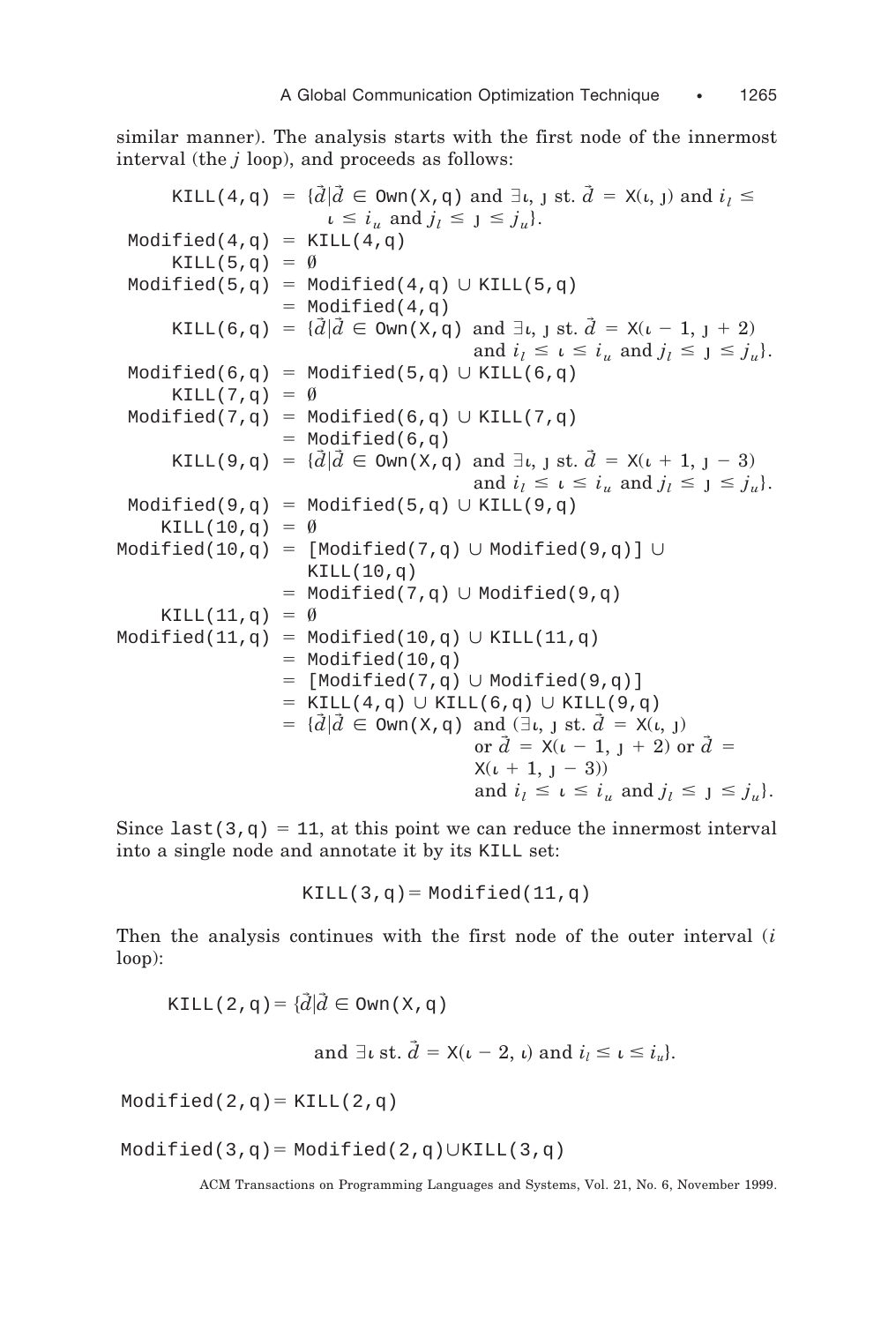$$
= \{\vec{d} | \vec{d} \in \text{Own}(X, q)
$$
  
and  $(\exists \iota, j \text{ st. } \vec{d} = X(\iota, j) \text{ or } \vec{d} = X(\iota - 1, j + 2)$   
or  $\vec{d} = X(\iota + 1, j - 3) \text{ or } \vec{d} = X(\iota - 2, \iota)$   
and  $i_l \le \iota \le i_u$  and  $j_l \le j \le j_u$ .

Since last(1,q) = 3, at this point we can reduce the interval into a single node

$$
KILL(1,q) = Modified(3,q).
$$

Although for the sake of presentation we show the analysis here in terms of communication sets, the data-flow analysis is actually performed on sets of communication descriptors, since in general there may be accesses to several arrays. That is, the KILL set for a program that refers to arrays  $N_i$ is as follows:

$$
\texttt{KILL}(\texttt{i},\texttt{q}) = \{\langle \mathcal{N}_1, \, \texttt{KILL}_{\mathcal{N}_1}(\texttt{i},\texttt{q}) \rangle, \, \langle \mathcal{N}_2, \, \texttt{KILL}_{\mathcal{N}_2}(\texttt{i},\texttt{q}) \rangle, \, \cdots \}
$$

Since we concentrate on computation of the KILL set for a single array, we use KILL $(i, q)$ . Similar simplification will be used for presentation of the computation of the  $GEN(i,q,p)$  and  $POST\_GEN(i,q,p)$  sets as well.

 $GEN(i,p,q)$  is the set of elements required by processor p from processor q at node i with no preceding write (assignment) to them. The computation of the GEN proceeds in the backward direction, i.e., the nodes within each interval are traversed in reverse topological sort order. The elements that can be communicated at the beginning of a node are the elements required by any RHS reference within the node except the ones that are written by the owner before being referenced. Notice that this process involves considering all the LHS references within an interval for a given RHS reference; this leads to an exponential cost. However, there are two factors that make the analysis affordable. First, the scope of the analysis is a single interval (loop nest). In practice the number of distinct references in a loop nest is a small value. Second, since, as mentioned earlier, prior to analysis we keep pointers to all LHS references within a loop nest, we do not have to traverse the parse tree once more to search for the LHS references.

Assuming  $\vec{\iota} = (\iota_1, \ldots, \iota_n)$  and  $\vec{\iota}' = (\iota'_1, \ldots, \iota'_n)$ , let  $\vec{\iota}' < \vec{\iota}$  mean that  $\vec{\iota}'$ is lexicographically less than or equal to  $\vec{\iota}$ ; and let  $\vec{\iota}' \leq_k \vec{\iota}$  mean that  $\iota'_i = \iota_i$ for all  $j \leq k$ , and  $(i'_k, \ldots, i'_n) \leq (i_k, \ldots, i_n)$ . Since a node can refer to multiple RHS references, we first define gen(i,  $\mathcal{R}_{\mathcal{R}}$ , p,q) as the set of elements to be sent by processor q to processor p at node i due to reference  $\mathcal{R}_{\mathcal{R}}$ . In that case we can compute

$$
\texttt{GEN}(i,p,q) = \cup \texttt{gen}(i,\mathcal{R}_\mathcal{R},p,q).
$$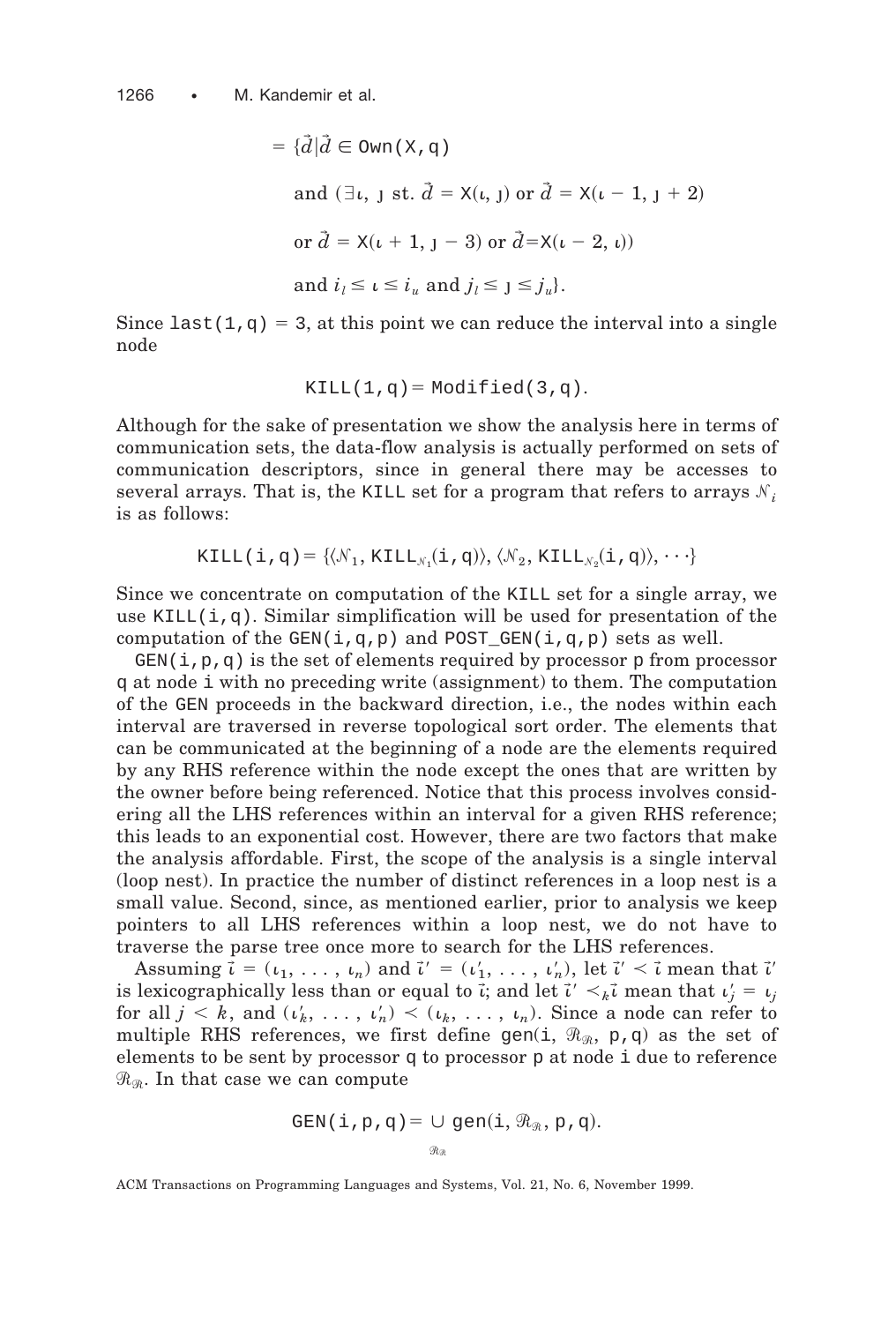For the sake of explanation, we assume one RHS reference per node, and we use only  $GEN(i,p,q)$  in the following. The extension to the multiple RHS reference per node is straightforward. Let  $Comm(i,p,q)$  be the set of elements that may be communicated at the beginning of interval i to satisfy communication requirements from the beginning of i to the last node in the interval that contains i. Then, for an array X, we have

$$
GEN(i, p, q) = {\vec{d}} | \exists \vec{i}, Y \text{ st. } \vec{i}_l \le \vec{i} \le \vec{i}_u \text{ and } \vec{d} \in Own(X, q)
$$
  
\nand  $\vec{d} = \Re_{\Re}(\vec{i})$  and  
\n
$$
\Re_{\mathcal{L}}(\vec{i}) \in Own(Y, p) \text{ and not } (\exists \vec{j}, \Re'_{\mathcal{L}} \text{ st. } \vec{i}_l \le \vec{j} \le \vec{i}_u
$$
  
\nand  $\vec{d} = \Re'_{\mathcal{L}}(\vec{j})$  and  $\vec{j} <_{level(i)} \vec{i}$ ),  
\n
$$
Comm(i, p, q) = \begin{pmatrix} 0 & \text{Comm}(s, p, q) \\ \text{se}^{(s)} & \text{sgn}(s, p, q) \end{pmatrix} \cup GEN(i, p, q).
$$

Additionally, we use the following equation to reduce an interval into a single node:

$$
GEN(i, p, q) = Comm(First(i), p, q)
$$

In the definition of GEN,  $\mathcal{R}_{\mathcal{R}}$  denotes the RHS reference, and  $\mathcal{R}_{\mathcal{L}}$  denotes the LHS reference of the same statement.  $\mathcal{R}'_{\mathscr{L}}$ , on the other hand, refers to any LHS reference within the same interval. Notice that while  $\Re'_{\mathscr{L}}$  is a reference to the same array as  $\mathcal{R}_{\mathcal{R}}$ ,  $\mathcal{R}_{\mathcal{L}}$  can be a reference to any array (e.g., array  $Y$  in the formulation above). level(i) gives the nesting level of the interval (loop), with the value 1 corresponding to the outermost loop in the nest. If the dependence is loop-independent the textual positions of the references in the nest may also need to be taken into account when computing the GEN set. In that case the formulation of the GEN set should contain terms showing the precedence relations between references. For the sake of simplicity, we assume that all the dependences that we are dealing with are loop-carried.

After the interval is reduced, the GEN set for it is recorded, and an operator  $\mathcal F$  is applied to the last part of this GEN set to propagate it to the outer interval:

$$
\mathscr{F}(\vec{j} \lt \vec{k}) = \vec{j} \lt \vec{k-1}
$$

For example, consider Figure 6 once more, this time concentrating on the computation of GEN sets due to array  $Y$ . Notice that array  $Y$  is written only in statement (line) 7. The analysis starts with the last statement of the innermost interval (*j* loop):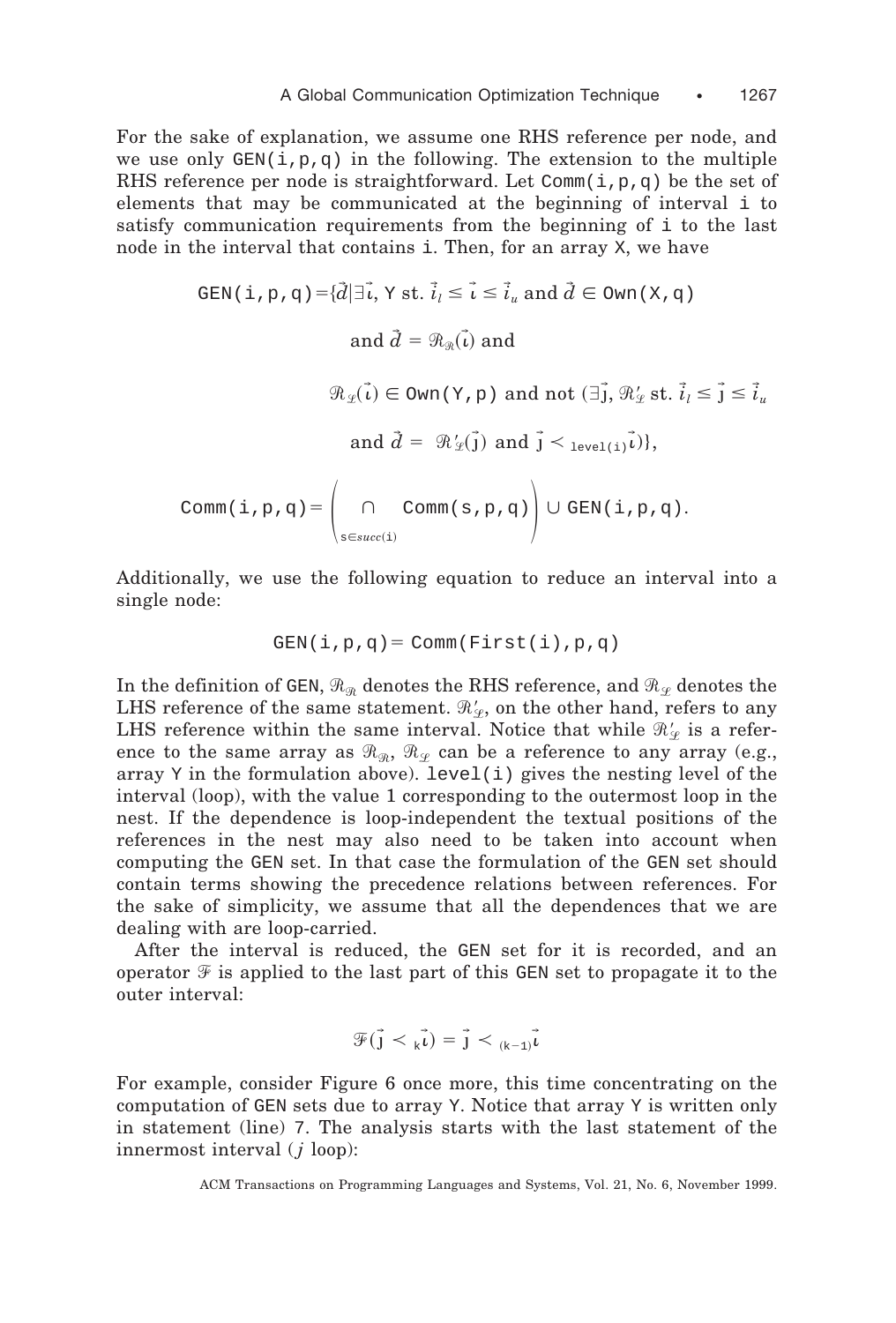GEN(11, p, q) =  $\{\vec{d} | \exists \iota, j \text{ st. } i_l \leq \iota \leq i_u \text{ and } j_l \leq j \leq j_u \text{ and } \vec{d} \in \text{Own}(Y, q)$ and  $\tilde{d} = Y(\iota-4, 1)$  and  $Z(\iota, 1) \in \text{Own}(Z, p)$  and not  $(\exists \iota', 1', \text{st.})$  $\vec{d} = Y(\iota', j')$  and  $i_l \leq \iota' \leq i_u$  and  $j_l \leq j' \leq j_u$  and  $(\iota' = \iota$  and  $j' \leq j)$ . To keep the presentation simpler, we do not show the remaining GEN sets in this interval. The analysis proceeds as follows:  $Comm(11,p,q) = GEN(11,p,q)$ GEN(10, p, q) =  $\emptyset$ Comm(10,  $p$ , $q$ ) = Comm(11, $p$ , $q$ )  $\cup$  GEN(10,  $p$ , $q$ )  $=$  Comm(11, p, q) Comm(9,  $p$ , $q$ ) = Comm(10,  $p$ , $q$ )  $\cup$  GEN(9,  $p$ , $q$ ) GEN(7, p, q) =  $\emptyset$ Comm(7, p, q) = Comm(10, p, q)  $\cup$  GEN(7, p, q)  $Comm(7,p,q) = Comm(10,p,q)$ Comm(6,p,q) = Comm(7,p,q) $\cup$  GEN(6,p,q)

GEN(5, p, q) =  $\emptyset$ 

Comm(5,  $p$ , $q$ ) = Comm(6,  $p$ , $q$ )  $\cap$  Comm(9,  $p$ , $q$ )

Comm(4,p,q) = Comm(5,p,q) $\cup$  GEN(4,p,q)

$$
= [\text{Comm}(6, p, q) \cap \text{Comm}(9, p, q)] \cup \text{GEN}(4, p, q)
$$
\n
$$
= [[\text{GEN}(11, p, q) \cup \text{GEN}(6, p, q)] \cap [\text{GEN}(11, p, q)]
$$
\n
$$
\cup \text{GEN}(9, p, q)] \cup \text{GEN}(4, p, q)
$$
\n
$$
[\text{GEN}(11, p, q) \cup \text{GEN}(6, p, q) \cup \text{GEN}(4, p, q)]
$$
\n
$$
\cap [\text{GEN}(11, p, q) \cup \text{GEN}(9, p, q) \cup \text{GEN}(4, p, q)]
$$
\n
$$
[\text{GEN}(11, p, q) \cup \text{GEN}(4, p, q)] \cup [\text{GEN}(6, p, q)]
$$
\n
$$
\cap \text{GEN}(9, p, q)]
$$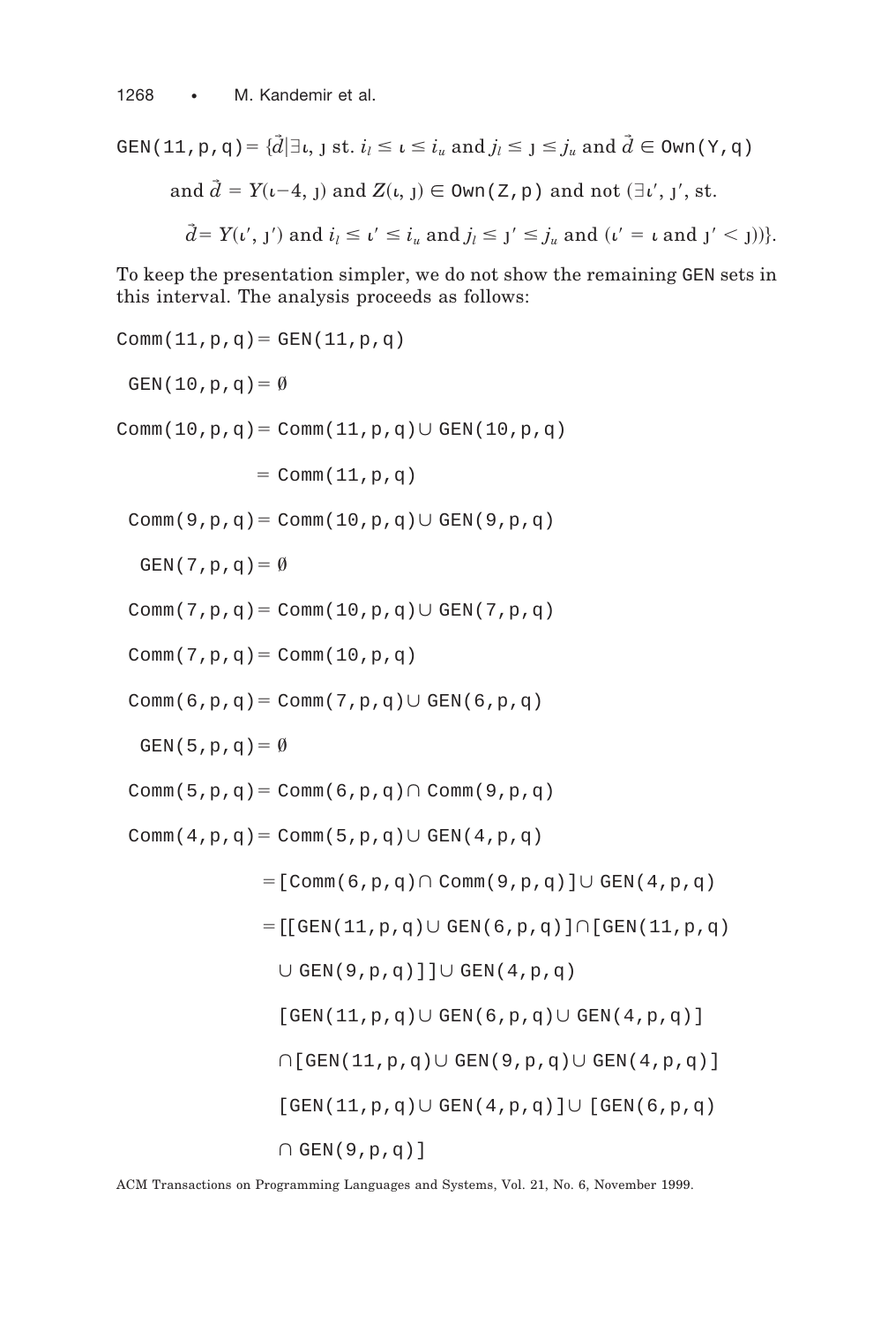Since  $first(3) = 4$ , the innermost interval can now be reduced as follows:

 $GEN(3,p,q) = Comm(4,p,q)$  $\vec{a} = (\{\vec{d} | \exists \iota, j \text{ st. } i_l \leq \iota \leq i_u \text{ and } j_l \leq j \leq j_u \text{ and } \vec{d} \in \text{Own}(Y, q)$ and  $\tilde{d} = Y(\iota - 4, 1)$  and  $Z(\iota, 1) \in \text{Own}(Z, p)$ and not  $(\exists \iota', \jmath', \text{st. } \tilde{d} = Y(\iota', \jmath')$  and  $i_l \leq \iota' \leq i_u$ and  $j_l \leq j' \leq j_u$  and  $(\iota' = \iota$  and  $j' \leq j)$  $\cup \{\vec{d} \mid \exists \iota, \jmath \text{ st. } i_l \leq \iota \leq i_u \text{ and } j_l \leq \jmath \leq j_u \text{ and } \vec{d} \in \text{Own}(Y, q)$ and  $\vec{d} = Y(\iota - 2, 1 + 2)$  and  $X(\iota, \mathbf{j}) \in \text{Own}(X, p)$  and not  $(\exists \iota', \mathbf{1}', \text{st. } \mathbf{d} = Y(\iota', \mathbf{1}'))$ and  $i_l \leq \iota' \leq i_u$  and  $j_l \leq j' \leq j_u$  and  $(\iota' = \iota$  and  $j' \leq j)$ }  $\cup$  ({ $\overrightarrow{d}$   $\vert \exists \iota, \iota \rbrace$  st.  $i_l \leq \iota \leq i_u$  and  $j_l \leq \iota \leq j_u$ and  $\tilde{d} \in$  Own(Y,q) and  $\tilde{d} = Y(\iota - 2, 1 - 2)$  and  $X(\iota - 1, 1 + 2) \in$  Own(X,p) and not  $(\exists \iota', \jmath', \text{st. } \tilde{d} = Y(\iota', \jmath')$  and  $i_l \leq \iota' \leq i_u$ and  $j_l \leq j' \leq j_u$  and  $(\iota' = \iota$  and  $j' \leq j)$  $\bigcap \{\mathbf{d} \mid \exists \iota, \mathbf{1} \text{ st. } i_1 \leq \iota \leq i_u \text{ and } j_1 \leq \iota \leq j_u\big\}$ and  $\vec{d} \in$  Own(Y,q) and  $\vec{d} = Y(\iota + 3, 1 - 3)$  and  $X(\iota + 1, 1 - 3) \in$  Own(X, p) and not  $(\exists i', 1', st. \tilde{d} = Y(i', 1'))$  and  $i_l \leq i' \leq i_u$ and  $j_l \leq j' \leq j_u$  and  $(\iota' = \iota$  and  $j' \leq j)$ })

After GEN(3, p, q) is recorded, the compiler applies the  $\mathcal F$  operator to  $GEN(3,p,q)$ . The effect of this operator for this example is

$$
(\iota' = \iota \text{ and } j' < j) \rightsquigarrow (\iota' \leq \iota \text{ or } (\iota' = \iota \text{ and } j' < j)).
$$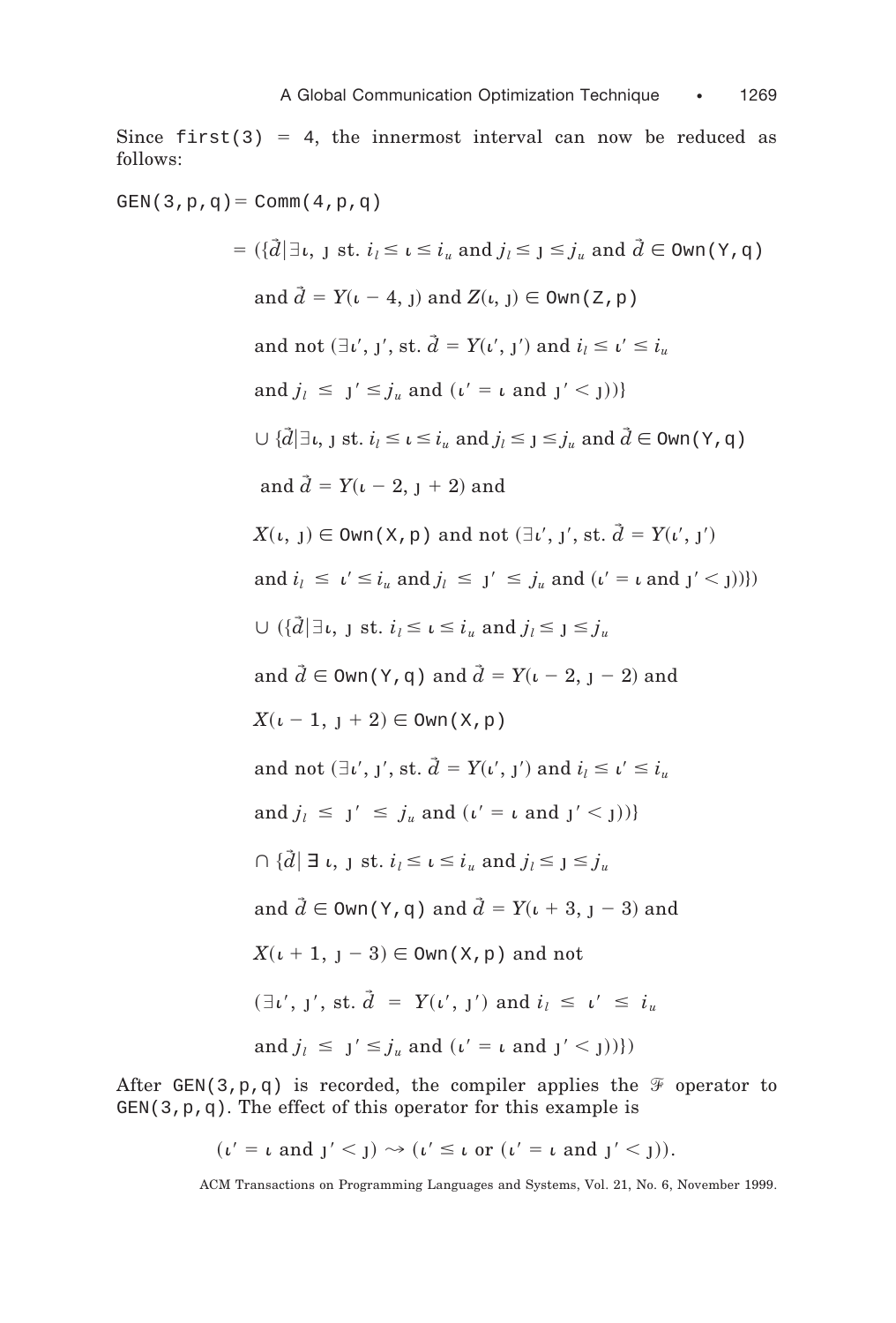That is, at this point the compiler takes into account flow dependences carried by the *i* loop as well. Then we continue with the last statement of the outer interval (*i* loop):

$$
Comm(3, p, q) = GEN(3, p, q)
$$
  
Comm(2, p, q) = Comm(3, p, q)  $\cup$  GEN(2, p, q)

Since  $first(1) = 2$ , the outer interval can now be reduced:

 $GEN(1,p,q) = Comm(2,p,q)$ 

Since  $i$  is the index of the outermost interval, there is no need to apply the  $\mathcal F$  operator after this reduction. We should emphasize that computing the GEN sets gives us all the communication that can be vectorized or coalesced above a loop nest, i.e., our analysis easily handles message vectorization and message coalescing [Hiranandani et al. 1992]. Finally, POST\_GEN  $(i, p, q)$  is the set of elements required by processor p from processor q at node i with no subsequent write to them. For an array X we have

$$
\text{POST\_GEN}(i, p, q) = \{\vec{d} | \exists \vec{i}, \forall \text{ st. } \vec{i}_l \le \vec{i} \le \vec{i}_u \text{ and } \vec{d} \in \text{ Own}(X, q)
$$

and  $\vec{d} = \mathcal{R}_{\mathcal{R}}(\vec{\iota})$  and

 $\mathfrak{R}_{\mathscr{L}}(\vec{\iota})\in$  Own(Y,p) and not

 $(\exists \vec{j}, \mathcal{R}_{\mathcal{L}}' \text{ st. } \vec{i}_l \leq \vec{j} \leq \vec{i}_u \text{ and } \vec{d} = \mathcal{R}_{\mathcal{L}}'(\vec{j}) \text{ and } \vec{i} <_{\text{level}(i)} \vec{j}).$ 

The computation of  $POST\_GEN(i,p,q)$  proceeds in the forward direction. Its computation is similar to those of the KILL $(i,q)$  and GEN $(i,p,q)$  sets, so we do not discuss it in detail.

## 3.3 Data-Flow Equations

In our framework, any communication incurred is placed at the beginning of the nodes. Here, we concentrate on the computation of a communication set called RECV. The actual *send* and *recv* sets used by the code generator are produced in a later pass of the compiler from the RECV sets discussed here using two projection functions as explained in Section 5. Our data-flow analysis framework consists of a backward and a forward pass. In the backward pass, the compiler determines sets of data elements that can safely be communicated at specific points. The forward pass eliminates redundant communication and determines the final set of elements (if any) that should be communicated at the beginning of each node i. The data-flow equations that we present here are aggressive in the sense that a communication incurred by a nonlocal reference is hoisted to the highest point possible in the CFG. Later in Section 4 we discuss how to refine this approach to control communication hoisting. The input for the equations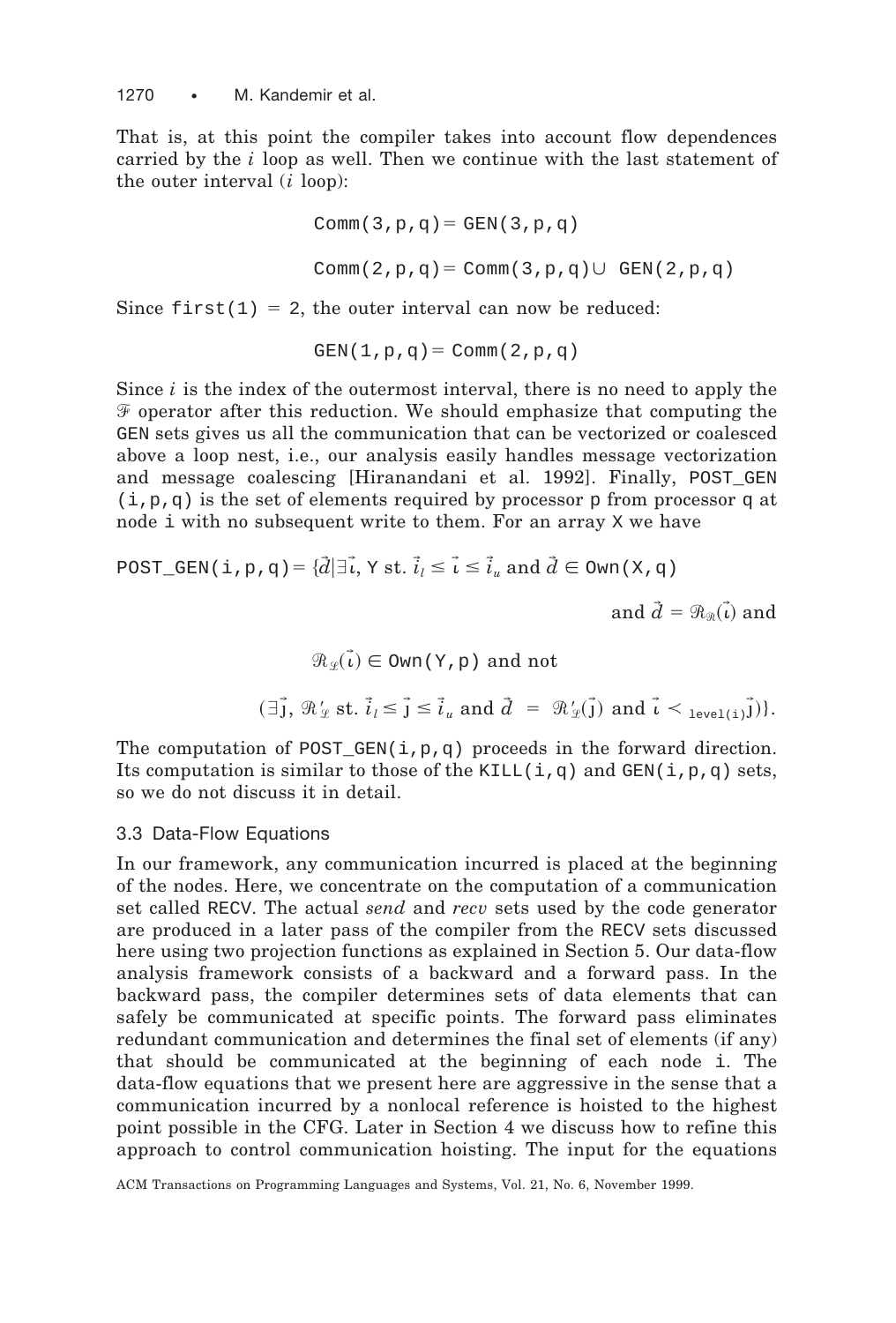**Backward Analysis:** 

$$
SAFE\_OUT(i, p, q) = \bigcap_{s \in succ(i)} SAFE\_IN(s, p, q) \tag{1}
$$
\n
$$
SAFE\_IN(i, p, q) = (SAFE\_OUT(i, p, q) -_d KILL(i, q)) +_d GEN(i, p, q) \tag{2}
$$

Forward Analysis:

$$
\begin{array}{rcl} \texttt{RECV\_IN}(i,p,q) & = & \bigcap_{j \in pred(i)} \texttt{RECV\_OUT}(j,p,q) & (3) \\ & & \\ \texttt{RECV}(i,p,q) & = & \begin{cases} \texttt{GEN}(i,p,q) -_d \texttt{RECV\_IN}(i,p,q) & (4) \\ & \texttt{if } \exists \ k \in succ(i) \text{ and } k \notin dom(i) \\ & \texttt{SAFE\_IN}(i,p,q) -_d \texttt{RECV\_IN}(i,p,q) \\ & \texttt{otherwise} \end{cases} & (4) \\ \texttt{RECV\_OUT}(i,p,q) & = & \begin{cases} \texttt{RECV\_IN}(i,p,q) -_d \texttt{KILL}(i,q) & (5) \\ & \texttt{if } \exists \ k \in succ(i) \text{ and } k \notin dom(i) \\ & \texttt{if } \exists \ k \in succ(i) \text{ and } k \notin dom(i) \\ & \texttt{defive} \end{cases} \end{array}
$$

Fig. 7. Data-flow equations for optimizing communication. The optimization process involves a backward analysis followed by a forward analysis. At the end, for each i, the RECV(i,p,q) set is computed.

consists of the GEN(i,p,q), KILL(i,q), and POST\_GEN(i,p,q) sets for each i as computed during the local analysis.

The data-flow equations for the backward analysis are given by Eqs.  $(1)$ and (2) in Figure 7. The symbol  $\cap$  in this figure denotes  $\cap_d$ . SAFE\_ IN(i,p,q) and SAFE\_OUT(i,p,q) are the sets of communication descriptors; these denote the elements that *can* safely be communicated at the beginning and end of node i, respectively. Equation (1) says that an element should be communicated at a point if and only if it will be used in all of the following paths in the CFG. This is the fundamental rule that our data-flow analysis, as well as some of the previous approaches as in Kennedy and Sethi [1995], adheres to. Equation (2), on the other hand, gives the set of elements that can safely be communicated at the beginning of node i, and makes use of the GEN and KILL sets. Intuitively, an element can be communicated at the beginning of node i if and only if it is either required (generated) by node i or reaches the end of node i (in the backward analysis) and is not overwritten (killed) in it. It should be noted that if the elements contained in SAFE\_IN sets are directly communicated without any further analysis, there would be significant amounts of redundant communication. The task of the forward analysis phase is to eliminate redundant communication.

The data-flow equations for the forward analysis are given by Eqs. (3), (4), and (5) in Figure 7; these equations observe the following two rules:

- (1) a node should not fetch data needed by a successor unless it dominates that successor and
- (2) a successor should ignore what a predecessor has received so far unless that predecessor dominates it.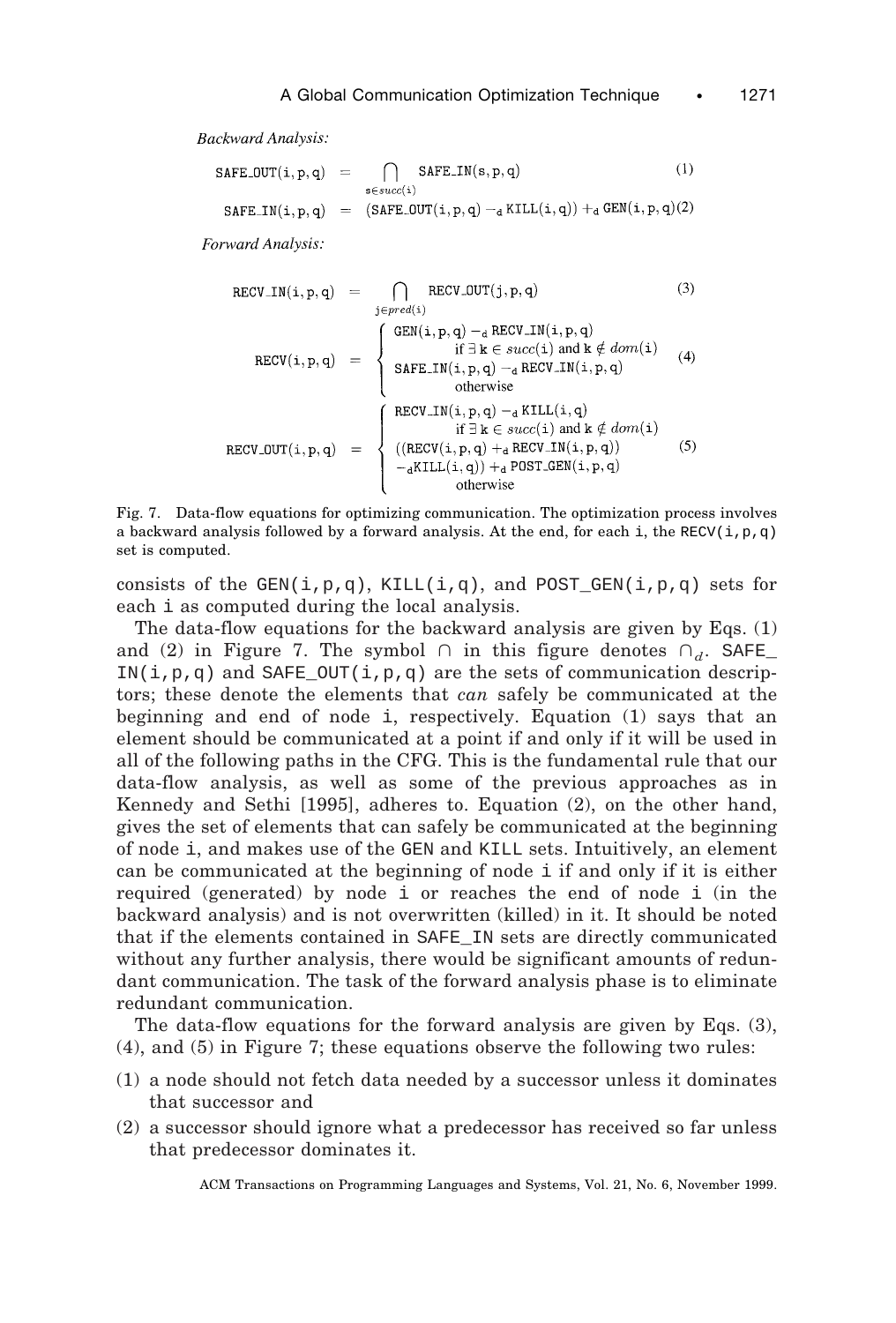RECV\_IN(i,p,q) and RECV\_OUT(i,p,q) denote the set of communication descriptors containing the elements that *have been* communicated so far (at the beginning and end of the node  $i$ , respectively) from  $q$  to  $p$ . On the other hand, RECV(i, p,q) denotes the set of communication descriptors containing the elements that *should* be communicated from q to p at the beginning of node i and is finally used by the communication generation portion of the compiler to generate the actual *send* and *recv* commands as explained in Section 5. Equation (3) simply says that the communication set arriving in a join node can be found by intersecting the sets for all the joining paths. Equation (4) is used to compute the RECV set which corresponds to the elements that can be communicated at the beginning of the node except the ones that have already been communicated (RECV\_IN). The elements that have been communicated at the end of node i (that is, RECV\_OUT set) are simply the union of the elements communicated up to the beginning of  $\mathbf{i}$ , that is, the elements communicated at the beginning of i provided that the condition in Eq. (5) is not satisfied (except the ones that have been overwritten (killed) in i) and the elements communicated within i and not written subsequently (POST\_GEN), again provided that the condition in the equation is not satisfied. It should be emphasized that all these sets are communication descriptor sets, and the order of operations as indicated by the parenthesis is important.

## 3.4 Global Data-Flow Analysis

Our approach starts by computing the GEN, KILL, and POST\_GEN sets for each node. Then the contraction phase of the analysis reduces the intervals from innermost to outermost and annotates them with GEN, KILL, and POST\_GEN sets. When a reduced CFG with no cycles is reached, the expansion phase starts, and RECV sets for each interval is computed, this time from outermost to innermost. There is one important point to note: before starting to process the next inner graph, the RECV\_IN set of the first node in this graph is set to the RECV set of the interval that contains it. More formally, in the expansion phase, we set

$$
RECV\_IN(i, p, q)^{kth \, pass} = RECV(i, p, q)^{(k-1)th \, pass}.
$$
 (6)

This assignment then triggers the next pass in the expansion phase. Before the expansion phase starts  $RECV_IN(i,p,q)$ <sup>1st *pass* is set to  $\emptyset$ . Figure 8</sup> shows the overall algorithm COMM-OPT followed by compiler to generate the *send* and *recv* sets. Notice, that, due to Eqs. (1) and (2) in Figure 7 a datum can only be communicated when it is *safe* to do so (i.e., the semantics of the program is preserved). In the forward analysis, the RECV sets contain only the elements needed to be communicated; therefore no stale data are used, and the correctness is ensured.

## 3.5 Example

We use the synthetic benchmark program in Figure 9(a) to illustrate our framework. We concentrate on the communication placement at the higher-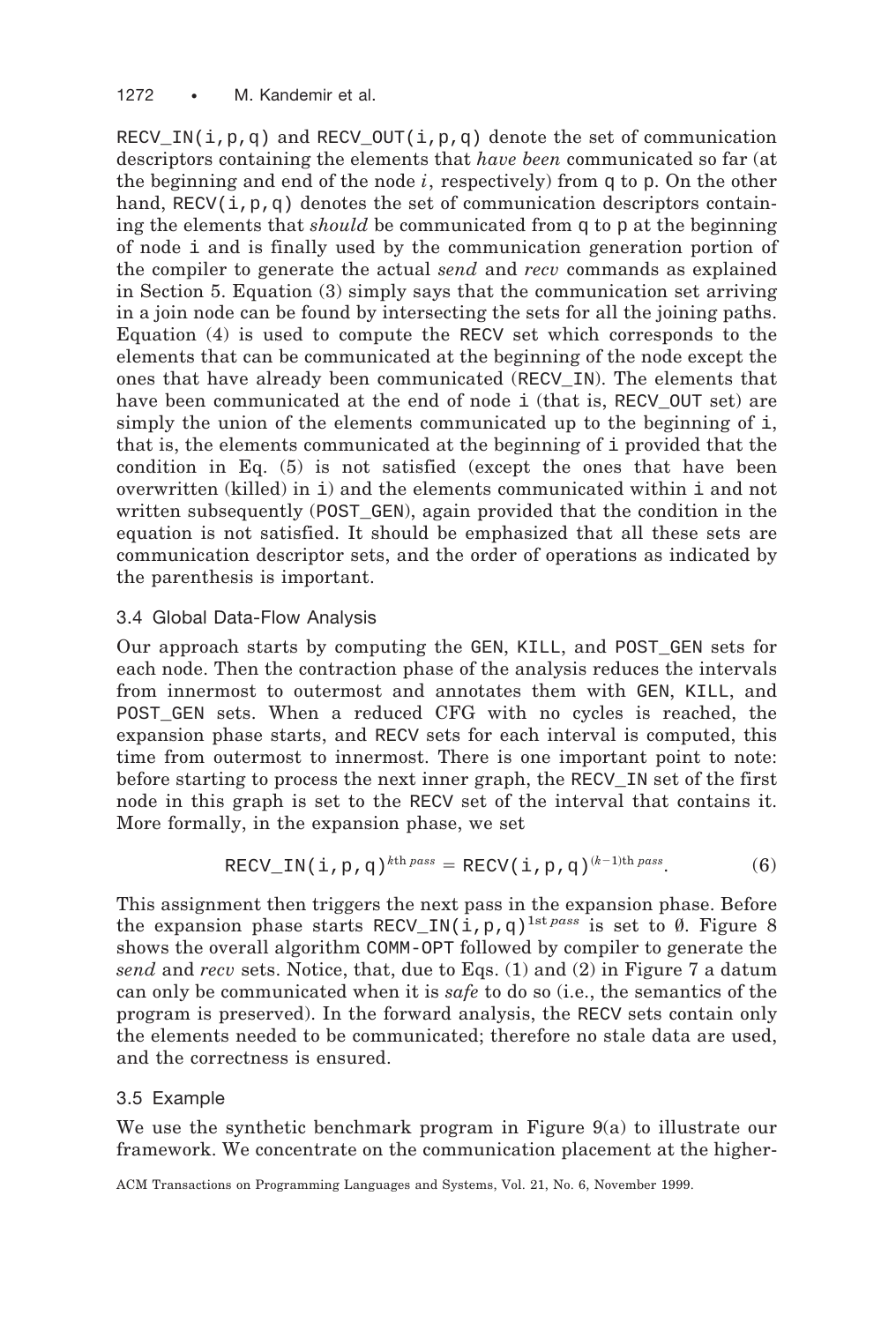**INPUT:** A connected CFG.

**OUTPUT:** A processed CFG with optimized communication calls.

Step (a) Pre-processing phase:

- (a.1) The CFG is traversed and in each loop a pointer for each LHS it encloses is stored;
- (a.2) The CFG is traversed to add empty else branches to "if" constructs and to eliminate the critical edges;
- (a.3) The "dominance" relation for each node in the CFG is computed.
- Step (b) Initialization phase: For each node in the initial CFG, KILL, GEN and POST\_GEN sets are computed in terms of symbolic set names;
- Step (c) Contraction phase: Until a CFG with no cycles is reached, recursively each CFG is handled by reducing its intervals and annotating each interval by its KILL, GEN and POST\_GEN sets;
- Step (d) Expansion phase: For each intermediate CFG, the following is repeated:
	- $(d.1)$  Using data-flow Equations (1) and (2) in Figure 7, the SAFE\_IN sets are computed in backward direction;
	- (d.2) Using data-flow Equations (3), (4) and (5) in Figure 7, the RECV sets are computed in forward direction;
	- (d.3) The CFG is expanded; the equation 6 is used to trigger the dataflow activity in the new CFG;
- Step (e) Substitution phase: The symbolic set names in the resultant RECV sets are replaced with actual sets consisting of equalities and inequalities;
- Step (f) Set generation phase: The Omega library is called to generate send and recv sets used by the code generator from the RECV sets.

Fig. 8. Communication optimization algorithm COMM-OPT based on data-flow analysis. This algorithm computes the *send* and *recv* sets.

level CFG that is acyclic. Figure 9(b) shows the message vectorized program with communication calls before the loop bounds reduction and guard insertion. The notation send  $\{B,q\}$  means that some elements of array B should be sent to q;  $\text{recv}\{B,q\}$  is defined similarly. We omitted from the figure the number of elements communicated to make the code look clear. In this example, communication arises only due to references to array B. A loop-based communication analysis places eight *send* and eight *recv* calls (in fact these are themselves loop nests) for eight RHS references marked as bold in Figure 9(b). The communication points for these references are just above the corresponding loop nests. For example, communication required due to reference  $B(i-1,j-1)$  in line 33 in Figure 9(b) would be performed in line 29. Notice that in this example array B is written only once (in line 38).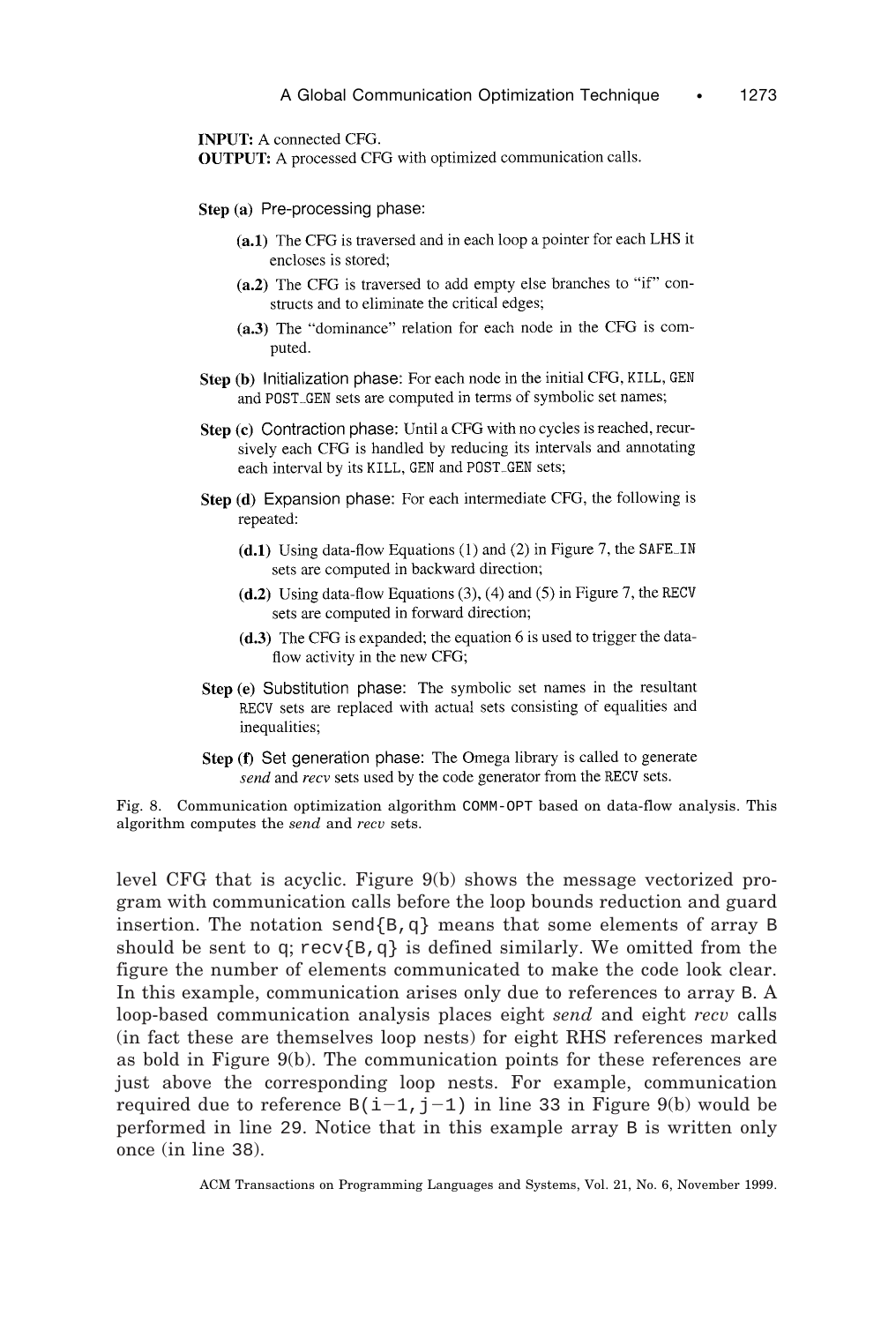!HPF\$ processors PROC(0:3) !HPF\$ distribute (cyclic(4),\*) onto PROC :: A, B, C, D implicit none integer  $i$ ,  $j$ , cond<br>real A(128,128), B(128,128)  $C(128, 128)$ ,  $D(128, 128)$  $D0$   $i = 2, 127$  $\mathbf{1}$ DO  $i = 64, 127$  $C(i,j)=C(i,j)+B(i-1,j-1)+1$  $\overline{2}$ 3 END DO 4 END DD END DO 5  $D0$   $i = 2, 127$ END DO DO  $j = 2, 31$ 6  $A(i,j)=(B(i-1,j-1)+B(i-1,j-1)$  $\overline{7}$  $+B(i,j))/3.0$ END DO 8 END DO 9 IF(cond .GT. 0.0) THEN 10 DO  $i = 2, 127$  $11$  $D0$   $i = 2$ , 127 12  $C(i,j)=A(i,j)+C(i,j)+D(i,j)+1$ 13 END DO END DO 14 END DO 15 **ELSE** 16  $D0 i = 2, 127$ 17 DD  $j = 2, 127$ <br> $A(i,j)=B(i-1,j-1)+1$ 18 19 END DO 20 END DO  $21$  ELSE ENDIF  $22\,$ DO  $i = 2, 31$  $D0 \neq 2.127$  $23$  $D(i,j)=(B(i,j)*B(i,j))$ 24  $+B(i-1,j-1)+1$ 25 END DO 26 END DO  $27$  $D0$   $i = 1, 127$  ${\tt ENDIF}$ 28  $D0 j = 1, 127$  ${\bf 29}$  $B(i,j)=B(i,j)-C(i,j)+A(i,j)$ END DO 30 END DO  $31$  $D0 i = 2, 127$ 32 DO  $j = 2, 127$ 33  $\mathtt{A}(i,j)$  = (B(i-1,j) 34  $+ B(i-1,j+1))/2.0$ 35 END DO END DO 36 END DO  $37$  $D0$   $i = 2, 127$ 38 DD  $i = 2, 127$ 39  $C(i, j) = (B(i, j) + B(i-1, j-1))/2.0$ END DO 40 END DO  $41$ END DO **END** 42 43 44 45 46 47 END DO 48 49 50 (a) Original program. 51 52 53 END DO



!HPF\$ processors PROC(0:3) !HPF\$ distribute  $(cyclic(4), *)$ onto PROC :: A, B, C, D implicit none integer  $i$ ,  $j$ , cond real A(128,128), B(128,128),  $C(128, 128)$ ,  $D(128, 128)$  $\mathsf{send}\{\mathsf{B},\mathsf{p+1}\}$ ,  $\mathsf{recv}\{\mathsf{B},\mathsf{p-1}\}$  $\overline{D0 i} = 2, 127$ DO  $j = 64$ , 127  $C(i,j) = C(i,j) + B(i-1,j-1) + 1$ END DO END DO  $D0$   $i = 2$ , 127 DO  $i = 2, 31$  $A(i,j)=(B(i-1,j-1)+B(i-1,j-1))$  $+B(i,j)/3.0$ END DD RND DO IF(cond .GT. 0.0) THEN  $DD i = 2, 127$ DO  $j = 2, 127$  $C(i,j)=A(i,j)+C(i,j)+D(i,j)+1$ END DO END DO ELSE  $send{B,p+1}$ ,  $recv{B,p-1}$  $D0$   $i = 2, 127$ DO  $j = 2, 127$  $A(i,j)=B(i-1,j-1)+1$ END DO RND DO ENDIF DD  $i = 2, 31$ DO  $j = 2, 127$  $D(i,j)=(B(i,j)*B(i,j))$  $+B(i-1,j-1)+1$ END DO END DO DO  $i = 1, 127$ DO  $j = 1, 127$ <br>B(i,j)=B(i,j)-C(i,j)+A(i,j) END DO END DO  $send{B,p+1}$  $\texttt{recv} \{B, p-1\}$  $D0$   $i = 2, 127$  $D0$   $i = 2, 127$  $A(i,j)=(B(i-1,j))$  $+B(i-1,j+1))/2.0$ **RND DO** END DD DO  $i = 2, 127$  $D0 j = 2, 127$  $C(i,j) = (B(i,j) + B(i-1,j-1))/2.0$ END DO END DO **END** (c) Global communication optimization.

Fig. 9. A synthetic benchmark program (a) with message-vectorized (b) and globally optimized (c) versions. The message-vectorized program is obtained using the popular vectorization approach based on dependence analysis. After determining the outermost loop at which the vectorization can be applied, the itemwise messages are combined and are lifted out of the enclosing loops. The globally optimized version is generated using the approach discussed in this article.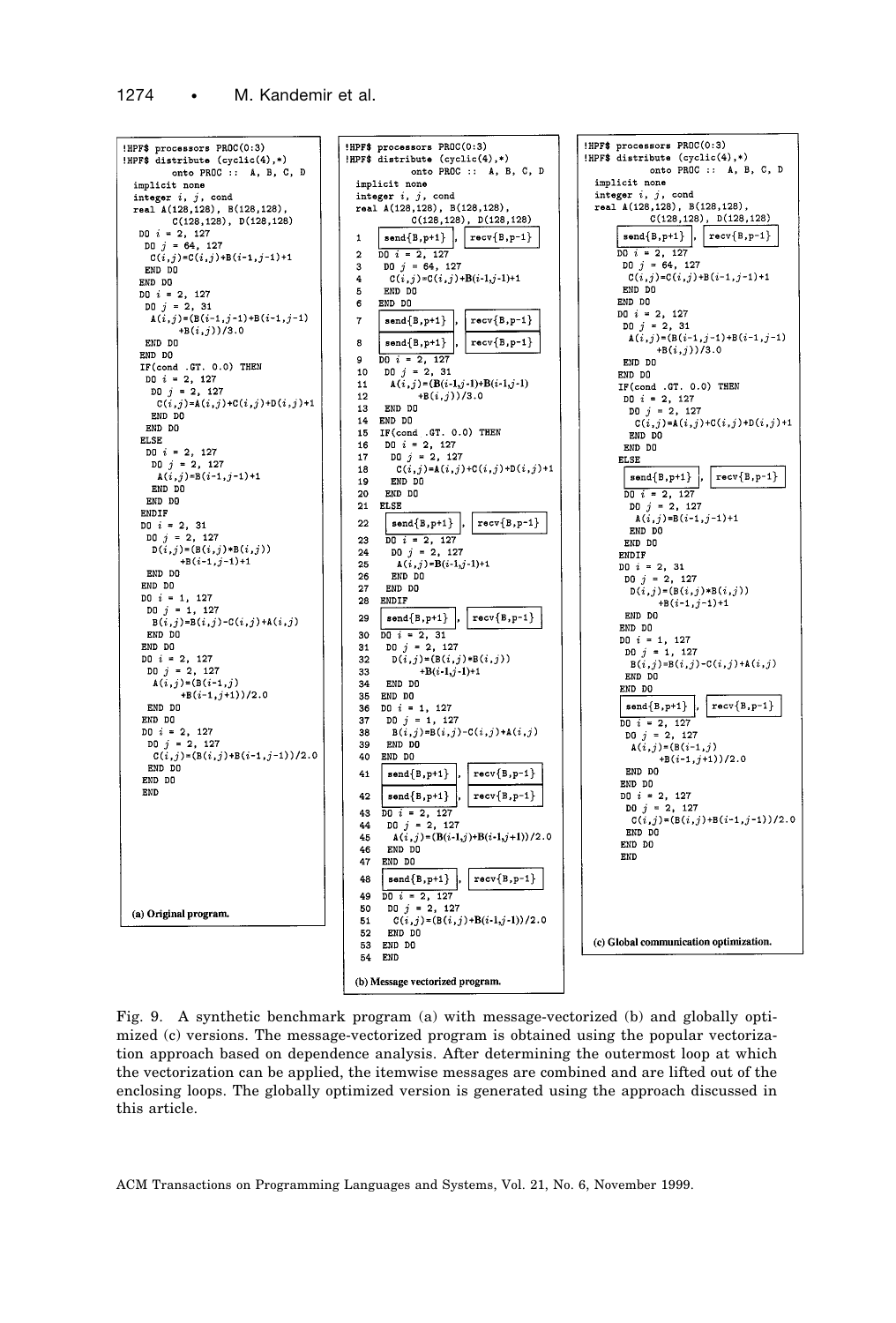Without loss of generality, assume after local analysis that the GEN and KILL sets are obtained as shown in the second and third column of Table I respectively. The corresponding line numbers are shown in the first column. Notice for this example that  $POST\_GEN(i, p, q)$  is  $\emptyset$  for every i (column 4). The fifth column in Table I shows the SAFE\_IN sets for array B after backward analysis corresponding to the lines given in the first column of the same table. Notice that the communication set  $S_{25}$  cannot be hoisted above line 22 due to the conditional branch. The sixth column, on the other hand, shows the final RECV sets for the same array after the forward analysis and simplifications. Notice that the write to array B in line 38 kills all the communication before it.

For this example, the data-flow analysis framework achieves the following:

- —The communication sets due to references  $B(i-1,j)$  and  $B(i-1,j+1)$ in line 45 of Figure 9(b) are combined; that is, our approach handles message coalescing easily.
- —Communication due to reference  $B(i-1,j-1)$  in line 51 is combined with the communication in line 45; and this combined communication can be performed above line 43.
- —Similarly, the communication sets due to references in lines 33, 11, and 4 can be combined and performed above line 2 in Figure 9(b).
- —The communication in line 22 is reduced in volume (from 4,032 elements per processor to 3,024 elements per processor).
- —The communication in lines 7, 8, 29, and 48 are entirely eliminated.
- —Overall, for a single processor, 16 communication calls (eight *send* and eight *recv*) are replaced by six communication calls.

The resulting optimized program is shown in Figure  $9(c)$ . It should be emphasized that the final communication sets are precise, i.e., there is no overestimation. Moreover, these communication sets can be enumerated using the Omega library [Kelly et al. 1995]. Notice that all communication sets are enumerated in terms of abstract processors p and q; in general, if desired, message aggregation can also be performed easily.

### 3.6 Extension for Interprocedural Analysis

It is relatively straightforward to extend our analysis to work interprocedurally. In a simple interprocedural setting, our approach can be used as follows. We first build a call graph [Aho et al. 1986] where each node corresponds to a procedure and where there is a directed edge between two nodes  $P_1$  and  $P_2$  if and only if  $P_1$  calls  $P_2$ . We assume that there is no recursive procedure call. We then traverse the call graph in two steps corresponding to backward and forward analyses. In the backward analysis, we traverse the graph in such a way that a node is visited only after all of the nodes it calls have been visited. When a node  $P_k$  is visited, the compiler runs our algorithm for the backward analysis. After the algorithm terminates, we summarize this node's communication by using three sets: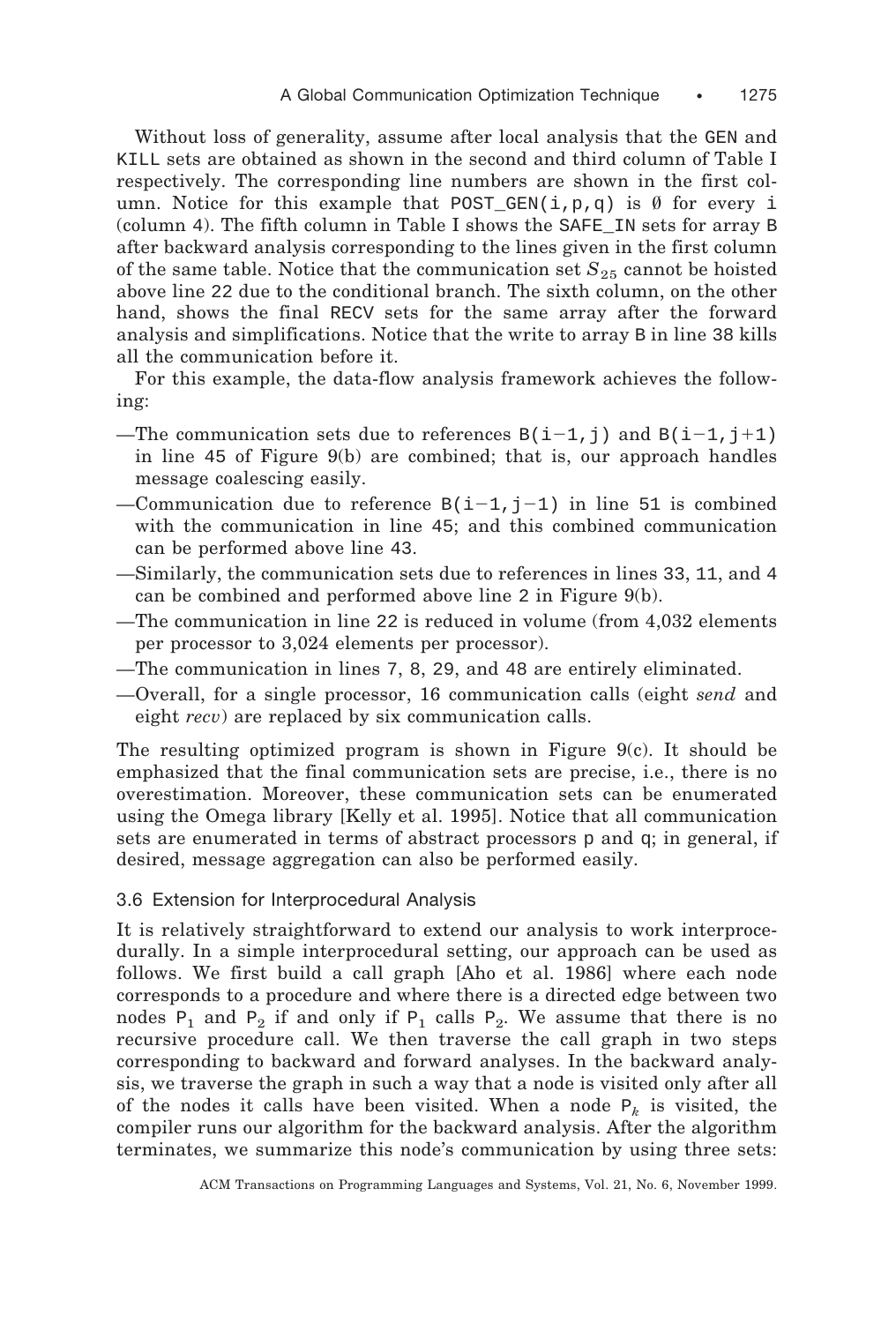|                                                                                                                                                                             | RECV     | $(S_{25} +_{c} S_{33}) -_{c} (S_{4} +_{c} S_{11} +_{c} S_{33})$<br>$S_4$ + $_c$ $S_{11}$ + $_c$ $S_{33}$<br>$S_{51} +_c S_{45}$                                                                                                                                                                                       |
|-----------------------------------------------------------------------------------------------------------------------------------------------------------------------------|----------|-----------------------------------------------------------------------------------------------------------------------------------------------------------------------------------------------------------------------------------------------------------------------------------------------------------------------|
| for the Example Shown in Figure 9. The GEN, KILL, and POST_GEN sets are obtained after local analysis, and the<br>SAFE_IN and RECV sets are obtained after global analysis. | SAFE_IN  | $(((S_{51} +_{c} S_{45}) -_{c} S_{38}) +_{c} S_{33}) +_{c} S_{11}) +_{c} S_{4}$<br>$((S_{51} +_c S_{45}) -_c S_{38}) +_c S_{33}) +_c S_{11}$<br>$((S_{51} +_c S_{45}) -_c S_{38}) +_c S_{33}) +_c S_{25}$<br>$(S_{51} +_c S_{45}) -_c S_{38}) +_c S_{33}$<br>$(S_{51} +_c S_{45}) -_c S_{38}$<br>$S_{51} + _c S_{45}$ |
|                                                                                                                                                                             | POST GEN |                                                                                                                                                                                                                                                                                                                       |
| Sets                                                                                                                                                                        |          |                                                                                                                                                                                                                                                                                                                       |
| $Bf_{B-}$ $H'$ <sub>0</sub> $W$                                                                                                                                             |          | $5_{25}$<br>ر<br>33                                                                                                                                                                                                                                                                                                   |
| ahle                                                                                                                                                                        |          | 3<br>3<br>3<br>3<br>3<br>3<br>4                                                                                                                                                                                                                                                                                       |

| ACM Transactions on Programming Languages and Systems, Vol. 21, No. 6, November 1999. |  |
|---------------------------------------------------------------------------------------|--|
|---------------------------------------------------------------------------------------|--|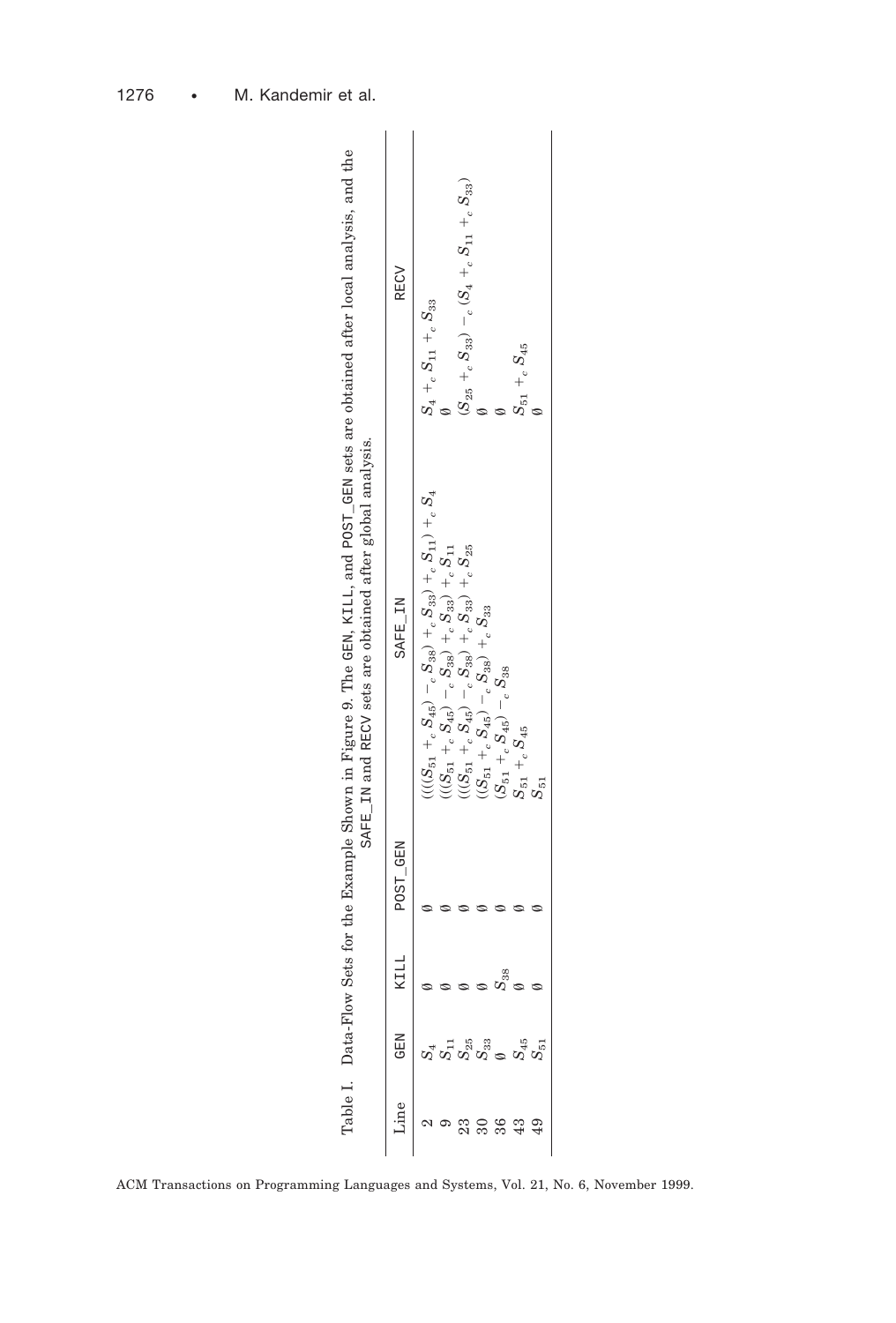| Table II. Possible $\mathcal{P}(i)$ Predicates to Control Communication Hoisting. Any logical          |
|--------------------------------------------------------------------------------------------------------|
| combination of those predicates can also be used. Note that changing $\mathcal{P}(i)$ changes behavior |
| of the optimization algorithm completely. With appropriate $\mathcal{P}(i)$ predicates, most of the    |
| previous optimization algorithms can be simulated.                                                     |

| $\mathcal{P}(i)$                 | Comment                              |
|----------------------------------|--------------------------------------|
| KILL $(i, q) \neq \emptyset$     | avoids message splitting             |
| $GEN(i, p, q) = \emptyset$       | avoids hoisting too far—clustering   |
| Buffer Length $(i) \geq$ limit   | avoids protocol delays and hot spots |
| Number_of_Buffers(i) $\ge$ limit | avoids buffer pressure               |

GEN, KILL, and POST\_GEN. Notice that these three sets completely define the communication behavior of  $P_k$ . Subsequently,  $P_k$  is transformed to a new single node and is annotated by these sets (of course, all formal parameters are replaced with actual parameters). When the whole program is reduced to a single node, the forward analysis starts. This time we traverse the call graph in such a way that a node is visited only after all the nodes that call it have been visited. During the visit of a node, we compute the RECV sets for each node of it.

It should be noted that there are several interprocedural communication optimization algorithms (e.g., Creusillet and Irigoin [1995], and Hall et al. [1992; 1995]) with different degrees of sophistication, and the detailed analysis of communication optimization across procedure boundaries is beyond the scope of this article. However, we believe that for most of the algorithms found in the literature, the summarized communication information represented by GEN, KILL, and POST\_GEN would be sufficient to optimize communication interprocedurally.

## 4. HOISTING COMMUNICATION VERSUS MINIMIZING THE NUMBER OF MESSAGES

The approach explained so far is focused on hoisting communication as far as possible, and in general, it results in reduction in communication volume as well as in the number of messages. However, as also pointed out by others, hoisting the communication too eagerly can, under some circumstances, lead to an excessive buffer requirement [Kennedy and Sethi 1995] and an increase in the number of communication calls inserted [Chakrabarti et al. 1996]. In particular, failing to take resource constraints into account may affect the correctness of the communication placement. For example, if the buffer requirements exceed the maximum available buffer, the program may stall [Kennedy and Sethi 1997]. One way to prevent these problems is to avoid hoisting communication aggressively and to reduce breaking of messages into smaller ones. Since the optimal placement of communication is NP-hard [Garey and Johnson 1979], we present a simple heuristic that stops accumulating communication sets as soon as it encounters a node that satisfies a predicate  $\mathcal{P}(i)$ . The content of this predicate depends on a specific implementation. A few alternatives are presented in Table II. For example, Kennedy and Sethi [1995] use the third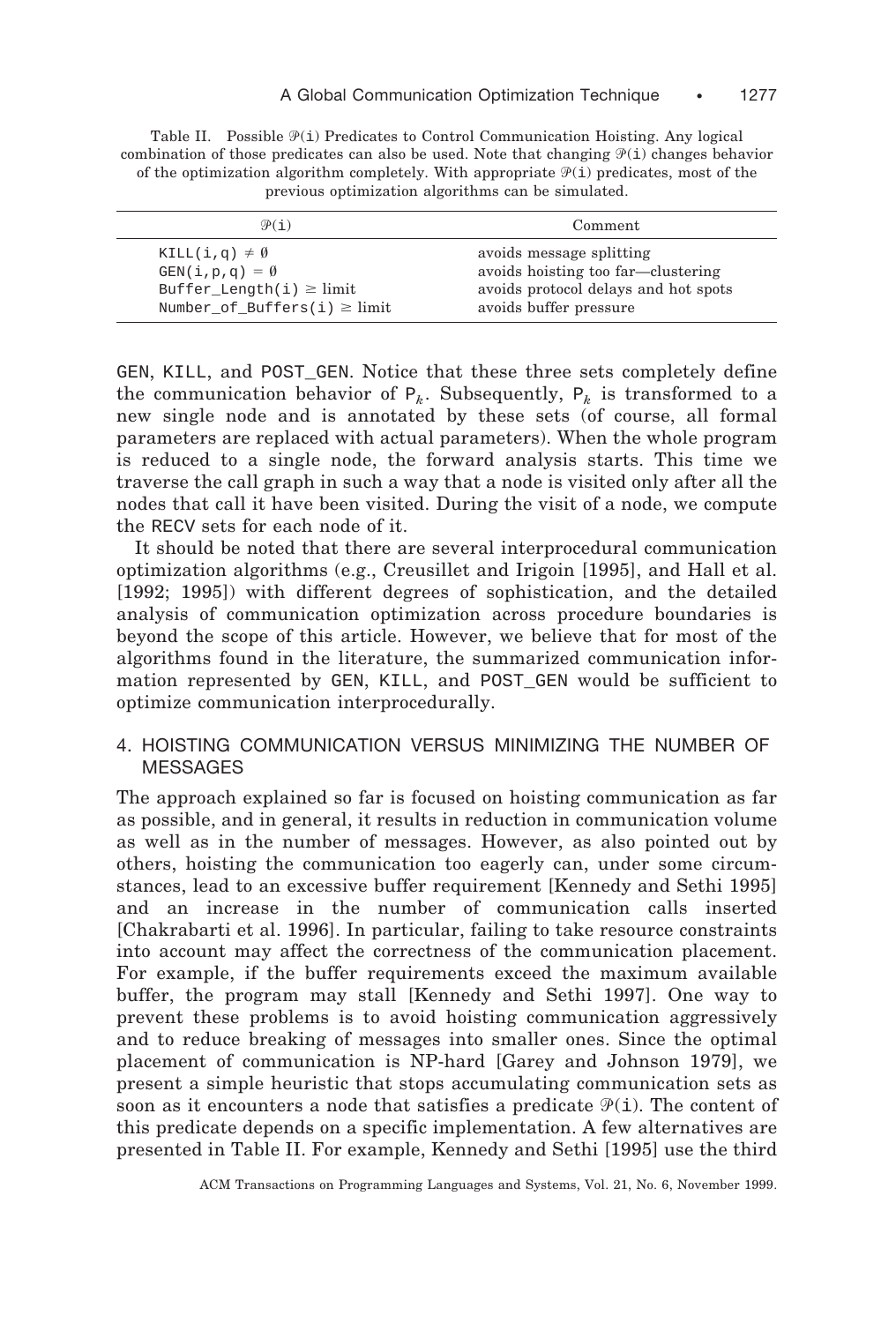

Fig. 10. Handling communication during backward analysis in a node using different approaches. (a), (b), and (c) by the approach given in Figure 7; (a), (b), and (d) by the approach given in Figure 11.

alternative. An implementation can also employ a combination of these alternatives. For example, consider the predicate obtained by the conjunction of the first and second alternatives, i.e.,  $\mathcal{P}(i) = {KILL(i,q) \neq \emptyset}$  and GEN(i, p, q) =  $\emptyset$ .

The data-flow equations given in Figure 11 are very similar to those shown in Figure 7. The only difference is in the computation of the SAFE\_IN(i,p,q) set in which the predicate is taken into account. The reason for this is to prevent a communication set from breaking into smaller sets each requiring a message of its own. This also eliminates some of the complexity of the resultant code. A possible impact of the new approach is shown in Figure 10. In this figure  $S_G$  and  $S_K$  denote the GEN and KILL sets respectively for the node shown. The two approaches described in this article behave similarly for the cases shown in Figures 10(a) and (b). But when a node performs only writes and no reads, the approach in Figure 7 still hoists the communication as shown in Figure  $10(c)$ , whereas the approach in Figure 11 stops hoisting as shown in Figure 10(d). That is, the new approach does not issue a communication call unless there are additional elements required by the node. This, in turn, reduces the number of communication calls.

To compare our new approach with the previous one (Figure 7), consider the example program fragment given in Figure 12, a modified version of the last part of the program shown in Figure 9. Columns two, three, and four of the top part of Table III shows the GEN, KILL, and POST\_GEN sets respectively corresponding to the line numbers given in the first column. The fifth and sixth columns of the top part of the table show the SAFE\_IN and RECV sets respectively of the previous approach. Although we obtain some reduction in communication volume, the number of messages is three which is larger than that of the loop-based approach (column 7) that uses message vectorization alone. The bottom part of Table III, on the other hand, presents SAFE\_IN and RECV sets obtained by our new approach. In that case the number of messages is 1, and we have reduction in communication volume as well.

The main advantages of the new approach are less computation time during the compilation, less complex *send/recv* loops, and a reduced number of communication messages. However, in real programs when a communicated array is written by the owner processor, it is usually written entirely; therefore, the two approaches discussed behave similarly in practice.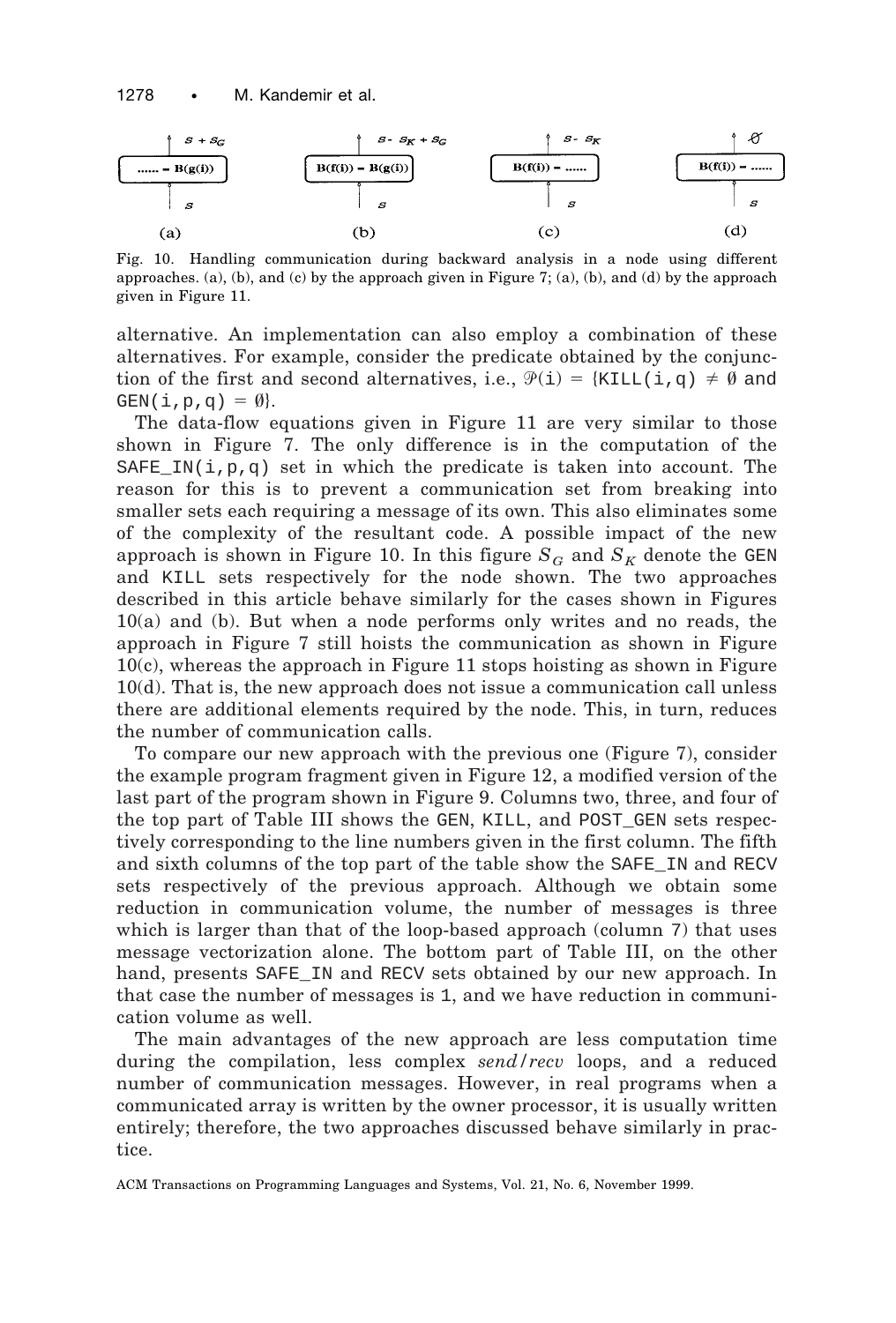**Backward Analysis:** 

$$
SAFE\_OUT(i, p, q) = \bigcap_{s \in succ(i)} SAFE\_IN(s, p, q) \tag{7}
$$

$$
\texttt{SAFE\_IN}(i, p, q) = \begin{cases} \texttt{GEN}(i, p, q) & \text{if } \mathcal{P}(i) \\ (\texttt{SAFE\_OUT}(i, p, q) -_{d} \texttt{KILL}(i, q)) +_{d} \texttt{GEN}(i, p, q) & \text{otherwise} \end{cases} \tag{8}
$$

Forward Analysis:

$$
RECV\_IN(i, p, q) = \bigcap_{j \in pred(i)} RECV\_OUT(j, p, q)
$$
\n
$$
RECV(i, p, q) = \begin{cases}\nGEN(i, p, q) -_d RECV\_IN(i, p, q) & \text{if } \exists k \in succ(i) \text{ and } k \notin dom(i) \\
SECV(i, p, q) -_d RECV\_IN(i, p, q) & \text{otherwise}\n\end{cases}
$$
\n
$$
RECV\_OUT(i, p, q) = \begin{cases}\nRECV\_IN(i, p, q) -_d KLL(i, q) & \text{if } \exists k \in succ(i) \text{ and } k \notin dom(i) \\
(RECV\_IN(i, p, q) -_d KLL(i, q)) -_d KLL(i, q)) +_d POST\_GEN(i, p, q) & \text{otherwise}\n\end{cases}
$$
\n
$$
(11)
$$

Fig. 11. Data-flow equations for optimizing communication. These equations are very similar to those presented in Figure 7. The only difference is the use of the  $\mathcal{P}(i)$  predicate to control communication hoisting.

```
!HPF$ processors PROC(0:3)
!HPF$ distribute (cyclic(4),*) onto PROC :: A, B, C, D
real A(128,128), B(128,128), C(128,128), D(128,128)
 1 DO i = 32, 63DO j = 1, 63\overline{2}3
     B(i,j)=D(i,j)+2\overline{4}END DO
  5 END DO
  6 DO i = 1, 31\overline{7}DO i = 1, 63B(i,j)=B(i,j)-C(i,j)+A(i,j)8
     END DO
 9
10 END DO
11 DO i = 2, 127
 12DO j = 2, 127
 13
      A(i, j) = (B(i-1, j) + B(i-1, j+1))/2.0END DO
 14
15 END DO
 16 DO i = 2, 127DO j = 2, 12717
       C(i,j)=(B(i,j)+B(i-1,j-1))/2.018
     END DO
 19
 20 END DO
```
Fig. 12. An example program fragment to show solution to the problem due to aggressive hoisting. Aggressive communication hoisting does not work for this example.

#### 5. COMMUNICATION GENERATION

Our communication code generator uses the Omega library from the University of Maryland [Kelly et al. 1995; Pugh 1992]. After the  $RECV(i,p,q)$  sets are obtained in terms of symbolic expressions, they are rewritten in terms of equalities and inequalities. Then the Omega library is called to generate the *send* and *recv* loops.

Let us now consider the example given in Figure 9 (and Table I) once more to show how the communication sets are generated. We first concentrate on the computation of  $S_4 +_{c} S_{11} +_{c} S_{33}$ . The compiler keeps this set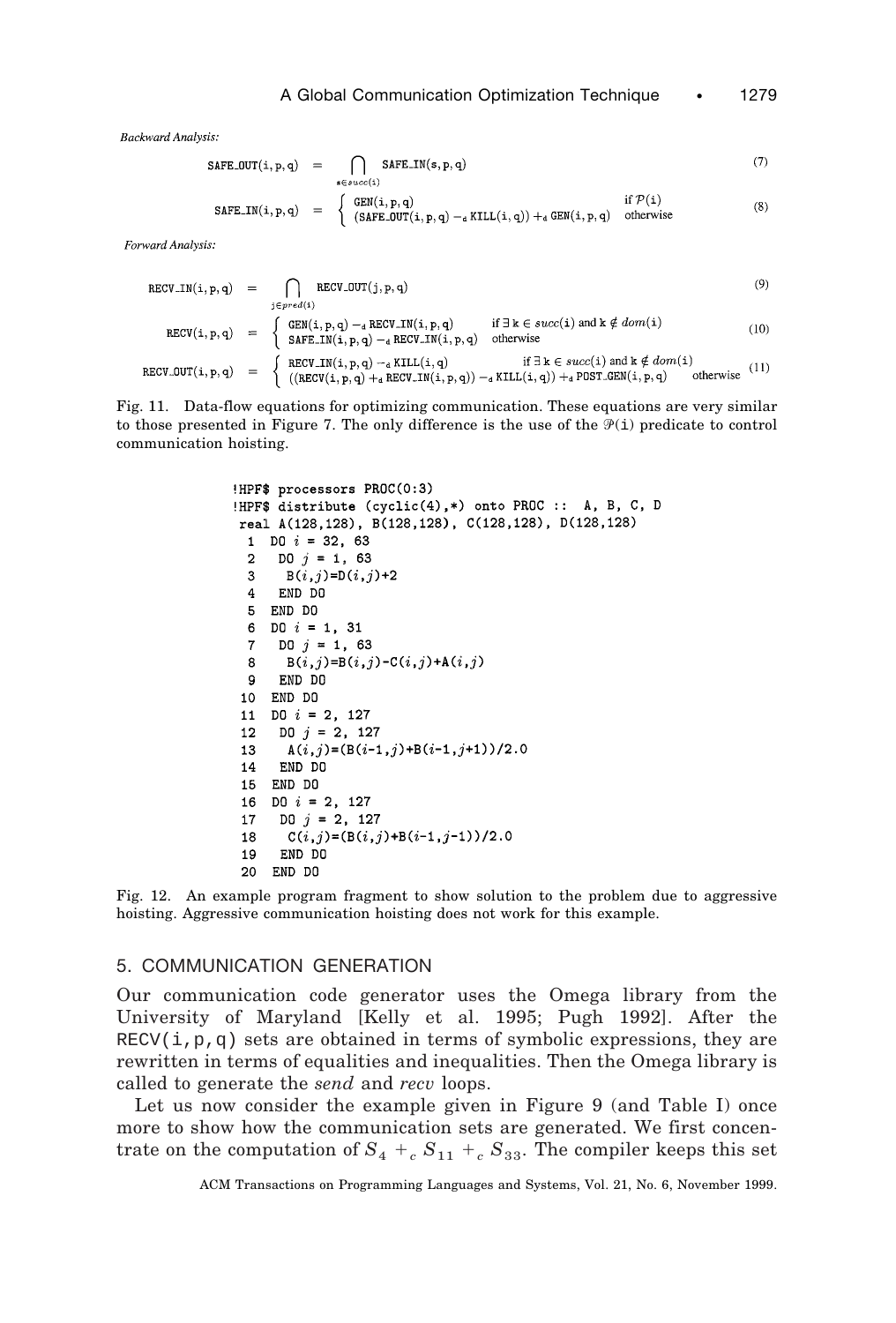|                                                                                                                                                                                                                                | Loop Based               |                                                                                                                            | $S_{13}$                                              | $S_{18}$ |         |  |                                                                                            |          |
|--------------------------------------------------------------------------------------------------------------------------------------------------------------------------------------------------------------------------------|--------------------------|----------------------------------------------------------------------------------------------------------------------------|-------------------------------------------------------|----------|---------|--|--------------------------------------------------------------------------------------------|----------|
| Data-Flow Sets for the Example Shown in Figure 12. Top: Aggressive communication hoisting results in an excessive number of<br>tion messages. Bottom: Communication hoisting is controlled to minimize the number of messages. | RECV                     | $(S_{18} + _c S_{13}) - _c S_8) - _c ((S_{18} + _c S_{13}) - _c S_8) - _c S_3)$<br>$((S_{18} +_c S_{13}) -_c S_8) -_c S_3$ | $(S_{18} +_c S_{13}) -_c (S_{18} +_c S_{13}) -_c S_8$ |          | RECV    |  | $S_{18}+S_{13}$ $\begin{array}{c} \vspace{2mm} \\ \vspace{2mm} \\ \varnothing \end{array}$ |          |
|                                                                                                                                                                                                                                |                          |                                                                                                                            |                                                       |          | SAFE_IN |  | $S_{18}+S_{13}$                                                                            | $S_{18}$ |
|                                                                                                                                                                                                                                | <b>SAFE_IN</b>           | $\left( \left( S_{18} +_{c} S_{13} \right) -_{c} S_{8} \right) =_{c} S_{3}$<br>$(S_{18} +_{c} S_{13}) -_{c} S_{8}$         | $S_{18} + _{c} S_{13}$                                | $S_{18}$ |         |  |                                                                                            |          |
| communica                                                                                                                                                                                                                      | NHC<br>CH<br><b>POST</b> |                                                                                                                            |                                                       |          | Line    |  |                                                                                            |          |
|                                                                                                                                                                                                                                | KILL                     |                                                                                                                            |                                                       |          |         |  |                                                                                            |          |
|                                                                                                                                                                                                                                | <b>NHD</b>               |                                                                                                                            | ני<br>כ                                               | $S_{18}$ |         |  |                                                                                            |          |
| Table III                                                                                                                                                                                                                      | Jine                     |                                                                                                                            |                                                       |          |         |  |                                                                                            |          |

| ACM Transactions on Programming Languages and Systems, Vol. 21, No. 6, November 1999. |  |
|---------------------------------------------------------------------------------------|--|
|---------------------------------------------------------------------------------------|--|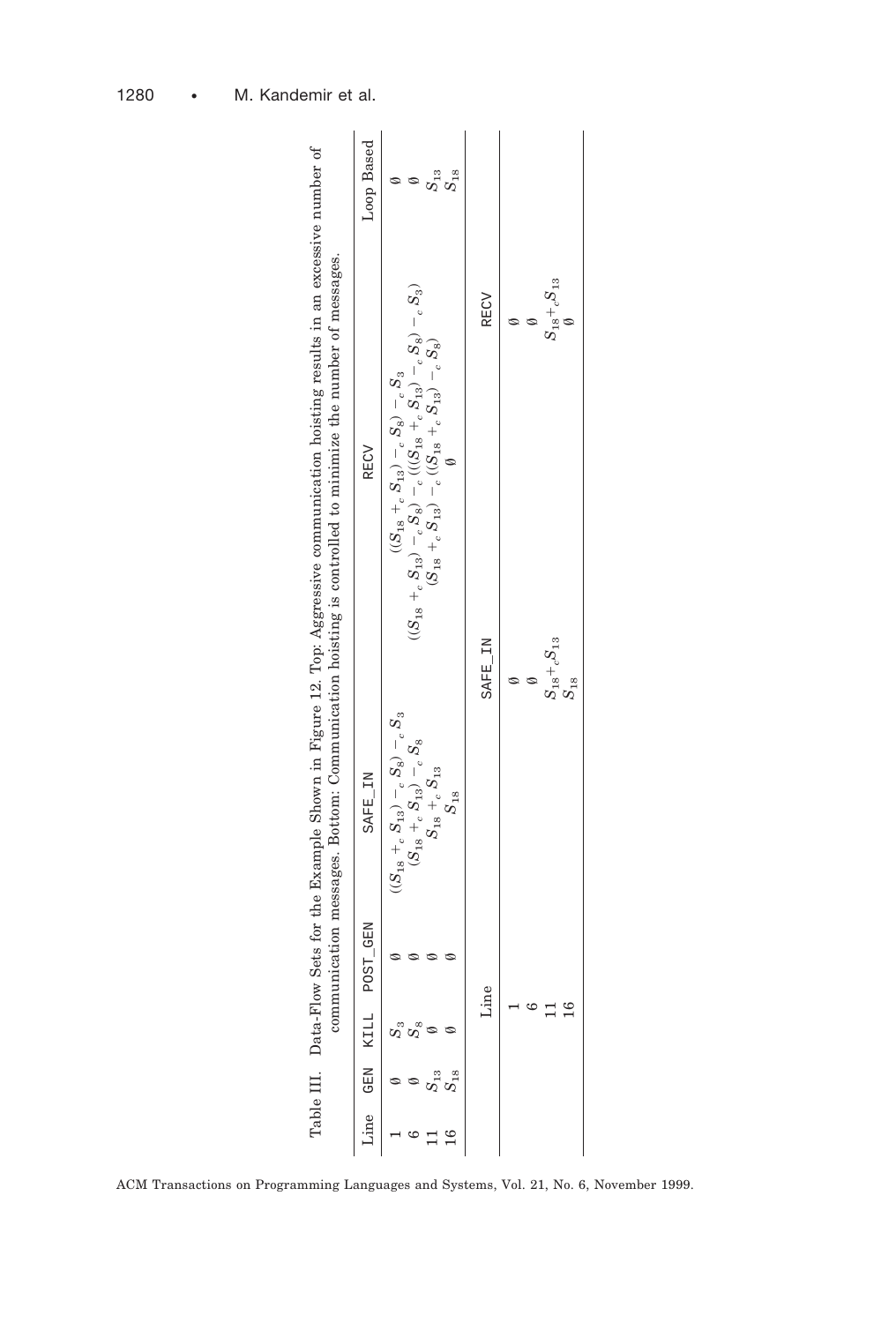

Fig. 13. Omega Relations corresponding to the example shown in Figure 9. The actual *send* and *recv* sets are derived from these Omega representations using projection functions.

as a symbolic expression until the code generation phase where it inserts equalities and inequalities corresponding to  $S_4$ ,  $S_{11}$ , and  $S_{33}$ , and then calls the Omega library to enumerate the elements. Figure 13 shows the communication sets for  $S_4$ ,  $S_{11}$ ,  $S_{33}$ , and  $S' = S_4 +_{c} S_{11} +_{c} S_{33}$  as represented in Omega. A set element in this figure is represented as a quadruple  $[q, p, d_1, d_2]$  meaning that the array element indexed by  $[d_1, d_2]$  should be transferred from q to p. Later in the code generation, the projection function  $proj_R := \{ [q, p, d_1, d_2] \rightarrow [q, d_1, d_2] \}$  is applied to this set to generate the *recv* set, and similarly the projection function *proj<sub>S</sub>* := {[P, p, d<sub>1</sub>, d<sub>2</sub>]  $\rightarrow$  [p, d<sub>1</sub>, d<sub>2</sub>]} is applied to generate the *send* set, for a particular processor P. Notice that deriving *send* and *recv* sets from a common set ensures correctness. In Figure 13,  $l_1$  and  $c_1$  denote the coordinates of an element to be communicated in the source (sending) processor whereas  $l_2$  and  $c_2$  denote its coordinates in the target (receiving) processor.  $l_3$  and  $c_3$ , on the other hand, refer to coordinates of the LHS reference in the same statement. Notice that the bounds on  $l_2$  are adjusted in the appropriate directions to accommodate the received (nonlocal) elements; and the entire procedure works on the local address space similar to the one shown in Figure 5(c).

After the projection functions are applied, the code generator part of the Omega library is called to generate the loops to enumerate  $[q, d_1, d_2]$  and  $[p, d_1, d_2]$  triples. Finally, the loops are converted to Fortran, and the internal data structures of the compiler are updated. As an example, the code enumerating the triples for  $(S_{25} +_{c} S_{33}) -_{c} (S_{4} +_{c} S_{11} +_{c} S_{33})$  is shown in Figure 14(a) as C code for the *send* set and in Figure 14(b) for the *recv* set. In these codes, process(.) is an implementation-specific function that handles the resulting elements. These codes enumerate the elements and only the elements that should be communicated between q and p. The remaining sets are computed and enumerated similarly. Notice that redundant equalities and inequalities can be eliminated before the code generation phase by using the "simplify" utility provided by the Omega library.

As a final note, although our use of Omega library increases the compilation time as compared to the previous approaches based on RSDs, this increase was not an issue for the programs we experimented with and was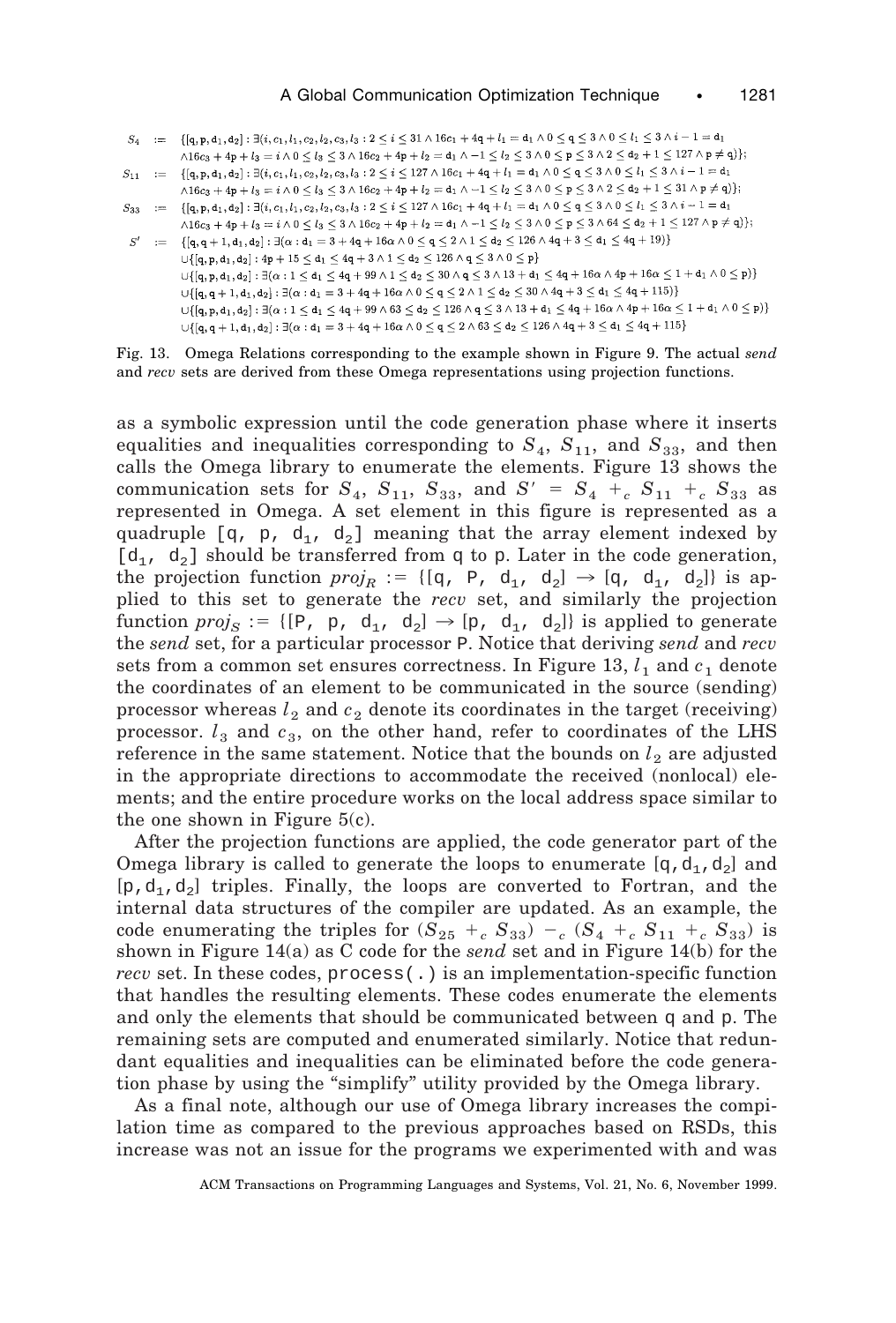```
if (P > = 1 && P \le 3) {
if (P == 3) {
                                                                      for (j = 4*P+31; j \le 4*P+111; j \ne 16) {
  for (j = 31; j \le 111; j \ne 16)for (k = 31; k \le 62; k++) {
    for (k = 31; k \le 62; k++) {
                                                                          process_element(P-1,j,k);
      process<sub>element</sub>(0,j,k);\rightarrow\rightarrow\mathbf{B}\mathbf{r}\ddot{\phantom{1}}\mathbf{r}if (P == 0) {
if (P > = 0 & P (= 2) {
  for (j = 4*P+35; j \le 4*P+115; j \ne 16) {
                                                                      for (j = 31; j \le 111; j \ne 16) {
                                                                        for (k = 31; k \le 62; k++) {
     for (k = 31; k \le 62; k++) {
      process_element(P+1,j,k);
                                                                           process_element(3,j,k);
                                                                         \mathcal{Y}\rightarrow\, }
  \mathbf{F}\mathbf{r}\mathbf{r}(b) recv set.
                (a) send set.
```
Fig. 14. Code for enumerating  $(S_{25} +_{c} S_{33}) -_{c} (S_{4} +_{c} S_{11} +_{c} S_{33})$  for the example shown in Figure 9 for a specific processor P. process\_element() is an implementation-specific function that handles the set of elements to be communicated.

more than compensated by the run-time gains due to optimized communication, as explained in the next section.

#### 6. EXPERIMENTS

In this section we report experimental results for eight programs that exhibit regular communication behavior. The salient characteristics of these programs are given in Table IV. addx and eflux are two subprograms from the Perfect Club Benchmarks. The hydro\_m code is a modified version of hydro. To obtain this version two modifications have been made to the program aimed at highlighting the difference between our two global optimization techniques. First, the second loop nest is distributed over its statements. Second, the loop bounds in the first loop nest are reduced to 1/4th of the original values. The REFS column shows the number of references in the program in question whereas the C REFS column gives the number of references that require communication. The ITER column shows how many times the outermost timing loop has been iterated for each program. Except for some hard-coded (small) values of array dimensions, the size of each dimension of an array used in the experiments is set to the value shown in the SIZE column. In tred2 for 8 and 16 processors we used 60 and 120, respectively, as the SIZE parameter. The DISTR column shows how the highest-dimensional arrays in the program are distributed. A "D" in a dimension means that the dimension is distributed across processors while an asterisk denotes a nondistributed dimension as in HPF [Koelbet et al. 1994].

The distributed dimensions shown in the table are the *best* distributions for these programs as far as the communication is concerned. For example, selecting a  $(*,D)$  distribution for tomcatv would prevent message vectorization. For each distributed dimension we experimented with *four different distributions*: block (BLK), cyclic (CYC), cyclic(4) (CYC(4)), and cy- $\text{clic}(7)$  (CYC(7)). The last two distributions are taken into account to demonstrate the effectiveness of our approach with block-cyclic distribu-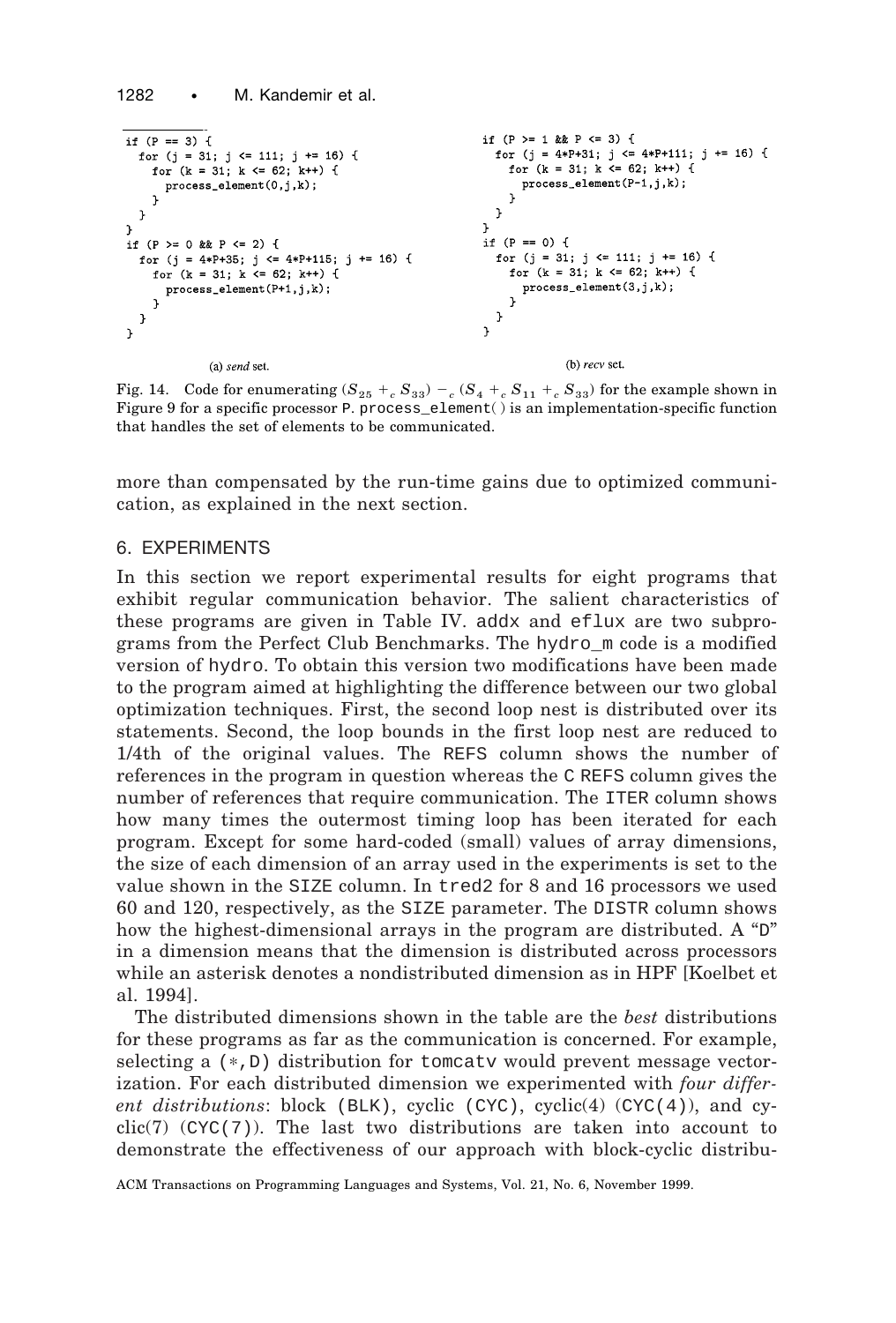|  | A Global Communication Optimization Technique |  |
|--|-----------------------------------------------|--|
|  |                                               |  |

• 1283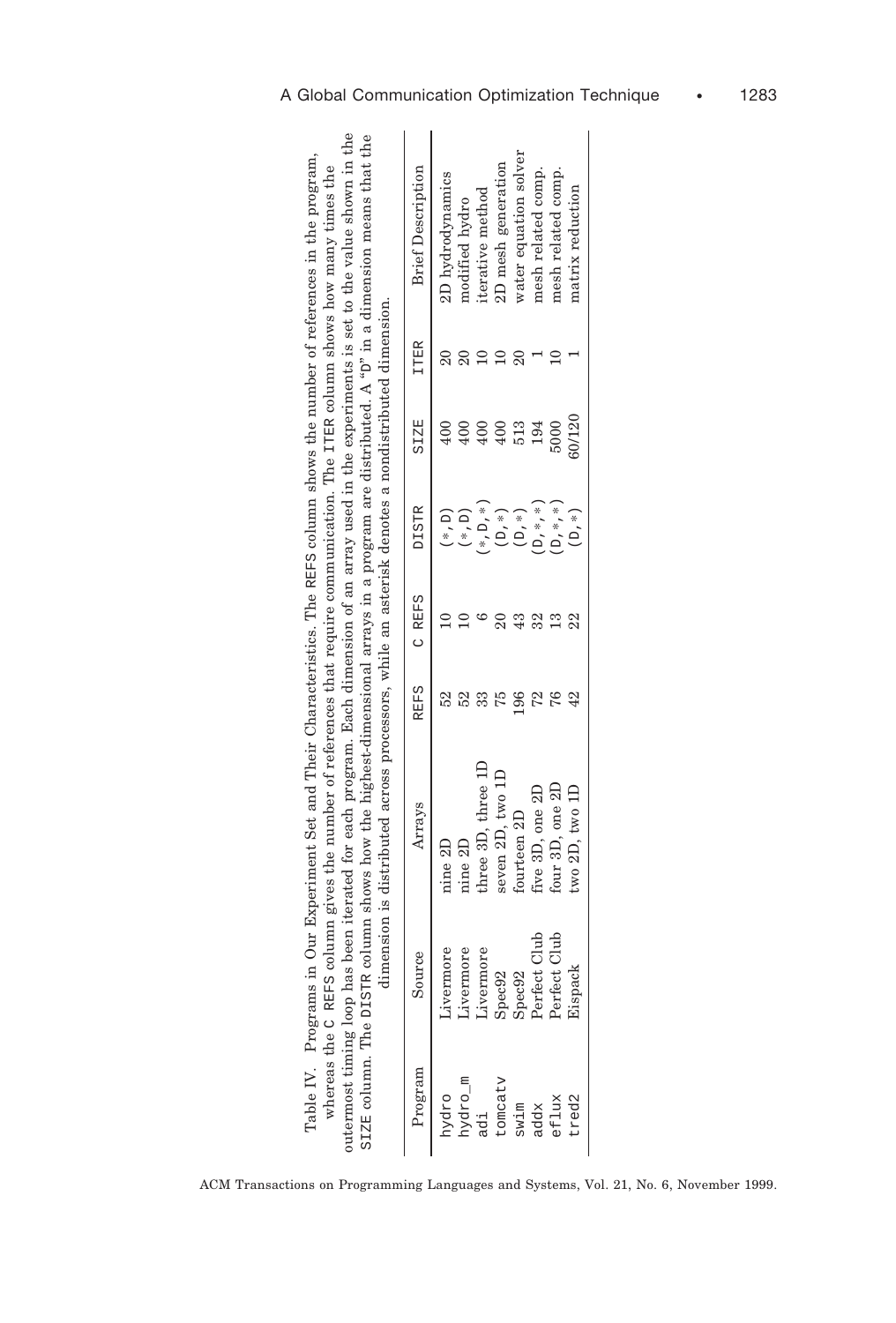tions where most of the previous techniques fail. Two cyclic factors, namely 4 and 7, are selected arbitrarily, one being a power of two whereas the other one is prime. Gupta and Banerjee [1992] note for tred2 that the block-cyclic distribution is the best choice. We also found in addx that block-cyclic distribution performs best (depending on the number of processors used).

We have found that except hydro\_m for all of these programs our two global optimization approaches given in Figures 7 and 11 result in the same optimized code. For each program except hydro\_m we experiment with two different versions of the code. The base version does not perform any global communication optimization but does perform message vectorization. In fact, a direct application of the owner-computes rule without any optimization results in run-time resolution. In run-time resolution the ownership and communication for each reference are computed at runtime. Since each processor must execute the entire iteration space to compute ownership, this method results in large amounts of overhead. Communication for resolution programs is also very inefficient, as it involves transmission of a large number of small messages [Palermo et al. 1994]. Instead we considered the message-vectorized version with loop bounds reduction as the base version. Since most of the compilers for message-passing architectures apply some kind of message vectorization, we felt that it would be unfair to compare our method against run-time resolution without loop bounds reduction. Notice, however, even in a single loop nest our global optimization approach subsumes most local optimizations including message vectorization, message coalescing, and message aggregation. For all the programs except hydro\_m we refer to the globally optimized version as opt. In the hydro\_m code, opt refers to the approach given in Figure 7 whereas  $opt*$  denotes the approach given in Figure 11. For all the programs and the versions, we also applied an optimization that we call *communication pattern reuse*. For example, assuming a  $(*,D)$ distribution for all arrays, in a statement such as  $X(i, j) = Y(i, j - 1)$  +  $Z(i, j - 1)$ , arrays Y and Z have the same communication structure; therefore, we can generate communication loops only once and reuse the communication patterns with a different name for each array. This optimization has not been fully implemented yet.

We now briefly discuss the implementation status of our framework. We have finished the implementation of local communication analysis, Omega-Parafrase data structure interfacing, and communication loop generation parts. Currently, the global communication analysis part and communication pattern reuse optimizations are being implemented. Experimenting with different message-combining techniques (different  $\mathcal{P}(i)$ ) predicates) and extension to an interprocedural setting are in our future plans. Below, we present the first results from our implementation.

We measure the effectiveness of our approach in terms of three different but correlated parameters: number of communication messages across *all* processors, data volume to be communicated across *all* processors, and execution time. The number of messages and the communication volume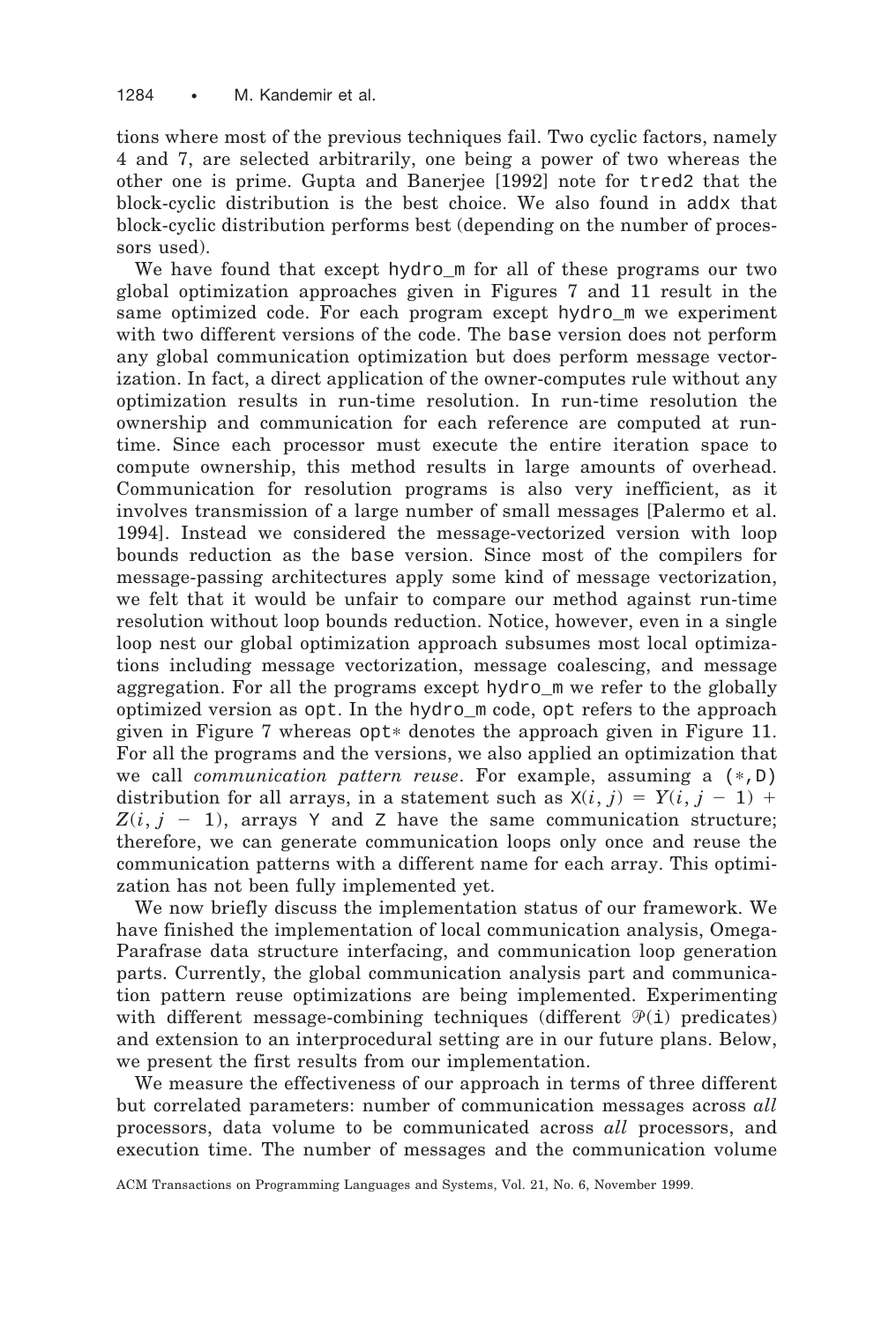Table V. Results for hydro on an IBM SP-2. Top: Number of communications for different versions. Middle: Communication volume in megabytes for different versions. Bottom: Execution times in seconds for the different versions.

|             |                |                | # of PROCS $= 8$  |                |                      |               | # of PROCS = $16$ |                                                                                               |  |  |
|-------------|----------------|----------------|-------------------|----------------|----------------------|---------------|-------------------|-----------------------------------------------------------------------------------------------|--|--|
|             |                |                |                   |                |                      |               |                   | version $(*, BLK) (*, CYC) (*, CYC(4)) (*, CYC(7)) (*, BLK) (*, CYC) (*, CYC(4)) (*, CYC(7))$ |  |  |
| base<br>opt | 1,410<br>1,120 | 1,440<br>1,280 | 1,440<br>1,280    | 1,440<br>1,280 | 3,005 3,880<br>2,424 | 2.560         | 3,880<br>2,560    | 3,880<br>2,560                                                                                |  |  |
|             |                |                | $#$ of PROCS = 8  |                | # of PROCS = $16$    |               |                   |                                                                                               |  |  |
|             |                |                |                   |                |                      |               |                   | version $(*, BLK) (*, CYC) (*, CYC(4)) (*, CYC(7)) (*, BLK) (*, CYC) (*, CYC(4)) (*, CYC(7))$ |  |  |
| base<br>opt | 2.1<br>1.9     | 108.9<br>97.0  | 27.1<br>24.2      | 14.8<br>12.0   | 5.1<br>4.3           | 111.0<br>99.1 | 28.8<br>26.0      | 17.1<br>13.9                                                                                  |  |  |
|             |                |                | $\#$ of PROCS = 8 |                | $\#$ of PROCS = 16   |               |                   |                                                                                               |  |  |
|             |                |                |                   |                |                      |               |                   | version $(*, BLK) (*, CYC) (*, CYC(4)) (*, CYC(7)) (*, BLK) (*, CYC) (*, CYC(4)) (*, CYC(7))$ |  |  |
| base<br>opt | 4.12<br>3.07   | 4.75<br>3.74   | 5.09<br>3.87      | 4.83<br>3.37   | 2.81<br>2.11         | 3.33<br>2.75  | 3.83<br>2.94      | 3.06<br>2.80                                                                                  |  |  |
|             |                |                |                   |                |                      |               |                   |                                                                                               |  |  |

are counted dynamically during the execution. The execution times are obtained on a 16-node IBM SP-2 at the Center for Parallel and Distributed Computing at Northwestern University. Each node of this machine has 128MB memory, 2GB disk, and an IBM Power2 processor.

Tables V through XII give the number of communications, the communication volume, and the execution times (in seconds) for our programs for the base and opt versions. Table XIII summarizes the improvement in number of messages for our programs. For hydro\_m there are two rows corresponding to our two methods ( $opt*$  from top). Overall there is a 32% reduction in the number of messages. Improvement with 16 processors is slightly higher than that with 8 processors. This is because with the 16 processors in general there are more communication messages to optimize. It is also interesting to note that our optimization technique achieves 33% improvement with block-cyclic distribution (CYC(4) and CYC(7)) where most of the previous techniques fail. As expected, for hydro\_m our second approach which controls communication hoisting performs better than aggressive hoisting.

Table XIV shows the percentage improvement in communication volume across all processors. We note that in both 8- and 16-processor cases we have on average 37% improvement over the base version. Considering block-cyclic distributions alone, we have a 40% improvement. As mentioned earlier these counts are collected dynamically at run-time using the performance analysis tools available on the SP-2. Also it should be emphasized that most of the improvements on adi and tomcatv result from a single nest, meaning that an aggressive loop-level optimizer that applies a combination of vectorization, coalescing, and aggregation could also obtain similar improvements.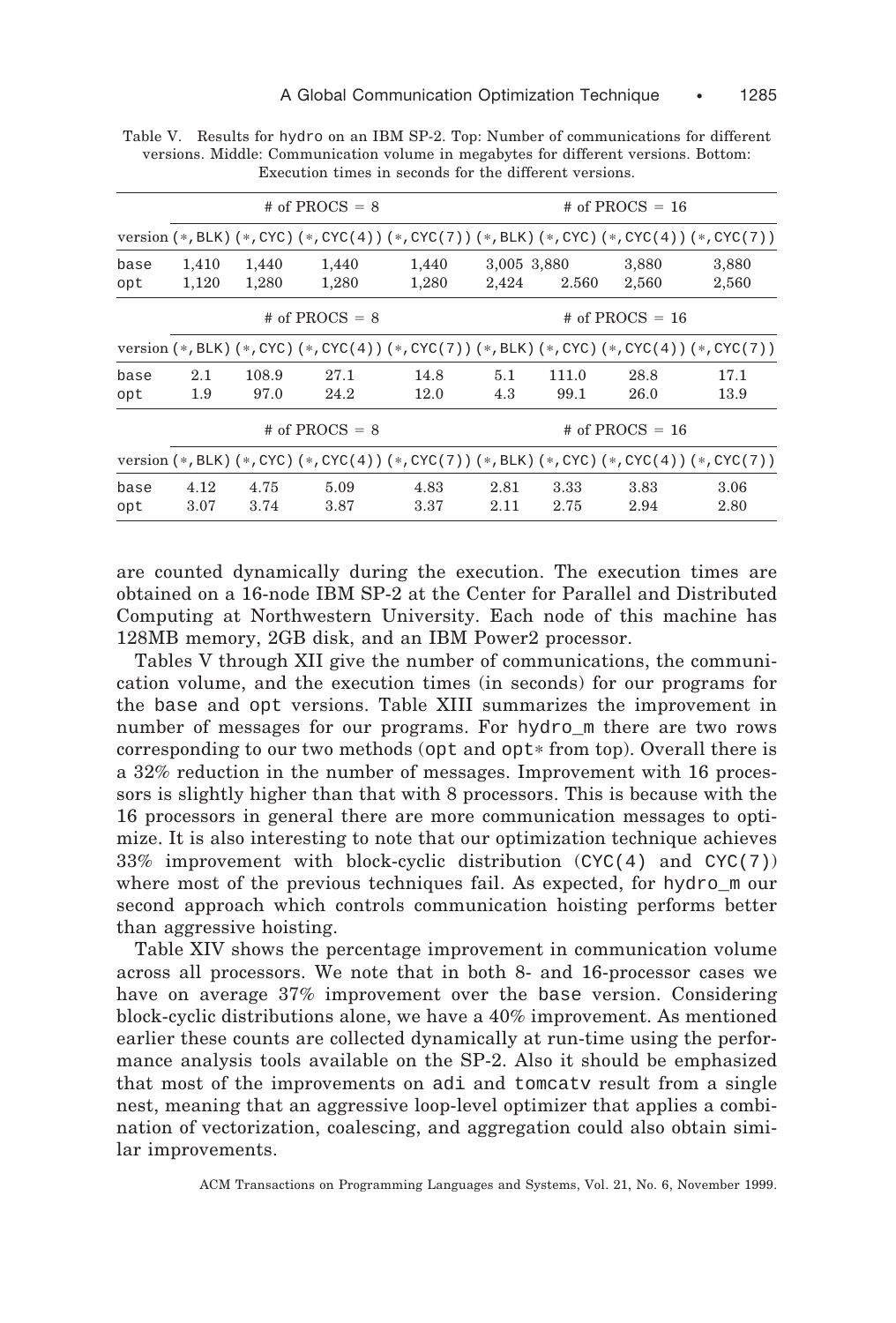Table VI. Results for hydro\_m on an IBM SP-2. Top: Number of communications for different versions. Middle: Communication volume in megabytes for different versions. Bottom: Execution times in seconds for the different versions.

|                     |                         |                         | # of PROCS = $8$                |                         | # of PROCS = $16$             |                      |                         |                                                                                               |  |  |
|---------------------|-------------------------|-------------------------|---------------------------------|-------------------------|-------------------------------|----------------------|-------------------------|-----------------------------------------------------------------------------------------------|--|--|
|                     |                         |                         |                                 |                         |                               |                      |                         | version $(*, BLK) (*, CYC) (*, CYC(4)) (*, CYC(7)) (*, BLK) (*, CYC) (*, CYC(4)) (*, CYC(7))$ |  |  |
| base<br>opt<br>opt* | 1,540<br>1,110<br>1,110 | 1,604<br>1,227<br>1,180 | 1,604<br>1,227<br>1,180         | 1,604<br>1,227<br>1,180 | 3,318 3,810<br>2,400<br>2,330 | 2.611<br>2.555       | 3,810<br>2,611<br>2,555 | 3,810<br>2,611<br>2,555                                                                       |  |  |
|                     |                         |                         | # of PROCS = $8$                |                         |                               |                      | # of PROCS = $16$       |                                                                                               |  |  |
|                     |                         |                         |                                 |                         |                               |                      |                         | version $(*, BLK) (*, CYC) (*, CYC(4)) (*, CYC(7)) (*, BLK) (*, CYC) (*, CYC(4)) (*, CYC(7))$ |  |  |
| base<br>opt<br>opt* | 2.0<br>1.8<br>1.8       | 75.4<br>17.0<br>5.9     | 19.1<br>4.2<br>$3.2\phantom{0}$ | 11.0<br>3.1<br>2.8      | 4.9<br>4.1<br>3.9             | 85.2<br>17.8<br>6.6  | 19.8<br>4.3<br>4.4      | 11.7<br>3.9<br>4.1                                                                            |  |  |
|                     |                         |                         | $#$ of PROCS = 8                |                         |                               |                      | $\#$ of PROCS = 16      |                                                                                               |  |  |
|                     |                         |                         |                                 |                         |                               |                      |                         | version $(*, BLK) (*, CYC) (*, CYC(4)) (*, CYC(7)) (*, BLK) (*, CYC) (*, CYC(4)) (*, CYC(7))$ |  |  |
| base<br>opt<br>opt* | 3.65<br>2.67<br>2.30    | 4.96<br>3.05<br>2.82    | 3.97<br>3.14<br>2.95            | 3.99<br>2.98<br>2.81    | 2.40<br>1.90<br>1.73          | 2.82<br>1.99<br>1.80 | 3.10<br>1.97<br>1.87    | 2.88<br>1.98<br>1.78                                                                          |  |  |

Table VII. Results for adi on an IBM SP-2. Top: Number of communications for different versions. Middle: Communication volume in kilobytes for different versions. Bottom: Execution times in seconds for the different versions.

| $#$ of PROCS = 8<br>$\#$ of PROCS = 16<br>version $(*, BLK)$ $(*, CYC)$ $(*, CYC(4))$ $(*, CYC(7))$ $(*, BLK)$ $(*, CYC)$ $(*, CYC(4))$ $(*, CYC(7))$<br>710<br>968<br>968<br>968<br>1,640<br>1,922<br>1,922<br>1,922<br>644<br>288<br>480<br>480<br>480<br>960<br>960<br>960<br>$#$ of PROCS = 8<br># of PROCS = $16$<br>version $(*$ , BLK $(*$ , CYC $(*$ , CYC $(4))$ $(*$ , CYC $(7))$ $(*$ , BLK $(*$ , CYC $(*$ , CYC $(4))$ $(*$ , CYC $(7))$<br>27.0<br>20.1<br>187.2<br>46.8<br>27.0<br>84.0<br>187.2<br>46.8<br>53.9<br>11.4<br>94.0<br>23.3<br>13.0<br>94.0<br>23.3<br>13.0<br>$#$ of PROCS = 8<br>$\#$ of PROCS = 16<br>version $(*, BLK)$ $(*, CYC)$ $(*, CYC(4))$ $(*, CYC(7))$ $(*, BLK)$ $(*, CYC)$ $(*, CYC(4))$ $(*, CYC(7))$<br>1.08<br>1.98<br>0.58<br>0.79<br>0.64<br>1.13<br>1.10<br>1.11<br>0.43<br>0.58<br>0.81<br>0.87<br>0.88<br>0.84<br>0.52<br>0.47 |             |  |  |  |  |  |  |  |
|----------------------------------------------------------------------------------------------------------------------------------------------------------------------------------------------------------------------------------------------------------------------------------------------------------------------------------------------------------------------------------------------------------------------------------------------------------------------------------------------------------------------------------------------------------------------------------------------------------------------------------------------------------------------------------------------------------------------------------------------------------------------------------------------------------------------------------------------------------------------------------|-------------|--|--|--|--|--|--|--|
|                                                                                                                                                                                                                                                                                                                                                                                                                                                                                                                                                                                                                                                                                                                                                                                                                                                                                  |             |  |  |  |  |  |  |  |
|                                                                                                                                                                                                                                                                                                                                                                                                                                                                                                                                                                                                                                                                                                                                                                                                                                                                                  |             |  |  |  |  |  |  |  |
|                                                                                                                                                                                                                                                                                                                                                                                                                                                                                                                                                                                                                                                                                                                                                                                                                                                                                  | base<br>opt |  |  |  |  |  |  |  |
|                                                                                                                                                                                                                                                                                                                                                                                                                                                                                                                                                                                                                                                                                                                                                                                                                                                                                  |             |  |  |  |  |  |  |  |
|                                                                                                                                                                                                                                                                                                                                                                                                                                                                                                                                                                                                                                                                                                                                                                                                                                                                                  |             |  |  |  |  |  |  |  |
|                                                                                                                                                                                                                                                                                                                                                                                                                                                                                                                                                                                                                                                                                                                                                                                                                                                                                  | base<br>opt |  |  |  |  |  |  |  |
|                                                                                                                                                                                                                                                                                                                                                                                                                                                                                                                                                                                                                                                                                                                                                                                                                                                                                  |             |  |  |  |  |  |  |  |
|                                                                                                                                                                                                                                                                                                                                                                                                                                                                                                                                                                                                                                                                                                                                                                                                                                                                                  |             |  |  |  |  |  |  |  |
|                                                                                                                                                                                                                                                                                                                                                                                                                                                                                                                                                                                                                                                                                                                                                                                                                                                                                  | base<br>opt |  |  |  |  |  |  |  |

Finally, Table XV gives the improvement in execution times. We note that the performance improvement for some programs such as hydro, adi, tomcatv, and swim is very good whereas for eflux and tred2 the improvement is only modest. This is due to the fact that the communication for this second group of codes is either small compared to the total execution time or difficult to optimize. Therefore, there is not much opportunity for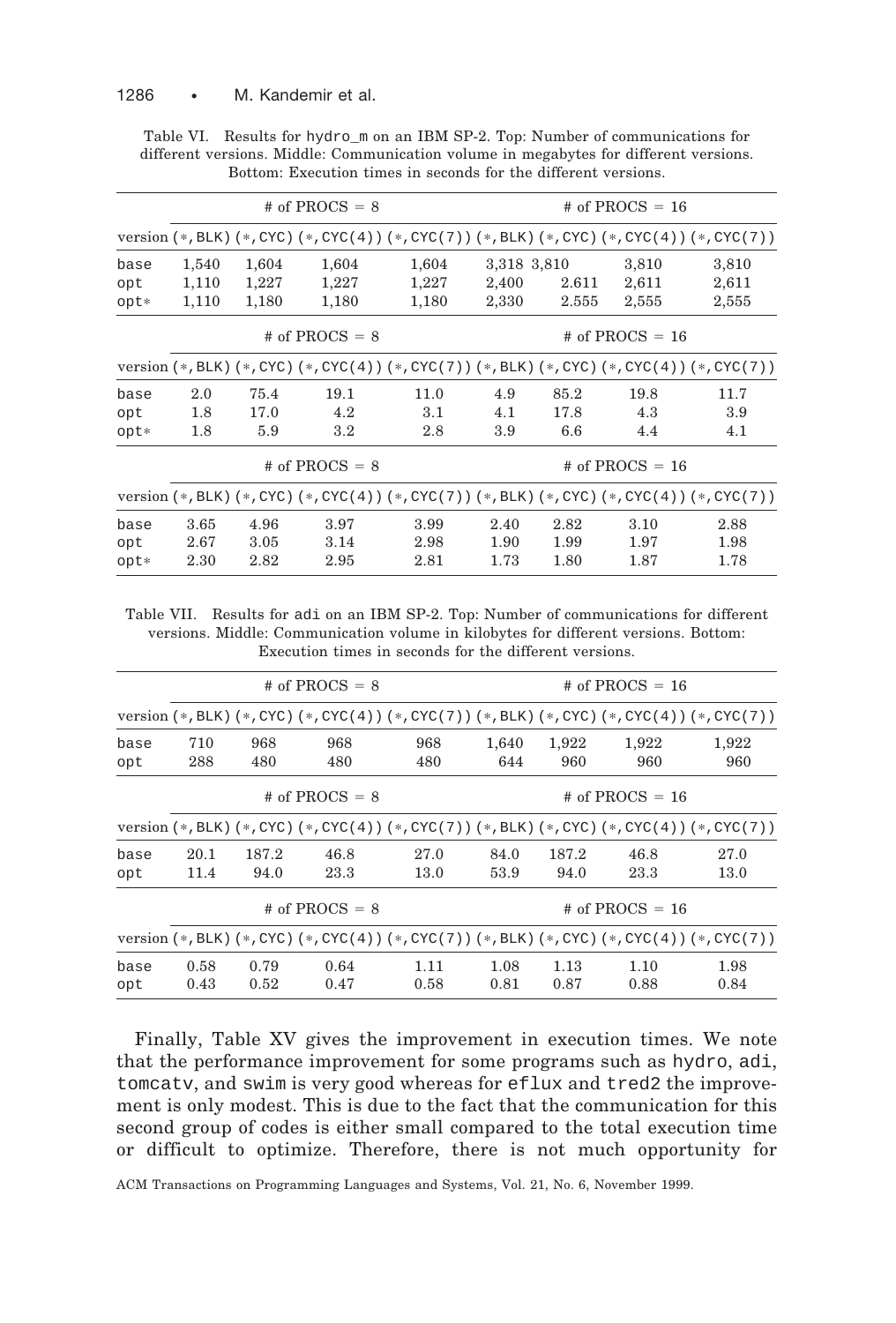Table VIII. Results for tomcatv on an IBM SP-2. Top: Number of communications for different versions. Middle: Communication volume in megabytes for different versions. Bottom: Execution times in seconds for the different versions.

|             |              |              | $#$ of PROCS = 8 |              | # of PROCS = $16$  |              |                   |                                                                                                                     |  |
|-------------|--------------|--------------|------------------|--------------|--------------------|--------------|-------------------|---------------------------------------------------------------------------------------------------------------------|--|
|             |              |              |                  |              |                    |              |                   | version $(*, BLK) (*, CYC) (*, CYC(4)) (*, CYC(7)) (*, BLK) (*, CYC) (*, CYC(4)) (*, CYC(7))$                       |  |
| base<br>opt | 140<br>56    | 6,396<br>124 | 1.612<br>124     | 932<br>124   | 300<br>120         | 6,498<br>252 | 1,694<br>252      | 998<br>252                                                                                                          |  |
|             |              |              | $#$ of PROCS = 8 |              | $\#$ of PROCS = 16 |              |                   |                                                                                                                     |  |
|             |              |              |                  |              |                    |              |                   | version $(*, BLK) (*, CYC) (*, CYC(4)) (*, CYC(7)) (*, BLK) (*, CYC) (*, CYC(4)) (*, CYC(7))$                       |  |
| base<br>opt | 0.35<br>0.06 | 19.2<br>6.1  | 4.9<br>$1.5\,$   | 2.8<br>0.86  | 0.75<br>0.11       | 19.2<br>6.1  | 4.9<br>1.5        | 2.8<br>0.86                                                                                                         |  |
|             |              |              | # of PROCS $= 8$ |              |                    |              | # of PROCS = $16$ |                                                                                                                     |  |
|             |              |              |                  |              |                    |              |                   | version $(*$ , BLK) $(*$ , CYC) $(*$ , CYC(4)) $(*$ , CYC(7)) $(*$ , BLK) $(*$ , CYC) $(*$ , CYC(4)) $(*$ , CYC(7)) |  |
| base<br>opt | 1.39<br>1.06 | 3.19<br>1.31 | 2.39<br>1.44     | 2.41<br>1.34 | 1.30<br>0.88       | 2.25<br>1.06 | 2.26<br>1.09      | 2.29<br>1.07                                                                                                        |  |

Table IX. Results for swim on an IBM SP-2. Top: Number of communications for different versions. Middle: Communication volume in megabytes for different versions. Bottom: Execution times in seconds for the different versions.

|             |                |                   | $#$ of PROCS = 8 |                  | $\#$ of PROCS = 16 |                   |                   |                                                                                                                     |  |
|-------------|----------------|-------------------|------------------|------------------|--------------------|-------------------|-------------------|---------------------------------------------------------------------------------------------------------------------|--|
|             |                |                   |                  |                  |                    |                   |                   | version $(*, BLK)$ $(*, CYC)$ $(*, CYC(4))$ $(*, CYC(7))$ $(*, BLK)$ $(*, CYC)$ $(*, CYC(4))$ $(*, CYC(7))$         |  |
| base<br>opt | 3,967<br>3,678 | 120,142<br>84,182 | 31,598<br>22,358 | 17,593<br>13,753 | 8,215<br>7,615     | 125,142<br>88,182 | 34,598<br>26,358  | 21,593<br>19,753                                                                                                    |  |
|             |                |                   | # of PROCS = $8$ |                  | # of PROCS = $16$  |                   |                   |                                                                                                                     |  |
|             |                |                   |                  |                  |                    |                   |                   | version $(*$ , BLK) $(*$ , CYC) $(*$ , CYC(4)) $(*$ , CYC(7)) $(*$ , BLK) $(*$ , CYC) $(*$ , CYC(4)) $(*$ , CYC(7)) |  |
| base<br>opt | 7.4<br>7.1     | 240.2<br>163.8    | 62.2<br>44.4     | 37.9<br>26.0     | 15.8<br>14.2       | 248.0<br>168.0    | 68.0<br>48.5      | 42.4<br>30.1                                                                                                        |  |
|             |                |                   | # of PROCS = $8$ |                  |                    |                   | # of PROCS = $16$ |                                                                                                                     |  |
|             |                |                   |                  |                  |                    |                   |                   | version $(*, BLK)$ $(*, CYC)$ $(*, CYC(4))$ $(*, CYC(7))$ $(*, BLK)$ $(*, CYC)$ $(*, CYC(4))$ $(*, CYC(7))$         |  |
| base<br>opt | 11.31<br>10.48 | 36.55<br>25.47    | 21.14<br>18.47   | 19.64<br>16.13   | 7.03<br>6.71       | 19.22<br>11.12    | 12.20<br>10.78    | 12.24<br>10.31                                                                                                      |  |

improvement. Overall we have 26% improvement. Our approach improves performance in all cases, and more importantly we see a 27% improvement in block-cyclic distributions showing through a global analysis that it is possible to optimize communication globally even in the existence of block-cyclic distributions.

Having established the benefits of our global optimization approach, we now quantify the additional costs incurred by our approach at compile-time and run-time. The results of our cost analysis are summarized in Tables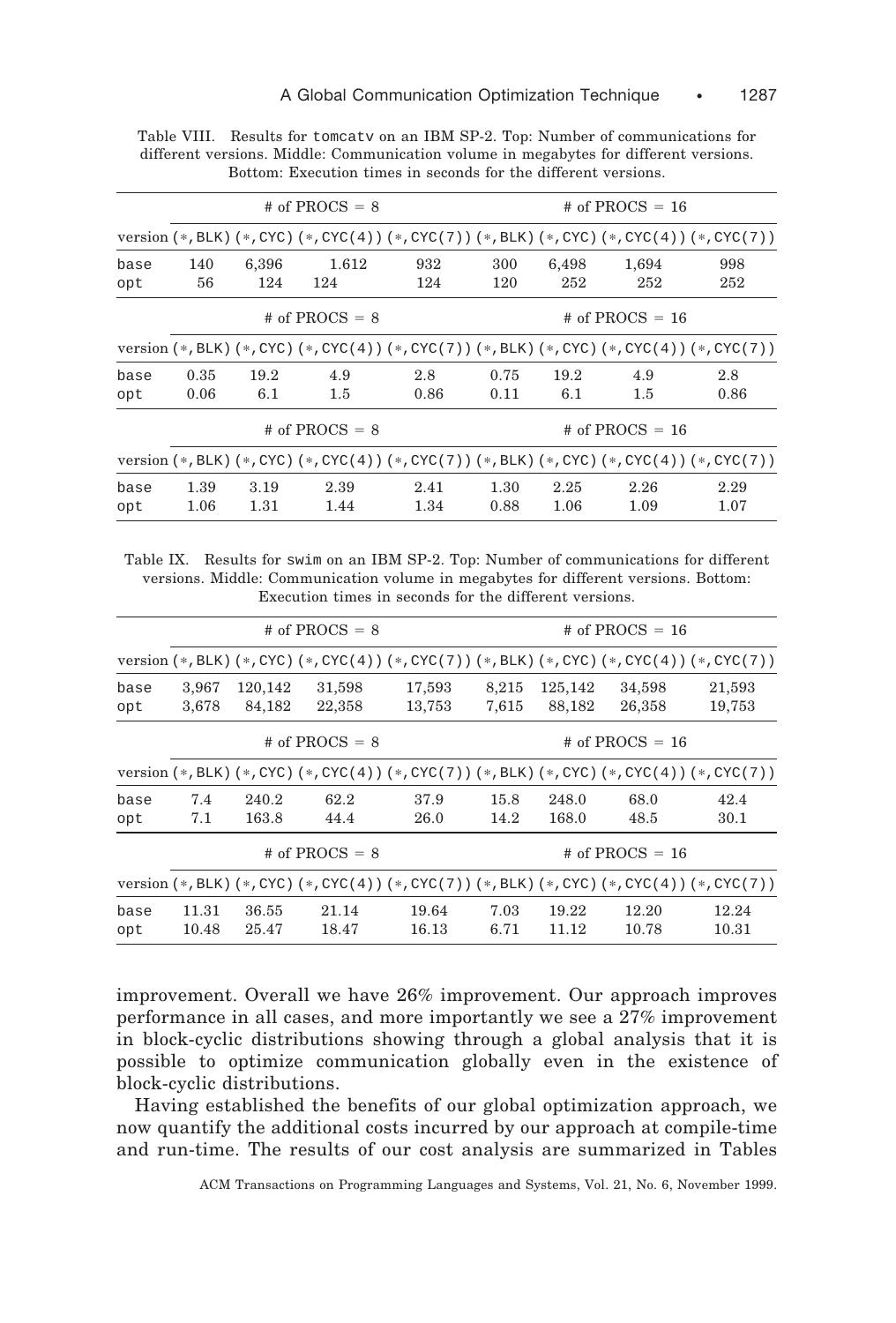Table X. Results for addx on an IBM SP-2. Top: Number of communications for different versions. Middle: Communication volume in megabytes for different versions. Bottom: Execution times in seconds for the different versions.

|                  |                  | # of PROCS = $8$ |                                      | # of PROCS = $16$ |                  |                  |                                                                                                                                                                                                                                                                                                                                                         |  |
|------------------|------------------|------------------|--------------------------------------|-------------------|------------------|------------------|---------------------------------------------------------------------------------------------------------------------------------------------------------------------------------------------------------------------------------------------------------------------------------------------------------------------------------------------------------|--|
|                  |                  |                  |                                      |                   |                  |                  |                                                                                                                                                                                                                                                                                                                                                         |  |
| 91,470<br>57,266 | 92,014<br>57,538 | 91,462<br>57,190 | 93,646<br>58,626                     | 98,078<br>61,426  | 98,622<br>61,698 | 98,614<br>61,690 | 101,342<br>63,466                                                                                                                                                                                                                                                                                                                                       |  |
|                  |                  |                  |                                      |                   |                  |                  |                                                                                                                                                                                                                                                                                                                                                         |  |
|                  |                  |                  |                                      |                   |                  |                  |                                                                                                                                                                                                                                                                                                                                                         |  |
| 0.37             | 0.38             | 0.37             | 0.37                                 | 0.40              | 0.40             | 0.40             | 0.41                                                                                                                                                                                                                                                                                                                                                    |  |
| 0.23             | 0.23             | 0.23             | 0.24                                 | 0.26              | 0.26             | 0.26             | 0.27                                                                                                                                                                                                                                                                                                                                                    |  |
|                  |                  |                  |                                      |                   |                  |                  |                                                                                                                                                                                                                                                                                                                                                         |  |
|                  |                  |                  |                                      |                   |                  |                  |                                                                                                                                                                                                                                                                                                                                                         |  |
| 5.18             | 6.65             | 5.10             | 5.44                                 | 5.99              | 6.48             | 6.89             | 5.70                                                                                                                                                                                                                                                                                                                                                    |  |
| 3.33             | 4.94             | 4.12             | 3.16                                 | 3.08              | 4.79             | 4.07             | 3.36                                                                                                                                                                                                                                                                                                                                                    |  |
|                  |                  |                  | # of PROCS = $8$<br># of PROCS $= 8$ |                   |                  |                  | version $(*, BLK) (*, CYC) (*, CYC(4)) (*, CYC(7)) (*, BLK) (*, CYC) (*, CYC(4)) (*, CYC(7))$<br># of PROCS = $16$<br>version $(*, BLK) (*, CYC) (*, CYC(4)) (*, CYC(7)) (*, BLK) (*, CYC) (*, CYC(4)) (*, CYC(7))$<br># of PROCS = $16$<br>version $(*, BLK)$ $(*, CYC)$ $(*, CYC(4))$ $(*, CYC(7))$ $(*, BLK)$ $(*, CYC)$ $(*, CYC(4))$ $(*, CYC(7))$ |  |

Table XI. Results for eflux on an IBM SP-2. Top: Number of communications for different versions. Middle: Communication volume in megabytes for different versions. Bottom: Execution times in seconds for the different versions.

|             |              |                | $#$ of PROCS = 8 |                | $\#$ of PROCS = 16 |              |                    |                                                                                                             |  |
|-------------|--------------|----------------|------------------|----------------|--------------------|--------------|--------------------|-------------------------------------------------------------------------------------------------------------|--|
|             |              |                |                  |                |                    |              |                    | version $(*, BLK)$ $(*, CYC)$ $(*, CYC(4))$ $(*, CYC(7))$ $(*, BLK)$ $(*, CYC)$ $(*, CYC(4))$ $(*, CYC(7))$ |  |
| base<br>opt | 203<br>84    | 470<br>408     | 470<br>408       | 470<br>408     | 435<br>180         | 950<br>816   | 950<br>816         | 950<br>816                                                                                                  |  |
|             |              |                | # of PROCS = $8$ |                |                    |              | # of PROCS = $16$  |                                                                                                             |  |
|             |              |                |                  |                |                    |              |                    | version $(*, BLK)$ $(*, CYC)$ $(*, CYC(4))$ $(*, CYC(7))$ $(*, BLK)$ $(*, CYC)$ $(*, CYC(4))$ $(*, CYC(7))$ |  |
| base<br>opt | 0.07<br>0.04 | 30.3<br>30.1   | 7.4<br>7.0       | 4.3<br>4.0     | 0.15<br>0.09       | 30.3<br>30.1 | 7.4<br>7.0         | 4.3<br>4.0                                                                                                  |  |
|             |              |                | $#$ of PROCS = 8 |                |                    |              | $\#$ of PROCS = 16 |                                                                                                             |  |
|             |              |                |                  |                |                    |              |                    | version $(*, BLK)$ $(*, CYC)$ $(*, CYC(4))$ $(*, CYC(7))$ $(*, BLK)$ $(*, CYC)$ $(*, CYC(4))$ $(*, CYC(7))$ |  |
| base<br>opt | 5.90<br>5.76 | 13.10<br>12.90 | 13.10<br>12.97   | 12.96<br>12.01 | 4.22<br>3.99       | 7.46<br>7.28 | 8.78<br>6.98       | 7.41<br>6.72                                                                                                |  |

XVI and XVII. All the compilation times shown in the rest of the article have been obtained on a Model 712/60 HP workstation with a 132MHz PA RISC processor, 64KB first-level cache, 1MB second-level cache, and a 256MB memory.

Table XVI shows the compilation times in milliseconds for our programs under different distributions. For each distribution the compilation time is divided into three components: GLO is the time it takes for our global data-flow analysis to run; OME is the time the Omega library takes to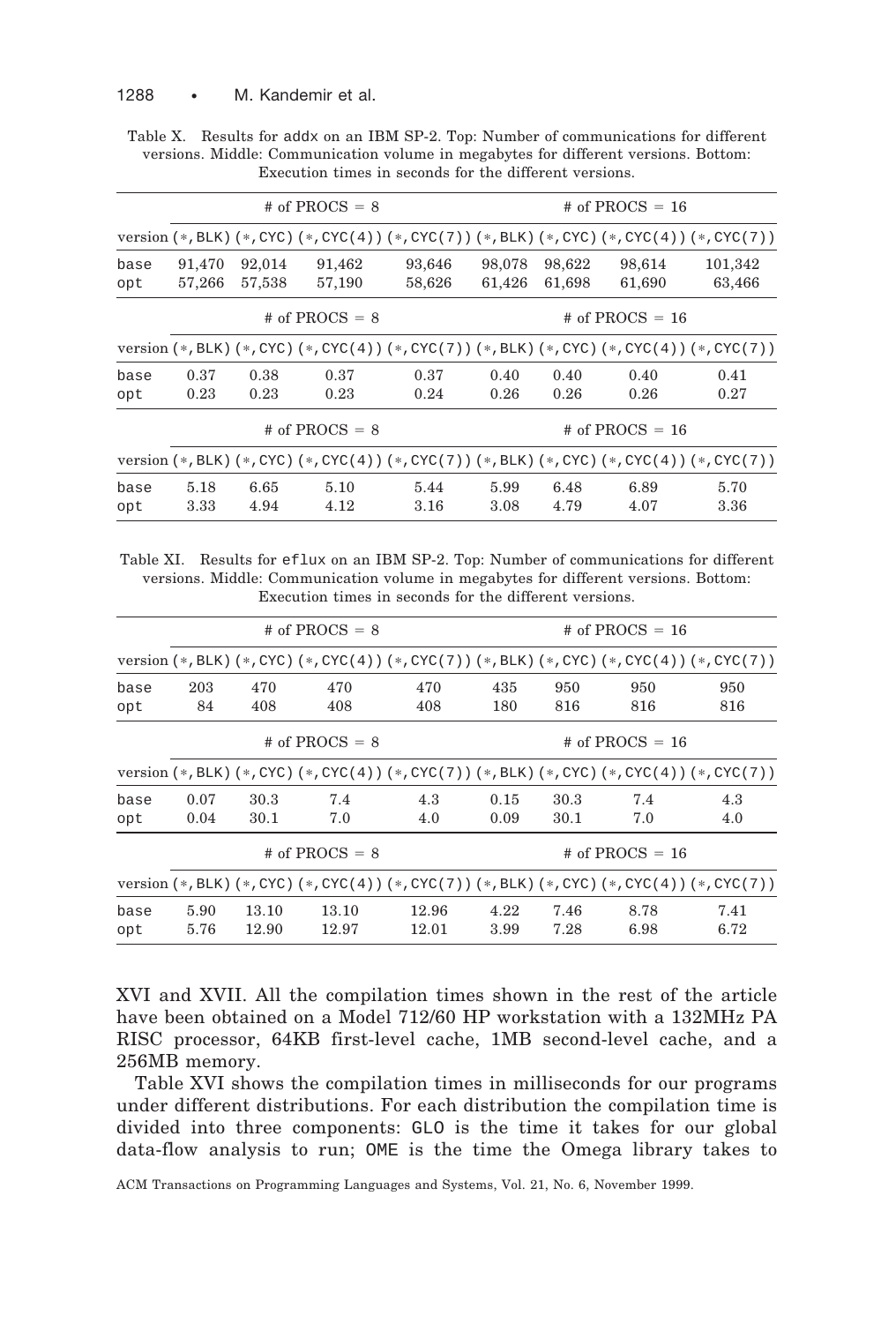Table XII. Results for tred2 on an IBM SP-2. Top: Number of communications for different versions. Middle: Communication volume in megabytes for different versions. Bottom: Execution times in seconds for the different versions.

|             |                                       |                | # of PROCS = $8$ |                                                                                               | # of PROCS = $16$ |                |                   |                |  |  |
|-------------|---------------------------------------|----------------|------------------|-----------------------------------------------------------------------------------------------|-------------------|----------------|-------------------|----------------|--|--|
|             |                                       |                |                  | version $(*, BLK) (*, CYC) (*, CYC(4)) (*, CYC(7)) (*, BLK) (*, CYC) (*, CYC(4)) (*, CYC(7))$ |                   |                |                   |                |  |  |
| base<br>opt | 1,706<br>1,650                        | 1,759<br>1,719 | 1,740<br>1,718   | 1,721<br>1,711                                                                                | 2,028<br>1,988    | 2,300<br>2,015 | 2,286<br>2,004    | 2,280<br>1,996 |  |  |
|             | # of PROCS = $8$<br># of PROCS = $16$ |                |                  |                                                                                               |                   |                |                   |                |  |  |
|             |                                       |                |                  | version $(*, BLK) (*, CYC) (*, CYC(4)) (*, CYC(7)) (*, BLK) (*, CYC) (*, CYC(4)) (*, CYC(7))$ |                   |                |                   |                |  |  |
| base        | 11.5                                  | 12.1           | 11.9             | 11.9                                                                                          | 14.2              | 15.5           | 15.1              | 15.2           |  |  |
| opt         | 11.1                                  | 11.8           | 11.4             | 11.3                                                                                          | 13.7              | 15.0           | 14.7              | 14.7           |  |  |
|             |                                       |                | # of PROCS = $8$ |                                                                                               |                   |                | # of PROCS = $16$ |                |  |  |
|             |                                       |                |                  | version $(*, BLK) (*, CYC) (*, CYC(4)) (*, CYC(7)) (*, BLK) (*, CYC) (*, CYC(4)) (*, CYC(7))$ |                   |                |                   |                |  |  |
| base        | 0.83                                  | 0.90           | 0.80             | 0.76                                                                                          | 0.91              | 1.16           | 0.90              | 0.89           |  |  |
| opt         | 0.78                                  | 0.78           | 0.73             | 0.69                                                                                          | 0.90              | 1.05           | 0.82              | 0.79           |  |  |
|             |                                       |                |                  |                                                                                               |                   |                |                   |                |  |  |

Table XIII. Percentage Improvements in Number of Messages

|         |    |              | # of PROCS $= 8$ |    |              | $\#$ of PROCS = 16 |    |                                                                                               |  |  |
|---------|----|--------------|------------------|----|--------------|--------------------|----|-----------------------------------------------------------------------------------------------|--|--|
|         |    |              |                  |    |              |                    |    | $program (*, BLK) (*, CYC) (*, CYC(4)) (*, CYC(7)) (*, BLK) (*, CYC) (*, CYC(4)) (*, CYC(7))$ |  |  |
| hydro   | 21 | 11           | 11               | 11 | 19           | 34                 | 34 | 34                                                                                            |  |  |
| hydro m | 28 | 24           | 24               | 24 | 28           | 31                 | 31 | 31                                                                                            |  |  |
| hydro m | 28 | 26           | 26               | 26 | 30           | 33                 | 33 | 33                                                                                            |  |  |
| adi     | 59 | 50           | 50               | 50 | 61           | 50                 | 50 | 50                                                                                            |  |  |
| tomcaty | 60 | 98           | 92               | 87 | 60           | 96                 | 85 | 75                                                                                            |  |  |
| swim    | 7  | 30           | 29               | 22 | 7            | 29                 | 24 | 9                                                                                             |  |  |
| addx    | 37 | 37           | 37               | 37 | 37           | 37                 | 37 | 37                                                                                            |  |  |
| eflux   | 47 | 13           | 13               | 13 | 59           | 14                 | 14 | 14                                                                                            |  |  |
| tred2   | 3  | $\mathbf{2}$ |                  | 1  | $\mathbf{2}$ | 12                 | 12 | 12                                                                                            |  |  |
| average | 33 | 33           | 32               | 30 | 33           | 37                 | 35 | 33                                                                                            |  |  |

generate communication loops; and REM is the remaining time in compilation including parsing and code generation. The extra time required to write intermediate code into disk files is excluded from these figures.

The first three columns of Table XVII show the percentages for GLO, OME, and REM in compilation time, considering all the distributions used in the programs. The GLP column gives us the sum of the columns GLO and OME and represents the percentage of the compilation time that our global optimization approach takes (global analysis  $+$  generating communication loops). We can see on the average that 64% of the compilation time is spent on our global approach. However, it is also important to observe how much compilation time the base version using the Omega library would take. For the case where we do not use any global optimization but still use an Omega-based loop-level optimization, the percentages of compilation time the Omega library takes to generate communication loops are shown under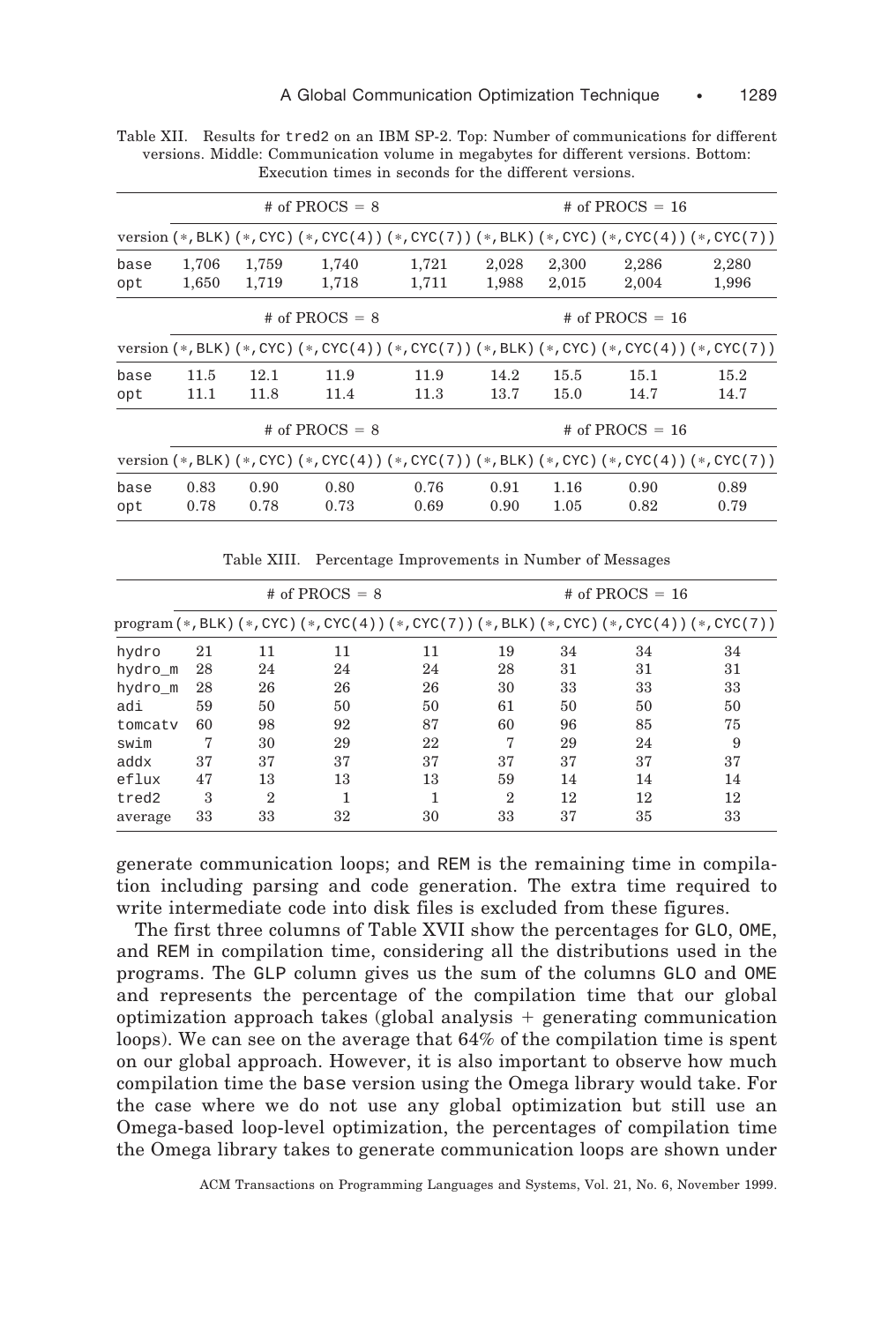|         |    |                        | $#$ of PROCS = 8 |    | $\#$ of PROCS = 16 |    |    |                                                                                                                                                   |  |
|---------|----|------------------------|------------------|----|--------------------|----|----|---------------------------------------------------------------------------------------------------------------------------------------------------|--|
|         |    |                        |                  |    |                    |    |    | $\text{program}(*, \text{BLK})(*, \text{CYC}(*, \text{CYC}(4))(*, \text{CYC}(7))(*, \text{BLK}(*, \text{CYC}(*, \text{CYC}(4))(*, \text{CYC}(7))$ |  |
| hydro   | 10 | 11                     | 11               | 19 | 16                 | 11 | 10 | 19                                                                                                                                                |  |
| hydro m | 10 | 77                     | 78               | 72 | 16                 | 79 | 78 | 67                                                                                                                                                |  |
| hydro m | 10 | 92                     | 83               | 75 | 20                 | 92 | 77 | 65                                                                                                                                                |  |
| adi     | 43 | 50                     | 50               | 52 | 36                 | 50 | 50 | 52                                                                                                                                                |  |
| tomcaty | 83 | 68                     | 69               | 69 | 85                 | 68 | 69 | 69                                                                                                                                                |  |
| swim    | 4  | 32                     | 29               | 31 | 10                 | 32 | 29 | 29                                                                                                                                                |  |
| addx    | 38 | 39                     | 38               | 35 | 35                 | 35 | 35 | 34                                                                                                                                                |  |
| eflux   | 43 |                        | 5                | 7  | 40                 |    | 5  | 7                                                                                                                                                 |  |
| tred2   | 3  | $\mathcal{D}_{\alpha}$ | $\overline{4}$   | 5  | 4                  | 3  | 3  | 3                                                                                                                                                 |  |
| average | 27 | 42                     | 41               | 40 | 29                 | 41 | 39 | 38                                                                                                                                                |  |

Table XIV. Percentage Improvements in Communication Volume

Table XV. Percentage Improvements in Execution Time

|         |              |    | $#$ of PROCS = 8 |    | $\#$ of PROCS = 16 |    |                                                                                                                                                   |    |  |
|---------|--------------|----|------------------|----|--------------------|----|---------------------------------------------------------------------------------------------------------------------------------------------------|----|--|
|         |              |    |                  |    |                    |    | $\text{program}(*, \text{BLK})(*, \text{CYC}(*, \text{CYC}(4))(*, \text{CYC}(7))(*, \text{BLK}(*, \text{CYC}(*, \text{CYC}(4))(*, \text{CYC}(7))$ |    |  |
| hydro   | 25           | 21 | 24               | 30 | 25                 | 17 | 23                                                                                                                                                | 8  |  |
| hydro m | 27           | 39 | 21               | 25 | 21                 | 29 | 36                                                                                                                                                | 30 |  |
| hydro m | 37           | 43 | 26               | 30 | 28                 | 36 | 40                                                                                                                                                | 36 |  |
| adi     | 26           | 34 | 27               | 48 | 25                 | 23 | 20                                                                                                                                                | 58 |  |
| tomcaty | 24           | 59 | 40               | 44 | 32                 | 53 | 52                                                                                                                                                | 53 |  |
| swim    | 7            | 30 | 13               | 18 | 5                  | 42 | 12                                                                                                                                                | 16 |  |
| addx    | 36           | 26 | 19               | 41 | 49                 | 32 | 41                                                                                                                                                | 41 |  |
| eflux   | $\mathbf{2}$ | 2  |                  | 7  | 5                  | 2  | 21                                                                                                                                                | 9  |  |
| tred2   | 6            | 13 | 9                | 9  |                    | 9  | 9                                                                                                                                                 | 11 |  |
| average | 21           | 30 | 20               | 28 | 21                 | 27 | 29                                                                                                                                                | 29 |  |

column LOP. Even if we do not use the global framework, we see that just using the Omega library takes 50% of the compilation time on the average. The  $\text{DIF}$  column shows the difference (GLP-LOP) between the global optimization approach and the loop-nest-based optimization approach, both using the Omega library. We see that the additional burden of our framework over the existing framework is only 14%.

We can conclude that a hypothetical global optimization approach using RSDs to represent communication sets may be able to eliminate at most 64% of the compilation time. This is a theoretical bound, as we do not know of any RSD-based framework with *zero cost* that can handle *block-cyclic* distributions *globally.* Given the gains in execution time, we believe that the extra overhead that our approach incurs at compile-time is tolerable. In general, over several runs, the extra compilation time will be amortized. Moreover, we can expect the Omega-like tools to be much faster in the future.

The RUN column shows the percentages of execution times spent on executing the communication loops (without communication statements). On the average, only 7% of the execution time is spent on communication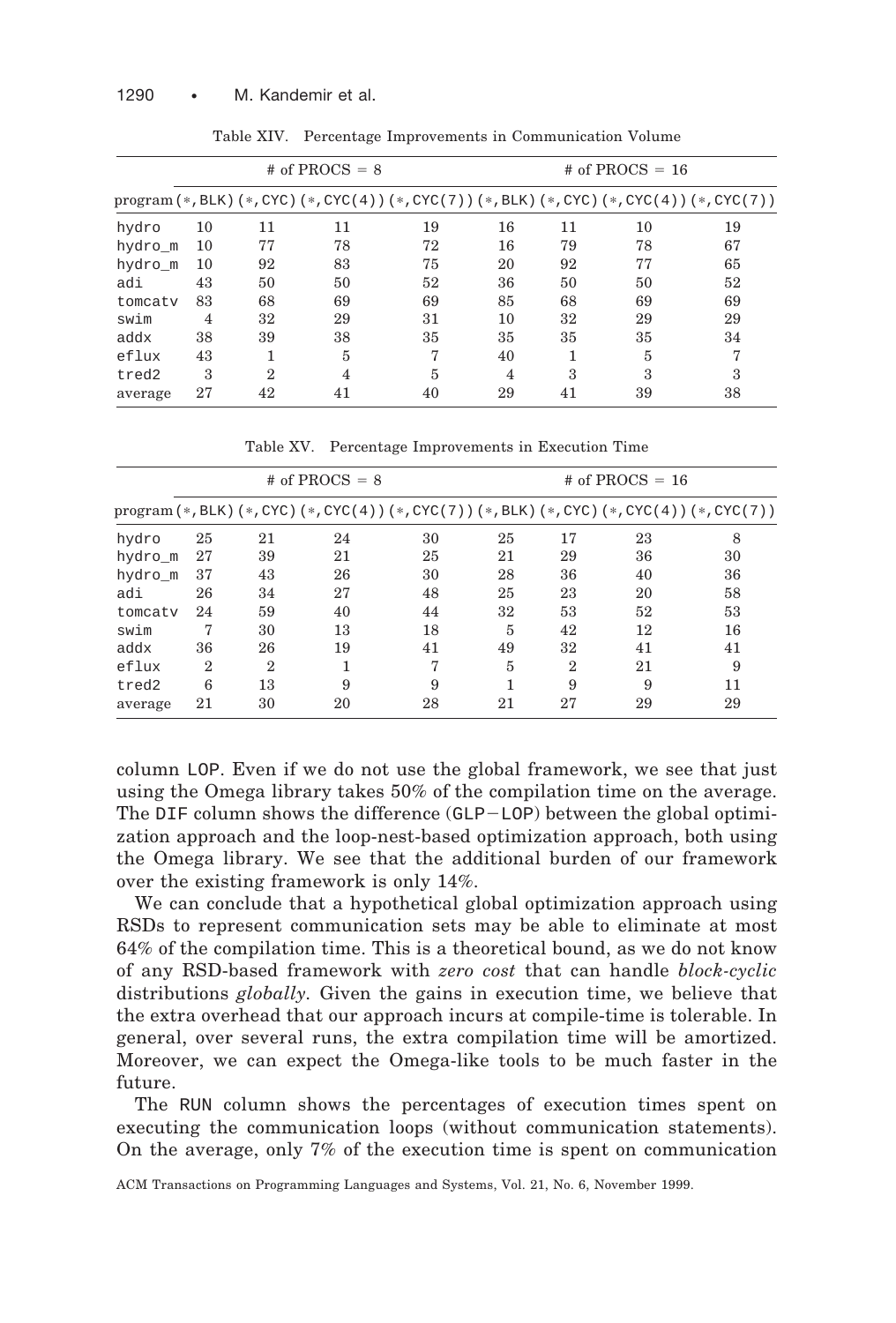Table XVI. Compilation Times in Milliseconds for Different Distributions. For a given distribution, the compilation time is divided into three components: GLO is the time it takes for our global data-flow analysis to run. OME is the time the Omega library takes to generate communication loops. And REM is the remaining time in compilation, including parsing and code generation.

|         | <b>BLK</b> |       |            | <b>CYC</b> |       |            | CYC(4)     |       |            | CYC(7)     |       |       |
|---------|------------|-------|------------|------------|-------|------------|------------|-------|------------|------------|-------|-------|
| program | GLO        | OME   | <b>REM</b> | <b>GLO</b> | OME   | <b>REM</b> | <b>GLO</b> | OME   | <b>REM</b> | <b>GLO</b> | OME   | REM   |
| hydro   | 157        | 1.883 | 1,414      | 211        | 1,945 | 1,466      | 213        | 2,267 | 1.176      | 213        | 2.280 | 1,466 |
| hydro m | 166        | 1.900 | 1,290      | 188        | 1,906 | 1,400      | 199        | 2.444 | 1,176      | 180        | 2.200 | 1,366 |
| adi     | 161        | 955   | 1,100      | 161        | 970   | 1,134      | 174        | 984   | 1,100      | 176        | 976   | 1,132 |
| tomcatv | 167        | 2.308 | 1.100      | 200        | 2,616 | 1,232      | 217        | 3,008 | 1,200      | 217        | 2.867 | 1,186 |
| swim    | 300        | 2.967 | 1.800      | 284        | 3.817 | 1,834      | 266        | 3.767 | 1,834      | 384        | 3.783 | 1.834 |
| addx    | 200        | 1.283 | 1.155      | 254        | 1,367 | 1,184      | 198        | 1,417 | 1,184      | 242        | 1.555 | 1,180 |
| eflux   | 183        | 2.017 | 1.104      | 184        | 2,082 | 1,106      | 187        | 2,300 | 1,134      | 187        | 2.117 | 1,130 |
| tred2   | 180        | 2.417 | 1.334      | 183        | 2,584 | 1,334      | 184        | 2,466 | 1,366      | 187        | 2.484 | 1,360 |
| average | 189        | 1.966 | 1.245      | 208        | 2,161 | 1,274      | 205        | 2,332 | 1,271      | 223        | 2.283 | 1,269 |
|         |            |       |            |            |       |            |            |       |            |            |       |       |

Table XVII. Cost Analysis of Our Approach Over *All* Distribution Types. On average, half the compilation time is spent in generating the communication loops. All the values are in percentages of the total compilation time (except the RUN column). The run-time overhead of executing these loops is not very high.

|         |            | Breakdown $(\%)$ |            |            |     |     |            |
|---------|------------|------------------|------------|------------|-----|-----|------------|
| program | <b>GLO</b> | OME              | <b>REM</b> | <b>GLP</b> | LOP | DIF | <b>RUN</b> |
| hydro   | 5          | 57               | 38         | 62         | 48  | 14  | 6          |
| hydro_m | 5          | 59               | 36         | 64         | 48  | 16  | 6          |
| adi     | 7          | 43               | 50         | 50         | 36  | 14  | 4          |
| tomcatv | 5          | 66               | 29         | 71         | 47  | 24  | 5          |
| swim    | 5          | 63               | 32         | 68         | 58  | 10  | 9          |
| addx    | 8          | 50               | 42         | 58         | 54  | 4   | 8          |
| eflux   | 5          | 63               | 32         | 68         | 54  | 14  | 7          |
| tred2   | 3          | 62               | 35         | 65         | 55  | 10  | 9          |
| average | 6          | 58               | 36         | 64         | 50  | 14  | 7          |

loops; therefore, the overhead incurred by our Omega-based approach at run-time is reasonable.

We also compared the compilation time taken by our Omega-based global approach with that of an approach based on processor-tagged descriptors (PTDs) [Su et al. 1994], an enhanced form of RSDs built on top of Parafrase-2. PTDs provide an efficient way of describing distributed sets of iterations and regions of data and are based on a single-set representation parameterized by the processor location for each dimension of a virtual mesh. Table XVIII shows the overall compilation times of the Omega-based approach (OME), the PTD-based approach (PTD), and the percentage increase (INC) when going from PTD to OME for pure block (BLK) and pure cyclic (CYC) distributions, as the PTDs cannot compile for general blockcyclic distributions. The results show that the use of Omega instead of an RSD-like approach increases the compilation time 7% to 27%, averaging on 19% for both block and cyclic distributions.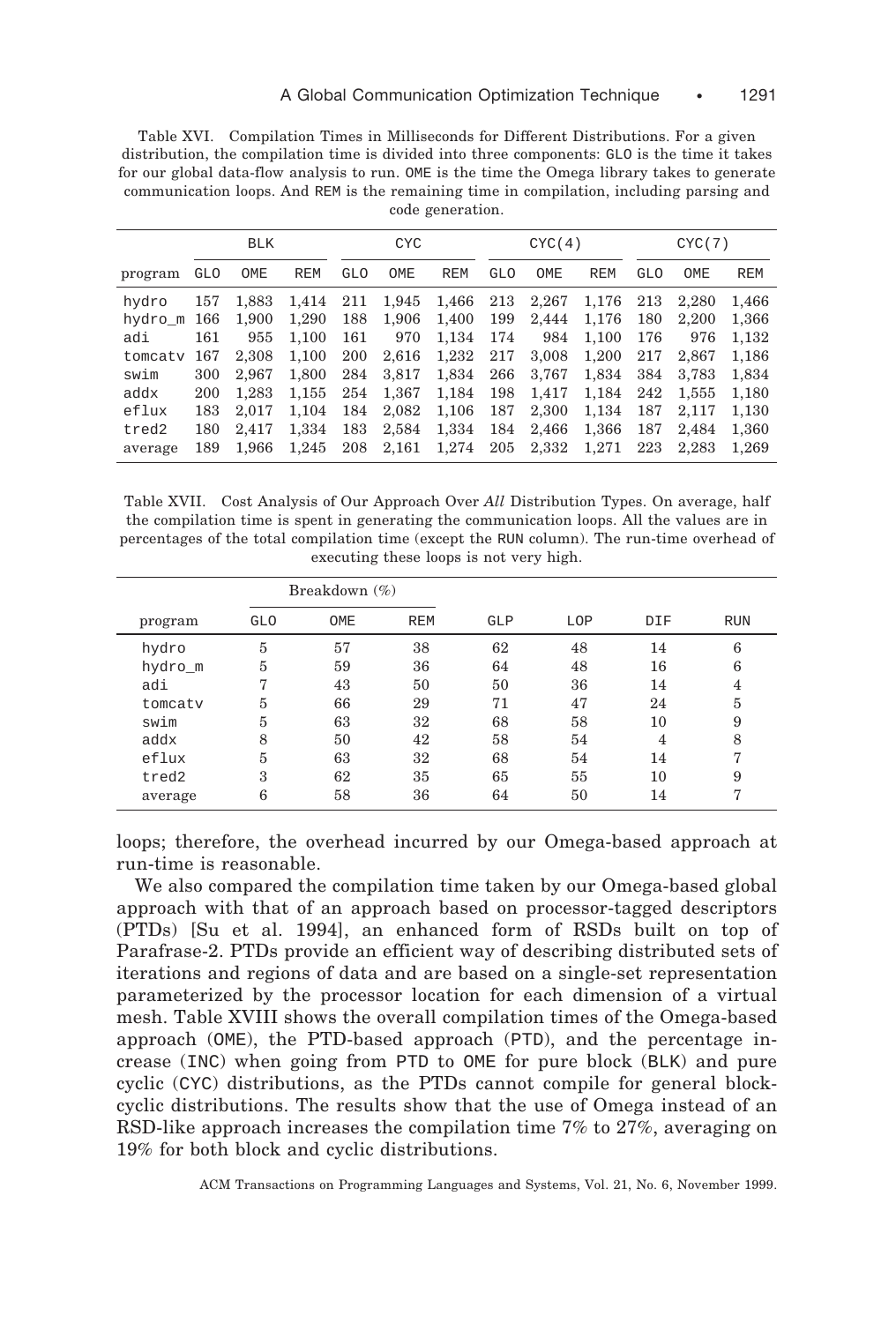|         | <b>BLK</b> |       |            | <b>CYC</b> |            |            |
|---------|------------|-------|------------|------------|------------|------------|
| program | OME        | PTD   | <b>INC</b> | OME        | <b>PTD</b> | <b>INC</b> |
| hydro   | 3,454      | 2,715 | 27         | 3,622      | 2,927      | 24         |
| hydro m | 3,356      | 2,644 | 25         | 3,494      | 2,801      | 25         |
| adi     | 2,216      | 2,044 | 8          | 2,265      | 2,086      | 9          |
| tomcaty | 3,575      | 3,148 | 14         | 4,048      | 3,290      | 23         |
| swim    | 5,067      | 4,426 | 15         | 5,935      | 5,015      | 18         |
| addx    | 2,638      | 2,241 | 18         | 2,805      | 2,615      | 7          |
| eflux   | 3,304      | 2,650 | 25         | 3,372      | 2,814      | 20         |
| tred2   | 3,931      | 3,355 | 17         | 4,101      | 3,390      | 21         |
| average | 3,443      | 2,903 | 19         | 3,705      | 3,117      | 19         |

Table XVIII. Total Compilation Times in Milliseconds of the Omega-Based Approach and the PTD-Based Approach. The OME column and the PTD column give the compilation times obtained using the Omega-based and the PTD-based approaches, respectively. The INC column shows the percentage increase when going from PTD to OME.

## 7. RELATED WORK

Several papers have addressed the problem of generating local address and communication sets for HPF programs where arrays are distributed using the general block-cyclic distributions [Ancourt et al. 1997; Chatterjee et al. 1995; Gupta et al. 1996; Kennedy et al. 1995; 1996; Thirumalai and Ramanujam 1996; Venkatachar et al. 1997]. Of these, Ancourt et al. use a linear algebra framework; this renders their approach general. The rest of the approaches are very efficient for a restricted class of mappings. Considering the lack of generality of these approaches, their use in the communication optimizations of the kind discussed in this article appears to be limited.

Most of the previous efforts considered communication optimization at the loop level. Although each approach has its own unique features, the general idea has been the use of an appropriate combination of message vectorization, message coalescing, and message aggregation [Balasundaram et al. 1990; Banerjee et al. 1995; Bozkus et al. 1994; Gerndt 1990; Hiranandani et al. 1992; Zima and Chapman 1991].

More recently some researchers have proposed techniques based on data-flow analysis in order to optimize communication across multiple loop nests. Agrawal and Saltz [1997] present a framework for partial redundancy elimination for communication optimization in data-parallel programs with irregular data access patterns. Amarasinghe and Lam [1993] present several algorithms to optimize communication on machines with distributed address spaces. Their approach uses the *last write tree* representation to eliminate redundant messages within a single loop nest. Although their technique is also based on data-flow information, they do not allow loop nests within conditionals.

Granston and Veidenbaum [1991] propose an algorithm that applies combined flow and dependence analysis to programs with parallel constructs. Their algorithm detects partial redundancies across loop nests and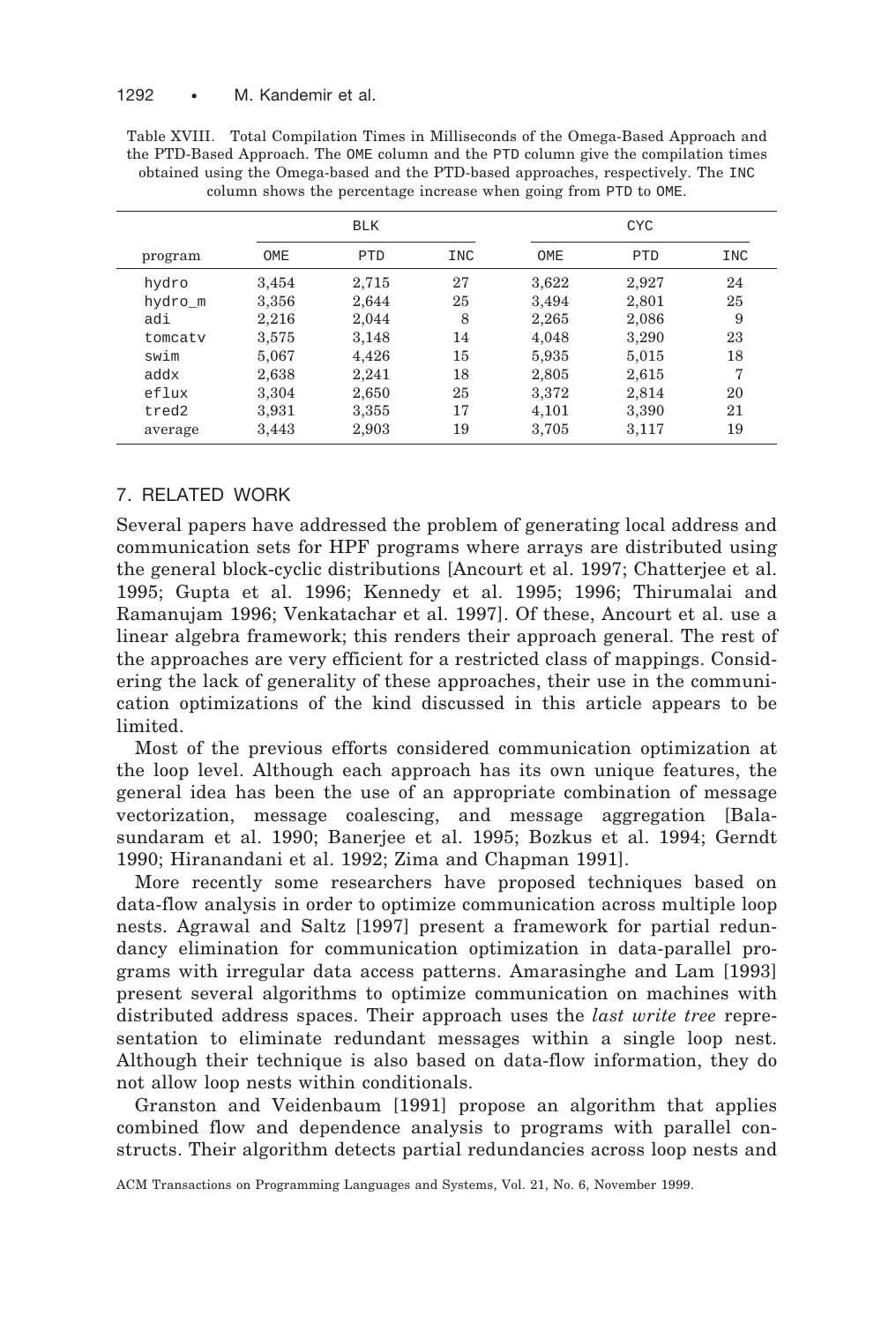in the presence of conditionals. However, their approach is not directly applicable to programs with general data distributions.

Gong et al. [1993] describe optimizations that reduce communication overhead and execution time. Their optimizations include elimination of redundant communication and combining messages. However, their approach cannot handle general types of distributions, and they offer no optimizations to eliminate the excessive number of communication calls due to split operations.

Gupta et al. [1995b] present a framework to optimize communication based on data-flow analysis and available section descriptors. Their approach is aggressive in exploiting the locally available data, but fails to support general block-cyclic distributions, and the representation that they use makes it difficult to embed alignment and distribution information. Moreover, the communication set information they compute may not be precise.

Hanxleden and Kennedy [1993; 1994] present a code placement framework for optimizing communication caused by irregular array references. Although the framework provides global data-flow analysis, it treats arrays as indivisible entities; thus, it is limited in exploiting the information available in compile-time. In contrast, Kennedy and Nedeljkovic [1995] offer a global data-flow analysis technique using bit vectors. Although this approach is efficient, it is not as precise as the approach presented in this article. They do not give any clue how their method can be extended to handle general type block-cyclic distributions.

Kennedy and Sethi [1995; 1996; 1997] show the necessity of incorporating resource constraints into a global communication optimization framework. They take into account limited buffer size constraint and illustrate how strip-mining improves the efficacy of the communication placement. Their approach works with multiple nests but not for general block-cyclic distributions. Since they do not give any experimental results, a direct quantitative comparison of this work with ours is not possible. Their work defines a data-flow variable called SAFE which can be used in a similar manner as our predicate  $\mathcal{P}(i)$ . Kennedy and Sethi [1995; 1996; 1997] do not use a linear algebra framework; later work from the dHPF project at Rice [Adve and Mellor-Crummey 1998; Adve et al. 1997] includes the use of the Omega library for message optimizations.

The IBM pHPF compiler [Chakrabarti et al. 1996; Gupta et al. 1995a] achieves both redundancy elimination and message combining globally. But message combining is feasible only if the messages have identical patterns, or if one pattern is a subset of another. The general block-cyclic distributions, however, can lead to complicated data access patterns and communication sets which, we believe, more precisely can be represented within a linear algebra framework.

Yuan et al. [1997a; 1997b] present a communication optimization approach based on array data-flow analysis. The cost of the analysis is managed by partitioning the optimization problem into subproblems and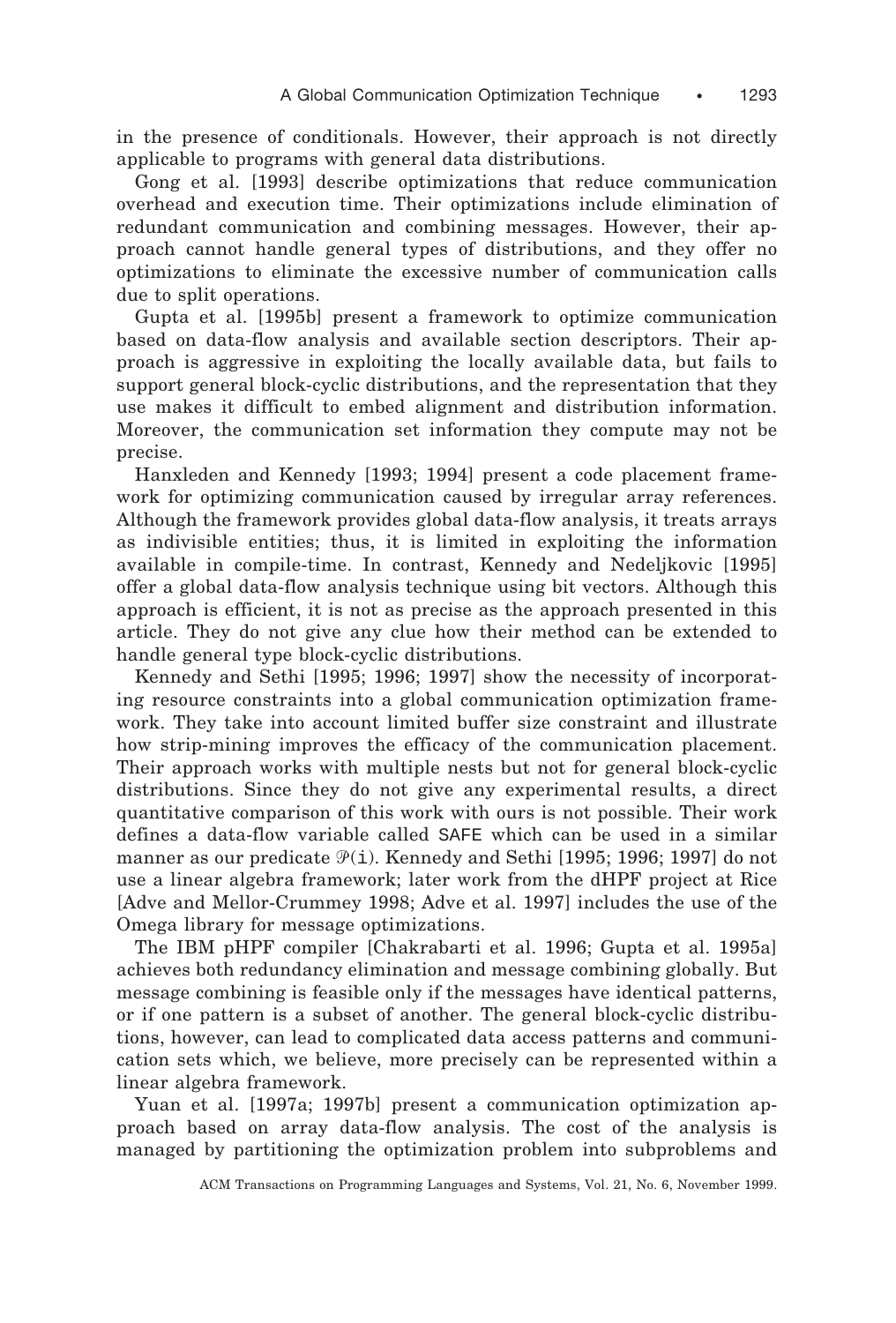then solving the subproblems one at a time. Since that approach is also based on RSDs, it has difficulty in handling block-cyclic distributions.

Adve et al. [Adve and Mellor-Crummey 1998; Adve et al. 1997] describe an integer-set-based approach for analysis and code generation for dataparallel programs that uses the Omega library [Kelly et al. 1995]. They consider performing message vectorization and message coalescing for general access patterns. Their method can also work with computation decomposition schemes that are not based on the owner-computes rule. These papers do not show how their techniques handle global communication optimization for multiple loop nests in the case of block-cyclic distributions.

Interval analysis used in this article was first introduced by Allen and Cocke [1976]. They used it to solve several data-flow problems; the analysis was then extended by Gross and Steenkiste [1990] to array sections. The approach proposed by Gupta et al. [1995b] mentioned above refines the technique by Gross and Steenkiste using loop-carried dependences.

In this article we used ideas from the linear algebra framework [Ancourt et al. 1997] and data-flow analysis [Aho et al. 1986; Allen and Cocke 1976] developed for performing optimizations on the CFG representation of the programs. We have shown that these two techniques blend together in a nice manner, which makes dealing with the global communication optimization problem feasible even in the presence of general block-cyclic distributions. We should emphasize that the data-flow equations given by Figures 7 and 11 are only two representative solutions to show how the global communication problem can be put into the linear algebra framework. We believe most of the previous approaches can also be put into this framework by redefining the communication and ownership sets in terms of equalities and inequalities. This would not only give those approaches the capability to handle arbitrary alignments and distributions, but also provides high accuracy in manipulating the communication sets.

### 8. SUMMARY

Management of accesses to nonlocal data to minimize communication costs is critical for scaling performance on distributed-memory message-passing machines. We presented here a global communication optimization scheme based on two complementary techniques: data-flow analysis and a linear algebra framework. The combination of these techniques allows us to optimize communication globally and use polyhedron scanning techniques to enumerate global communication sets effectively for HPF-like alignments and distributions including block-cyclic distributions. Our framework takes into account control flow and achieves message vectorization, message coalescing, message aggregation, and redundant communication elimination, all in a unified framework. The cost of the analysis is managed by keeping the communication sets symbolically until the end of the data-flow analysis where the Omega library is called to generate actual sets in terms of equalities and inequalities. The experimental results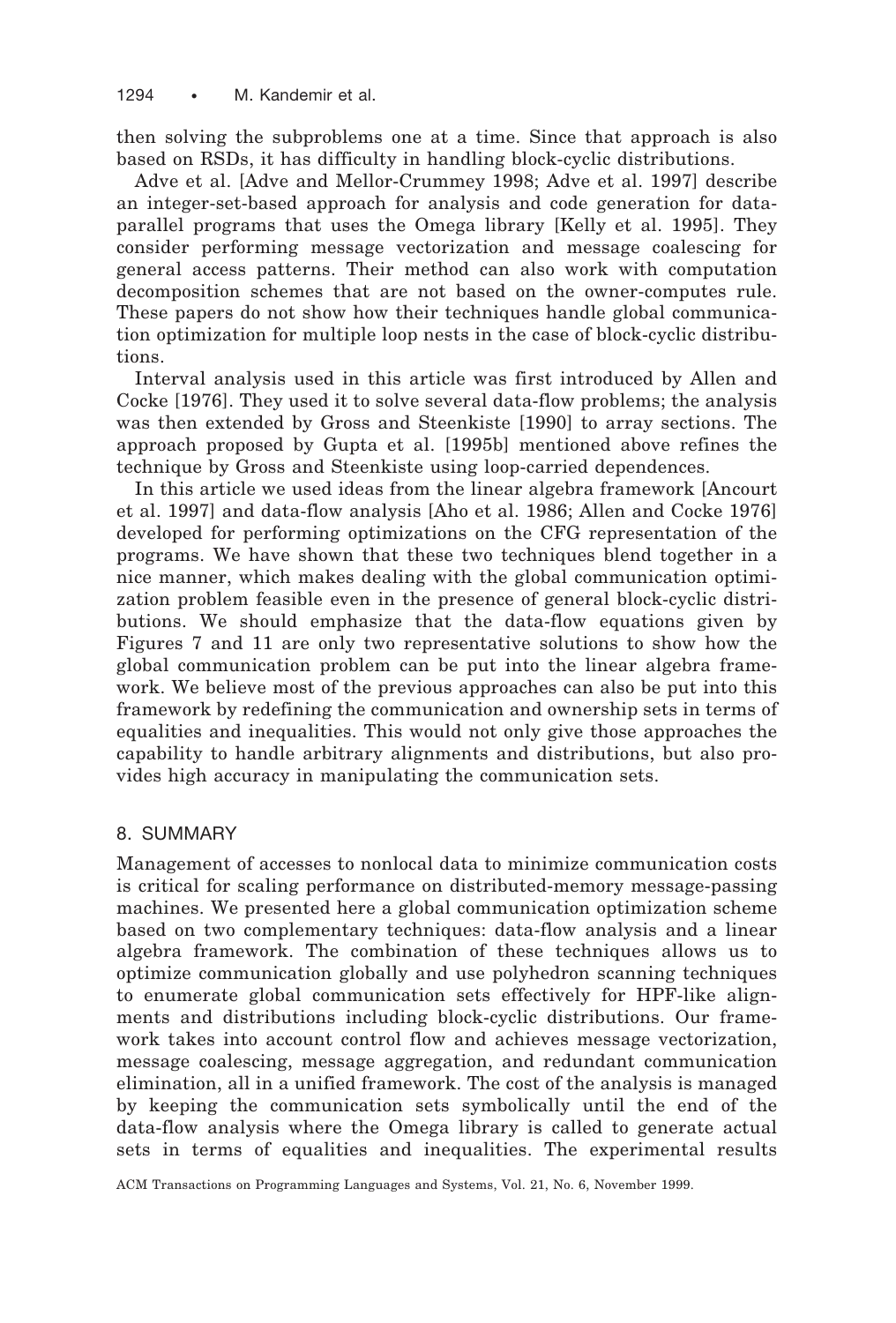demonstrate the effectiveness of our approach in reducing the number of messages and the volume of the data to be communicated. Future work will address the development of performance models to provide the compiler with the ability to estimate the profitability of message aggregation and coalescing globally.

## ACKNOWLEDGMENTS

The authors would like to thank Evan Rosser for his help in installing the Omega library and Omega calculator, a high-level interface to the Omega library.

#### **REFERENCES**

- AGRAWAL, G. AND SALTZ, J. 1997. Inter-procedural data flow based optimizations for distributed memory compilation. *Software Practice and Experience, 27,* 5, 519–545.
- ADVE, V., MELLOR-CRUMMEY, J., AND SETHI, A. 1997. An integer set framework for HPF analysis and code generation. Technical Report TR97-275, Computer Science Dept., Rice University.
- ADVE, V. AND MELLOR-CRUMMEY, J. 1998. Advanced code generation for High Performance Fortran. In *Languages, Compilation techniques, and Run-time Systems for Scalable Parallel Systems,* S. Pande and D. Agrawal (Eds.), Chapter 18, Lecture Notes in Computer Science Series, Springer-Verlag. To appear.
- AHO, A. V., SETHI, R., AND ULLMAN, J. 1986. *Compilers: Principles, Techniques, and Tools.* Addison-Wesley, Reading, MA, second edition.
- ALLEN, F. E. AND COCKE, J. 1976. A program data flow analysis procedure. *Communications of the ACM, 19,* 3, 137–147, March.
- AMARASINGHE, S. AND LAM, M. 1993. Communication optimization and code generation for distributed memory machines. In *Proc. SIGPLAN'93 Conference on Programming Language Design and Implementation,* pages 126–138, Albuquerque, NM, June.
- ANCOURT, A., COELHO, F., IRIGOIN, F., AND KERYELL, R. 1997. A linear algebra framework for static HPF code distribution. *Scientific Programming, 6,* 1, 3–28, Spring.
- BALASUNDARAM, V., FOX, G., KENNEDY, K., AND KREMER, U. 1990. An interactive environment for data partitioning and distribution. In *5th Distributed Memory Computing Conference,* Charleston, SC.
- BANERJEE, U. 1994. *Loop Parallelization.* Kluwer Academic Publishers.
- BANERJEE, P., CHANDY, J. A., GUPTA, M., HODGES IV, E. W., HOLM, J. G., LAIN, A., PALERMO, D. J., RAMASWAMY, S., AND SU, E. 1995. The PARADIGM compiler for distributed-memory multicomputers. *IEEE Computer, 28,* 10, 37–47, October.
- BOZKUS, Z., CHOUDHARY, A., FOX, G., HAUPT, T., AND RANKA, S. 1994. A compilation approach for Fortran 90D/HPF compilers. *Languages and Compilers for Parallel Computing,* U. Banerjee et al. (Eds.), Lecture Notes in Computer Science, Volume 768, pages 200–215.
- CALLAHAN, D. AND KENNEDY, K. 1998. Analysis of inter-procedural side effects in a parallel programming environment. *Journal of Parallel and Distributed Computing, 5,* 5, 517–550, October.
- CHAKRABARTI, S., GUPTA, M., AND CHOI, J.-D. 1996. Global communication analysis and optimization. In *Proc. ACM SIGPLAN'96 Conference on Programming Language Design and Implementation,* pages 68–78, Philadelphia, PA, May.
- CHATTERJEE, S., GILBERT, J., LONG, F., SCHREIBER, R., AND TENG, S. 1995. Generating local addresses and communication sets for data-parallel programs. *Journal of Parallel and Distributed Computing, 26,* 1, 72–84, April.
- CREUSILLET, B. AND IRIGOIN, F. 1995. Inter-procedural array region analyses. In *Proc. 8th International Workshop on Languages and Compilers for Parallel Computers,* pages 46–60, Columbus, Ohio.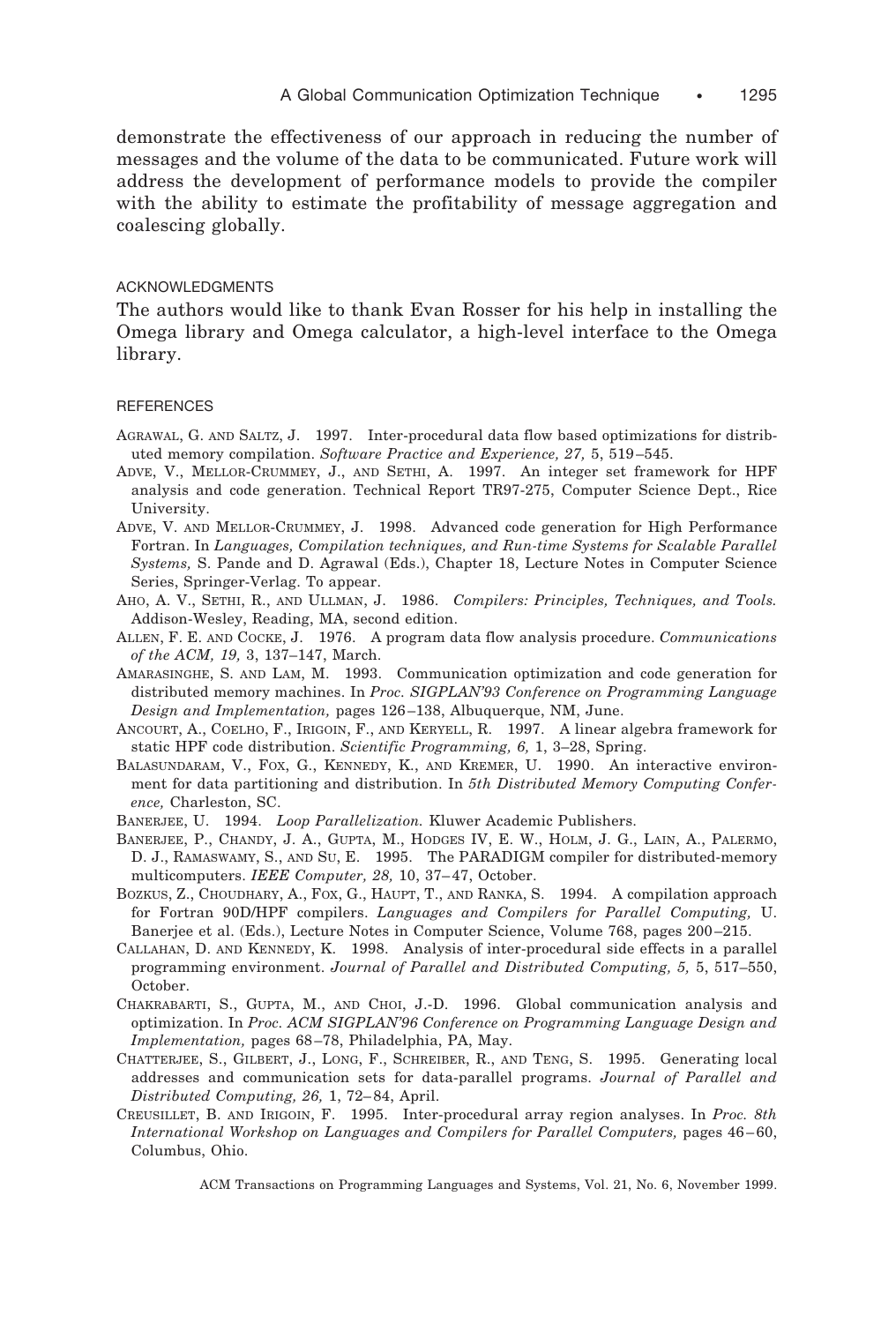- FOSTER, I. 1994. Designing and building parallel programs. Addison-Wesley Publishing Company, Reading, MA.
- GAREY, M. AND JOHNSON, D. 1979. *Computers and Intractability: A Guide to the Theory of NP-Completeness.* W. H. Freeman and Company.
- GONG, C., GUPTA, R., AND MELHEM, R. 1993. Compilation techniques for optimizing communication on distributed-memory systems. In *Proc. International Conference on Parallel Processing,* Volume II, pages 39–46, St. Charles, IL.
- GRANSTON, E. AND VEIDENBAUM, A. 1991. Detecting redundant accesses to array data. In *Proc. Supercomputing'91,* pages 854–865, Albuquerque, NM.
- GROSS, T. AND STEENKISTE, P. 1990. Structured data-flow analysis for arrays and its use in an optimizing compiler. In *Software-Practice and Experience,* vol 20, no 2, pages 133–155, February.
- GUPTA, M. AND BANERJEE, P. 1992. Demonstration of automatic data partitioning techniques for parallelizing compilers on multicomputers. *IEEE Transactions on Parallel and Distributed Systems, 3,* 2, 179–193, March.
- GUPTA, M., MIDKIFF, S., SCHONBERG, E., SESHADRI, V., SHIELDS, D., WANG, K., CHING, W., AND NGO, T. 1995a. An HPF compiler for the IBM SP-2. In *Proc. Supercomputing 95,* San Diego, CA.
- GUPTA, M., SCHONBERG, E., AND SRINIVASAN, H. 1995b. A unified data-flow framework for optimizing communication. In *Languages and Compilers for Parallel Computing,* K. Pingali et al. (Eds.), Lecture Notes in Computer Science, Volume 892, pages 266–282.
- GUPTA, S. K. S., KAUSHIK, S. D., HUANG, C.-H., AND SADAYAPPAN, P. 1996. Compiling array expressions for efficient execution on distributed-memory machines. *Journal of Distributed and Parallel Computing, 32,* 2, 155–172, February.
- HALL, M. W., HIRANANDANI, S., KENNEDY, K., AND TSENG, C.-W. 1992. Inter-procedural compilation of Fortran D for MIMD distributed-memory machines. In *Proc. Supercomputing'92.*
- HALL, M. W., MURPHY, B., AMARASINGHE, S., LIAO, S., AND LAM, M. 1995. Inter-procedural analysis for parallelization. In *Proc. 8th International Workshop on Languages and Compilers for Parallel Computers,* pages 61–80.
- HENNESSY, J. L. AND PATTERSON, D. A. 1990. *Computer Architecture: A Quantitative Approach.* Morgan Kaufmann Publishers, San Mateo, CA.
- HIRANANDANI, S., KENNEDY, K., AND TSENG, C. 1992. Compiling Fortran D for MIMD distributed-memory machines. *Communications of the ACM, 35,* 8, 66–80, August.
- KELLY, W., MASLOV, V., PUGH, W., ROSSER, E., SHPEISMAN, T., AND WONNACOTT, DAVID. 1995. The Omega Library interface guide. Technical Report CS-TR-3445, CS Dept., University of Maryland, College Park.
- KENNEDY, K. AND NEDELJKOVIC, N. 1995. Combining dependence and data-flow analyses to optimize communication. In *Proc. 9th International Parallel Processing Symposium,* pages 340–346.
- KENNEDY, K. AND SETHI, A. 1995. A constrained-based communication placement framework, Technical Report CRPC-TR95515-S, CRPC, Rice University.
- KENNEDY, K. AND SETHI, A. 1996. A communication placement framework with unified dependence and data-flow analysis. *Proc. 3rd International Conference on High Performance Computing.*
- KENNEDY, K. AND SETHI, A. 1997. Resource-based communication placement analysis. In *Languages and Compilers for Parallel Computing,* D. Sehr et al. (Eds.), Lecture Notes in Computer Science, Volume 1239, pages 369–388, Springer-Verlag.
- KENNEDY, K., NEDELJKOVIC, N., AND SETHI, A. 1995. A linear-time algorithm for computing the memory access sequence in data parallel programs. In *Proc. the Fifth ACM SIGPLAN Symposium on Principles and Practice of Parallel Programming,* Santa Barbara, CA, pages 102–111.
- KENNEDY, K., NEDELJKOVIC, N., AND SETHI, A. 1996. Communication generation for cyclic(k) distributions. In *Languages, Compilers, and Run-Time Systems for Scalable Computers,* B. Szymanski and B. Sinharoy (Eds.), Chapter 14, Kluwer Academic Publishers.